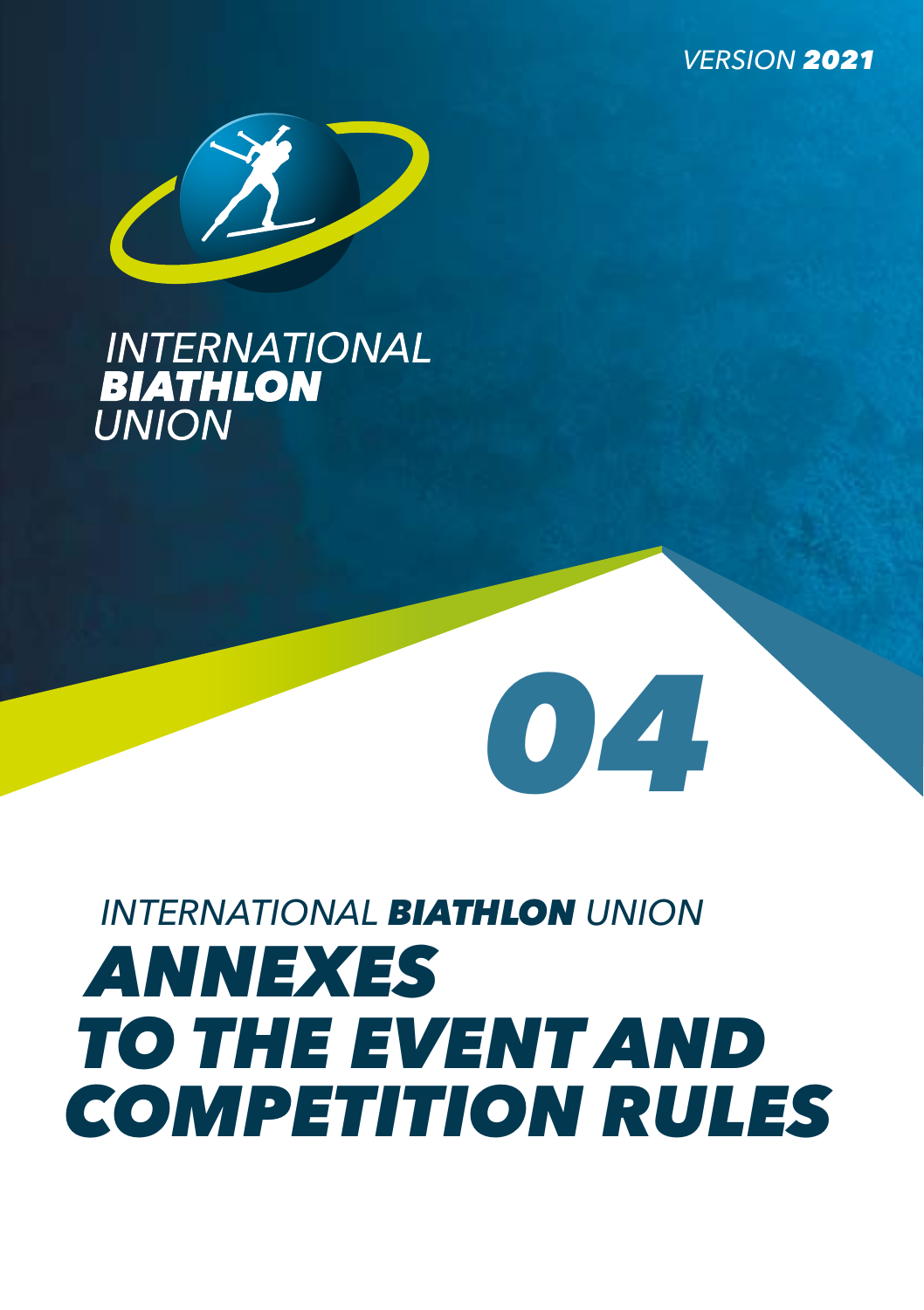# *PRINCIPLES/COLOR CODES*

a) The following articles of these Annexes A-D of the IBU Event and Competition Rules are 'Technical Rules' (as that term is defined in the Constitution) and therefore may be amended, rescinded or added to by the Technical Committee, without reference to any other body (but subject to the ultimate authority of Congress to annul such articles in accordance with Article 13.2.6 of the Constitution):

```
Annex A: Art. 5
Annex B: Art. 3 - 4
Annex C: Art. 1.2 - 1.4 Art. 2.1 - 2.2.3 Art. 2.2.5 - 4 (complete)
Annex D: Art. 2.2.1 Art. 2.2.3 Art. 2.3.1 - 2.3.5 Art. 3.3.1 
           Art. 4.6.1 - 4.6.3 Art. 4.7.1 - 4.9
```
b) The following articles of these Annexes A-D of the IBU Event and Competition Rules may be amended, rescinded or added to by the Executive Board, upon the proposal of the Technical Committee (but subject to the ultimate authority of Congress to annul such Articles in accordance with Article 13.2.6 of the Constitution):

```
Annex A: Art. 1 - 4 (complete)
Annex B: Art. 1 - 2 (complete)
Annex C: Art. 1 - 1.1.1 Art. 1.5 Art. 2.2.4 Art. 5 - 6 (complete)
Annex D: Art. 1 (complete) Art. 2.1 - 2.2 Art. 2.2.2 Art. 2.3
            Art. 3.1 - 3.2.3 Art. 3.3.2 - 3.4 Art. 4.1 - 4.5 Art. 4.6.4 
            Art. 4.7 Art. 4.10 – 4.11
```
c) All of the articles of these Annexes to the Event and Competition Rules that are not listed in (a) or (b) above are 'Reserved Rules' (as that term is defined in the Constitution) that may only be amended, rescinded or added to by Congress, upon proposal of the Executive Board or the NF Members in accordance with Article 13.2.5 of the Constitution.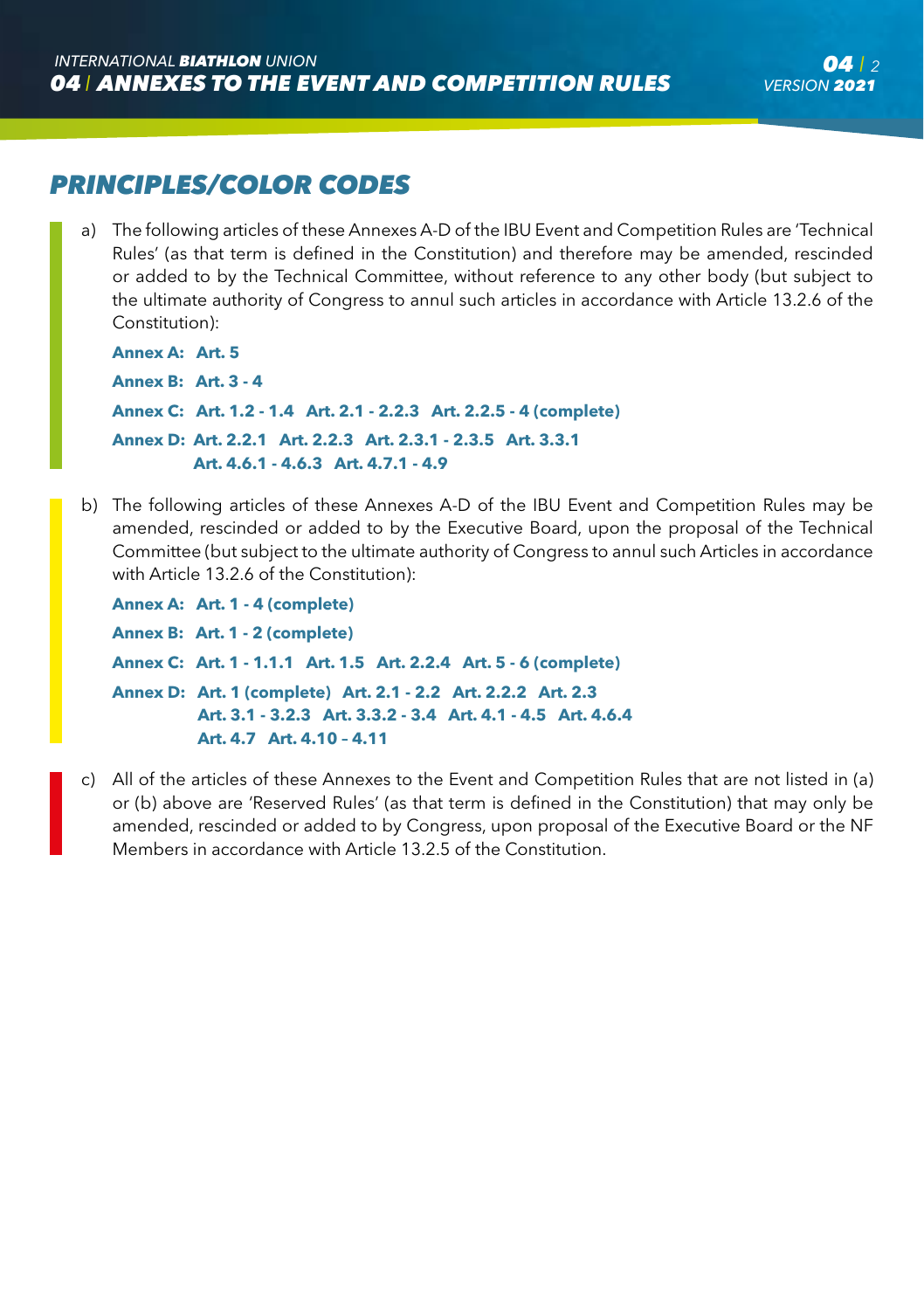# *TABLE OF CONTENTS*

| <b>Annex A</b> Material Catalogue                                                   | $\overline{4}$  |
|-------------------------------------------------------------------------------------|-----------------|
| Annex B Duties of the Competition Jury, Technical Delegates<br>and IBU Referees     | 20 <sup>°</sup> |
| Annex C Training and Licensing of Technical Delegates<br>and International Referees | 31              |
| <b>Annex D</b> Competition Rules Summer Biathlon                                    | 42              |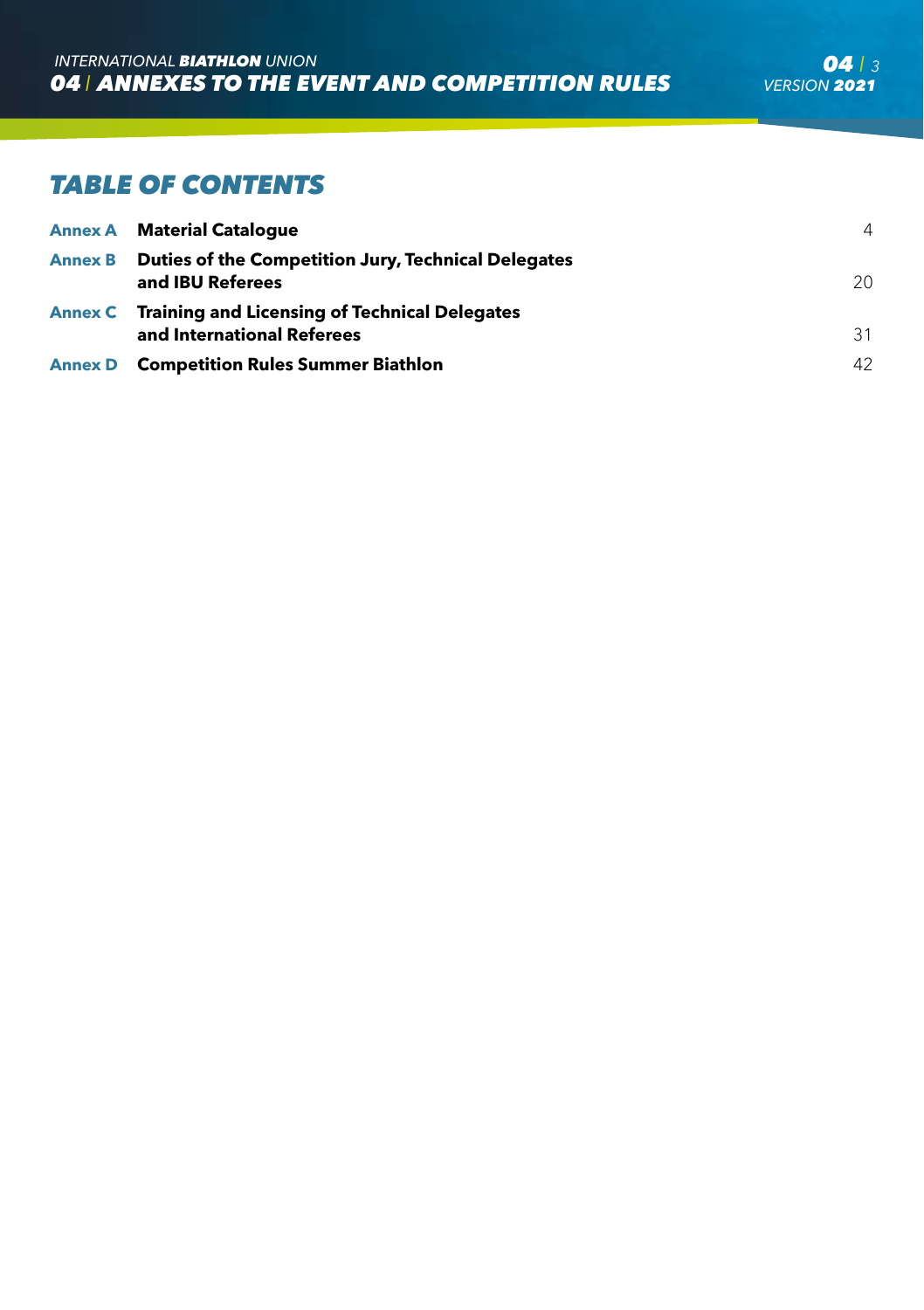# *ANNEX A MATERIAL CATALOGUE*

#### *TABLE OF CONTENTS*

| 1. | <b>General Regulations</b>      | $\overline{4}$ |
|----|---------------------------------|----------------|
| 2. | <b>New Materials</b>            | 6              |
| 3. | <b>Materials Specifications</b> | 7              |
| 4. | <b>Advertising</b>              | 14             |
| 5. | <b>Inspection Procedures</b>    | 15             |
|    |                                 |                |

#### *LIST OF TABLES*

| Table 1        | <b>Biathlon Rifle Diagram</b>                | 17 |
|----------------|----------------------------------------------|----|
| Table 2        | <b>Standard Dimensions for Metal Targets</b> | 17 |
| <b>Table 3</b> | <b>Standard Dimensions for Paper Targets</b> | 18 |
|                | Table 3A Scoring Rings for Paper Targets     | 18 |
| Table 4        | <b>Wind Flag Diagram</b>                     | 19 |
|                |                                              |    |

### *1. GENERAL REGULATIONS*

#### **1.1 Purpose**

The purpose of the IBU Materials Catalogue is to regulate all aspects of materials relating to biathlon competitions. It is based on the binding nature of the IBU Event and Competition Rules and is part of those rules. The Materials Catalogue provides the definitions, current specifications and requirements of all competition-related materials, the approval process for the admission of new materials, and the inspection procedures for enforcing the materials regulations. In essence, the Materials Catalogue safeguards:

- a. the principle of fairness and equal opportunity for all competitors;
- b. the safety and health of all persons associated with biathlon competitions;
- c. the preservation of the nature and traditions of the sport of biathlon.

#### **1.2 Definition**

The term materials is sub-divided into two major categories: competition equipment and organization equipment.

#### **1.2.1 Competition Equipment**

Competition equipment refers to all items that a competitor wears or carries for a competition and official or unofficial training during an event.

#### **1.2.2 Organization Equipment**

Organization equipment consists of all the other materials that are required to organize a biathlon competition or training during an event that are not worn or carried by the competitor.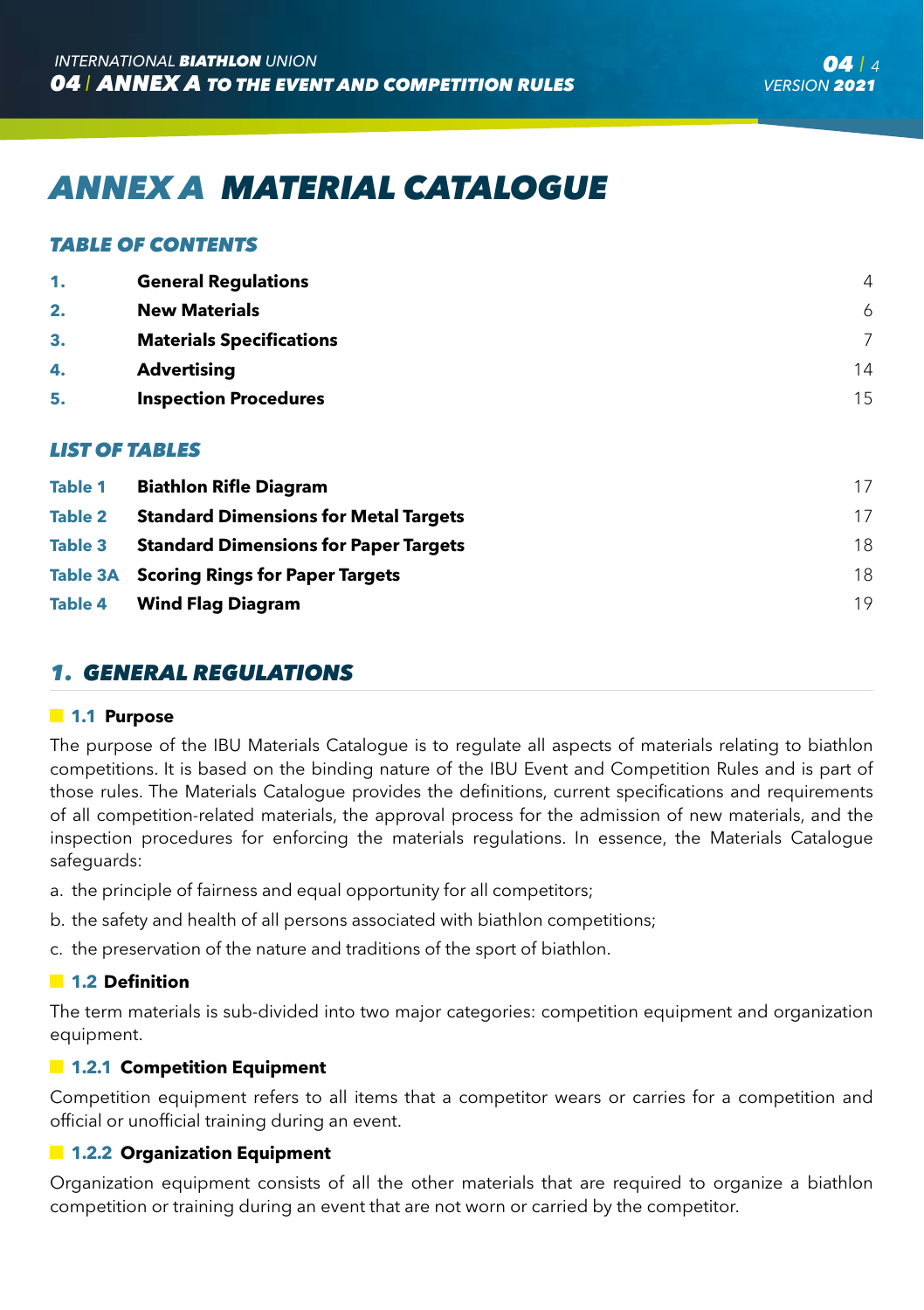#### **1.3 Prohibited Materials**

In principle, all materials are prohibited that:

- a. affect the natural push-off movement of competitors' feet and arms or those that enhance it (such as spring devices or other mechanisms in skis, poles, bindings or boots);
- b. make use of sources of energy not originating from the competitor, such as artificial or chemical energy suppliers, electrical batteries, mechanical aids, etc.; an exception applies to heating devices for shoes and gloves only;
- c. affect the external conditions of the competition to the detriment of other competitors, such as changing the track or snow conditions;
- d. increase the risk of injury to competitors and other persons who are authorized to be present at the competition venue, when used normally;
- e. products for ski preparation which are prohibited by Regulation (EU) 2019/1021 and Regulation (EC) 1907/2006 (Explicitly all PFOA- or so called "C-8"-products and their precursors);

f. are prohibited by applicable law.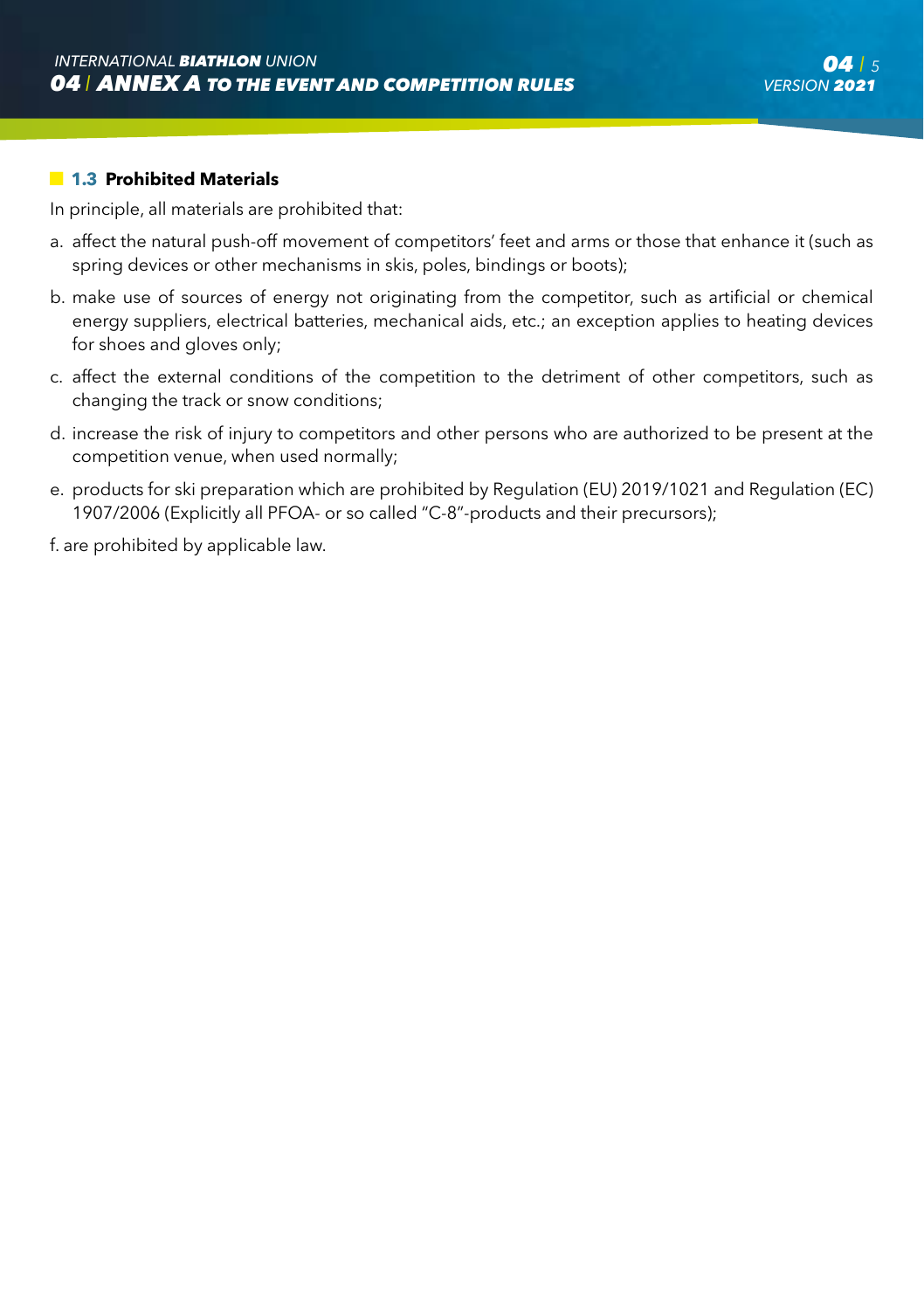# *2. NEW MATERIALS*

#### **2.1 Definition**

New materials are defined as any competition equipment or organization equipment that have not been approved or rejected by the IBU TC. Any new materials must be submitted to the IBU TC for approval before they can be used in an IBU event or competition.

#### **2.2 Approval Process**

#### **2.2.1 Procedure & Coordination with FIS**

Any fundamentally new developments in equipment produced by the industry or the NFs that are directly used by athletes as a part of their competition performance for the following season must be submitted to the IBU (and the FIS in case of commonly used ski equipment) no later than 1 May of the year in which the season begins. All forms of data gathering instruments such as heart rate monitors, GPS devices, etc. do not require review/approval. The submission must be accompanied by appropriate information material. Prototypes may be submitted as well. New developments that are in compliance with the rules and also do not endanger the safety of the athletes and the safe conduction of the competitions will be immediately approved/accepted for competition use by the IBU TC/IBU Sports and Event Department.

IBU and FIS will update each other about new developments, prototypes, etc. for equipment used in both federations´ sports to ensure the same approval process.

#### **2.2.2 Provisional Approval**

In rare cases, provisional approval may be granted for a year, following which a definitive decision must be made in the subsequent season.

#### **2.2.3 Standard Products**

New designs of competition clothing, bindings, boots, rifle slings, headgear and gloves do not have to be presented to the IBU TC, provided that it is clear that the new products meet IBU rules. If the materials do not meet the rules or could present safety issues, they can be forbidden/banned on short notice at the discretion of IBU.

#### **2.2.4 Availability**

Any new materials must be accessible to all NFs and competitors in the following season.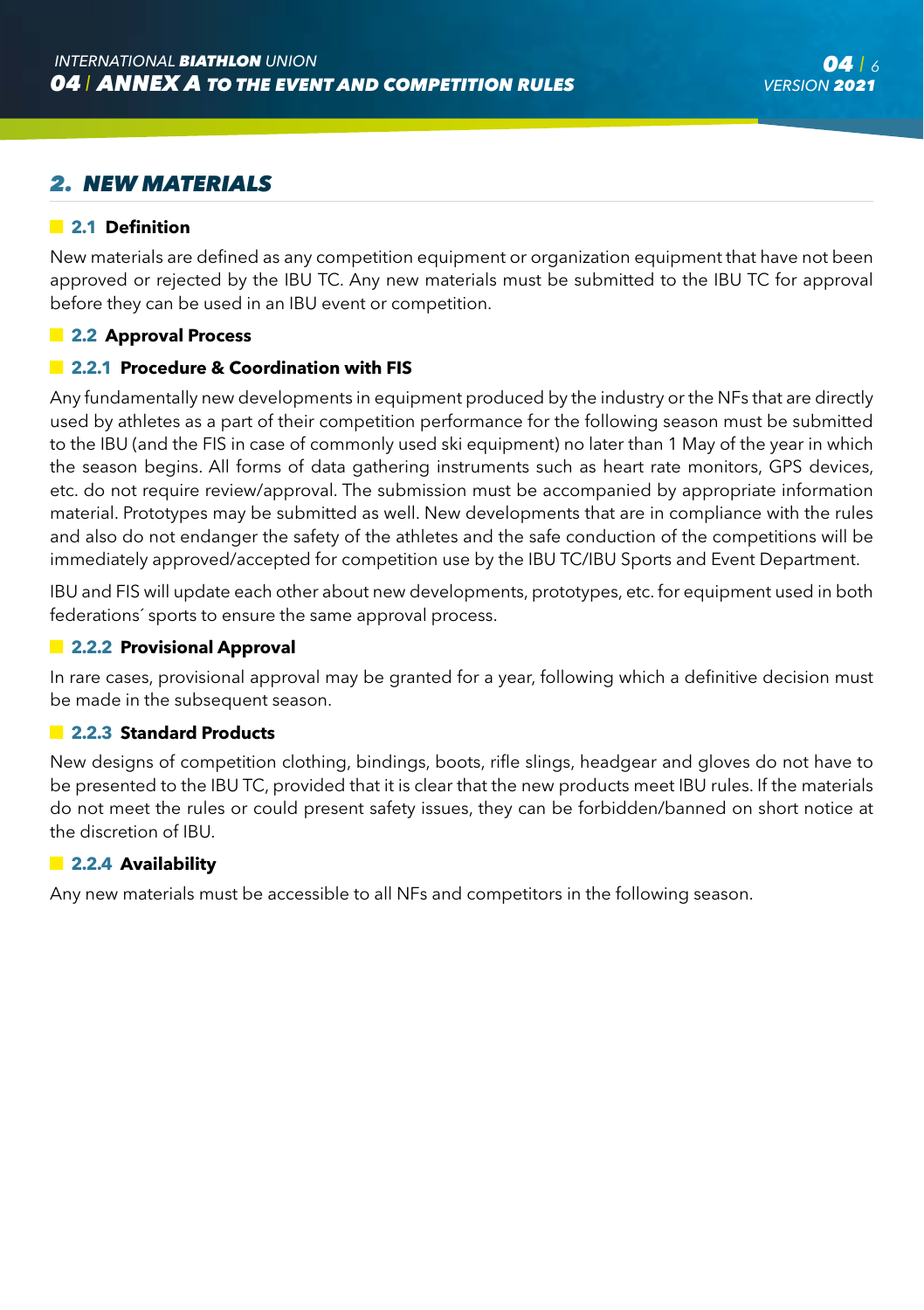# *3. MATERIALS SPECIFICATIONS*

#### **3.1 Competition Equipment**

#### **3.1.1 Competition Skis**

Changes to these rules will be published as required.

#### **3.1.1.1 Ski Length**

Minimum ski length is the competitor's height minus 10 cm. Maximum length: no limit

#### **3.1.1.2 Ski Width**

As commercially available, otherwise no limit/restrictions.

#### **13.1.1.3 Ski Tip Section**

As commercially available, otherwise no limit/restrictions.

#### **3.1.1.4 Ski Tail Section**

As commercially available, otherwise no limit/restrictions.

#### **3.1.1.5 Weight/Mass**

The total weight of a pair of skis must be at least 750 grams, without bindings. There are no restrictions on the distribution of weight/mass.

#### **3.1.1.6 Construction**

#### **13.1.1.6.1 Type of Construction**

No limitations.

#### **3.1.1.6.2 Shaping**

As commercially available, otherwise no limit/restrictions.

#### **3.1.1.6.3 Gliding/Running Surface**

As commercially available, additionally the following criteria are to be met: the entire width of the running surface can be smooth or slightly grooved length-wise. With the exception of the running groove, however, the level must be constant in the entire length and width. Climbing aids in the form of scale patterns or step patterns are permitted. Devices that are activated by any energy other than the competitor's own muscle power are not permitted.

#### **3.1.1.6.4 Top Surface**

No limitations.

#### **3.1.1.6.5 Edges**

The sidewalls may not be angled as they extend upwards so that the ski base is narrower than the upper surface (i.e. wedge form not allowed).

#### **3.1.1.7 Stress Properties/Durability**

No limitations.

#### **3.1.2 Ski Bindings**

There are no restrictions on the type of materials used or the make.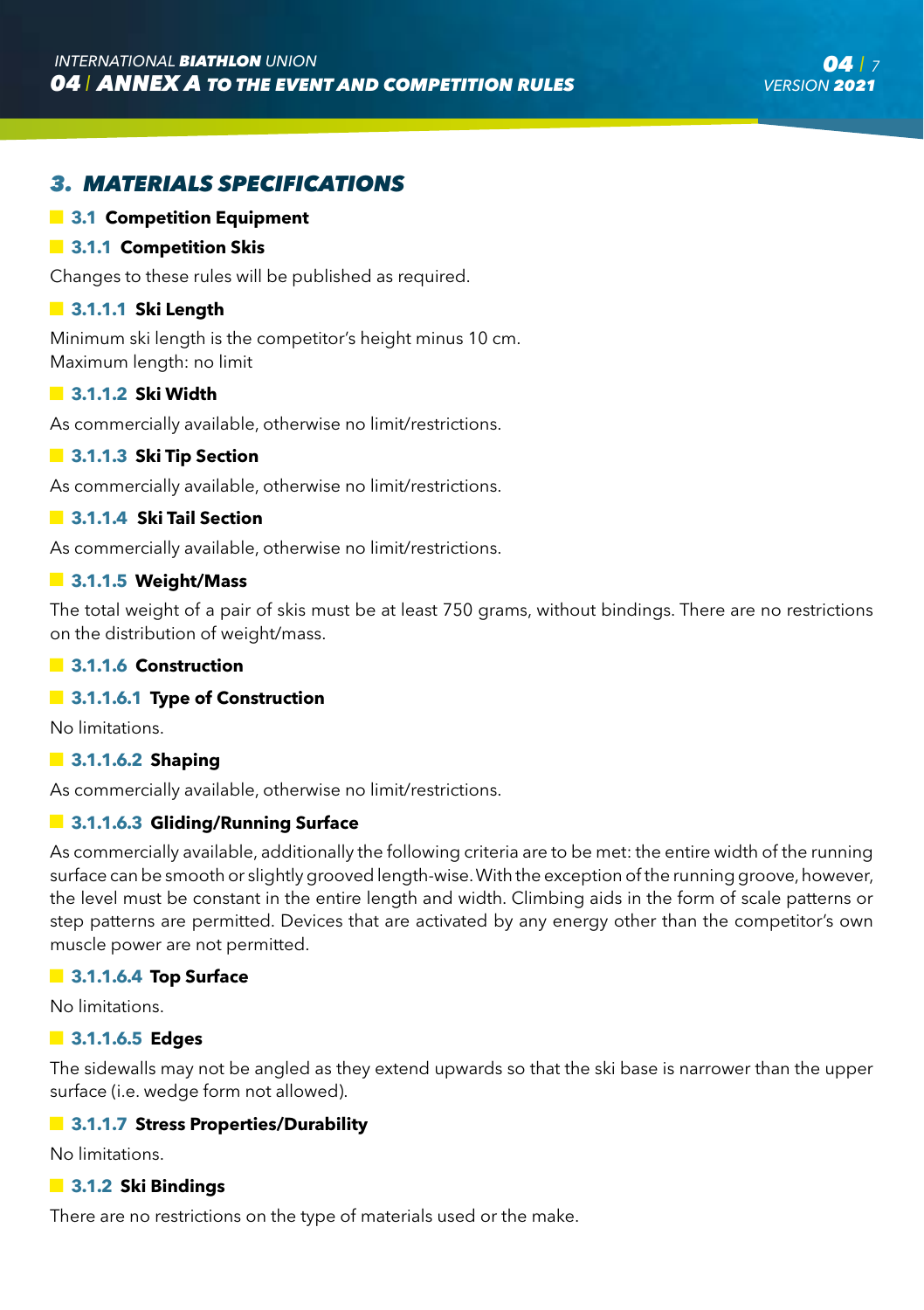#### **3.1.3 Competition Ski Boots**

As commercially available, otherwise no limit/restrictions.

#### **3.1.4 Competition Ski Poles**

#### **3.1.4.1 Specifications**

- a. The maximum length of the poles must not be longer than the competitor's body height, measured by placing the pole tip on the ski in front of the binding;
- b. The pole must have a fixed length: the shaft must not be telescoping or of variable length;
- c. The poles must not have any energy source to improve push, such as springs or other mechanical devices;
- d. There is no upper or lower weight limit for poles;
- e. The poles may be asymmetrical: there can be a distinct right and left-hand pole;
- f. The pole must not cause changes to the competition conditions such as changes to track or snow conditions;
- g. The handgrip must be permanently fastened to the shaft. There are no restrictions concerning its shape, construction or materials;
- h. The strap must be connected to the handgrip or the shaft but may be detachable. It can be adjustable both in length and width. There are no restrictions on materials;
- i. There are no limitations on the shape or materials of the shaft, or on the mass distribution;
- j. Exchangeable baskets with different geometric features and materials to match different snow characteristics are allowed;
- k. The tip may be connected at any angle to the shaft. One or more tips are allowed. There are no restrictions on materials.

#### $\blacksquare$  3.1.5 Clothing

The following rules apply to competitors' apparel:

- a. Advertising on the competition clothing must be in accordance with the current IBU rules;
- b. Padding is only allowed on the inside of the competitor's racing suit. The total thickness of the padding, cloth and lining of the competition garment may not exceed 6 mm when measured in an unpressed state, except on the back of the suit, where the rifle is carried. The back area is not subject to any restriction on padding;
- c. On the outside of the sports clothing no adhesive materials, such as Velcro or tape, wax, resin, glue or any additional stitching (with the exception of the stitching to fasten the padding) may be used. However, non-slip material may be used up to 3mm in thickness and not more than a total of 6 mm when measured together with any padding inside the racing suit as mentioned in b. above;
- d. A special device for preventing the shooting sling from slipping down is allowed on the sleeve of the competitor's upper arm.

#### **3.1.6 Rifles**

#### **3.1.6.1 General**

Rifles may not be of automatic or semi-automatic design. Loading or unloading may only be done using the competitor's own muscle force.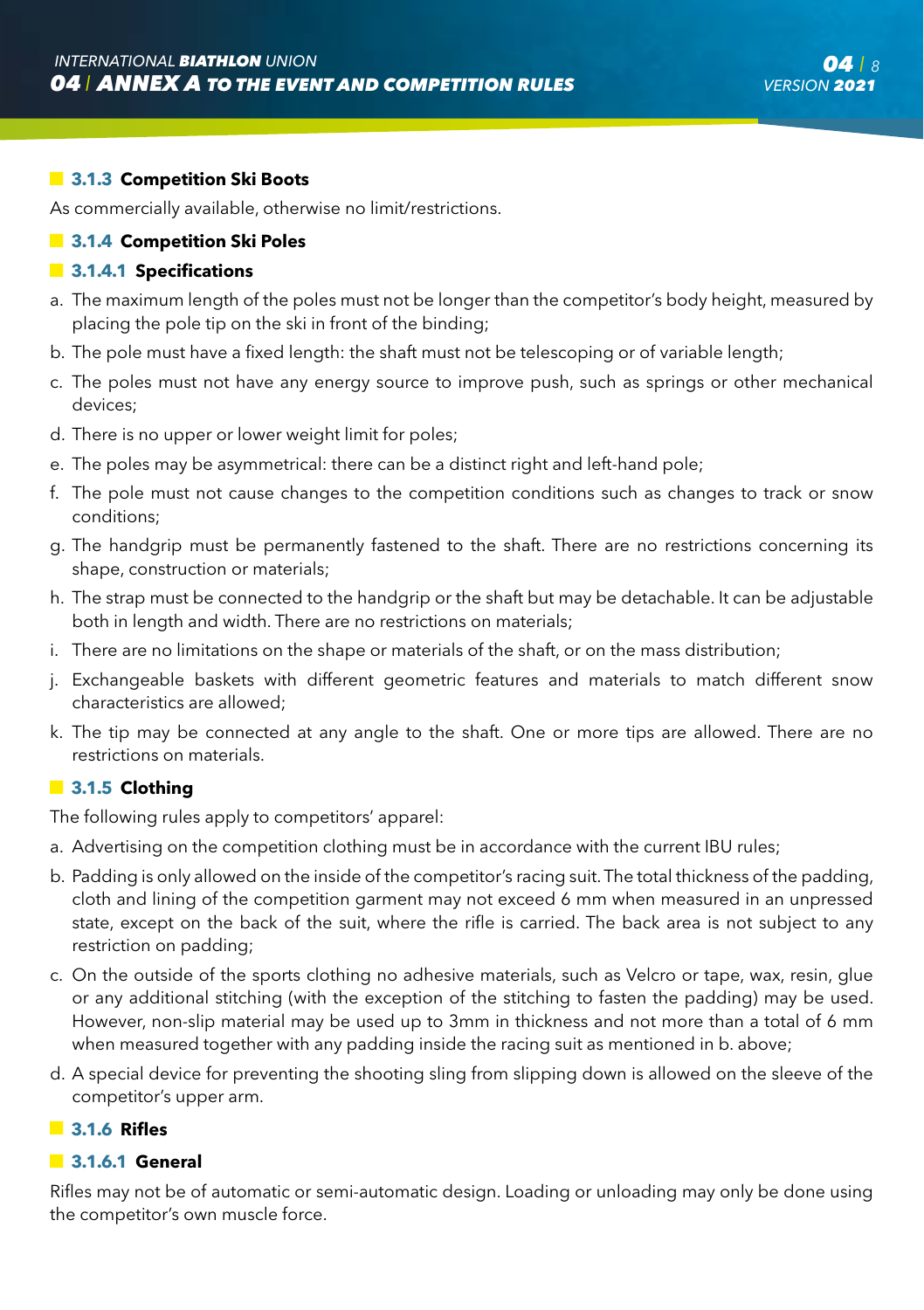#### **3.1.6.2 Parts of a Biathlon Rifle**

A diagram is provided in Table 1 of a biathlon rifle with the names of the parts.

#### **13.1.6.3 Approved Types of Actions**

The authorized types of rifle actions are as follows:

- a. the common bolt system;
- b. pistol grip cocking;
- c. straight pull action;
- d. straight pull action with ball-bearing locking.

#### $\blacksquare$  3.1.6.4 Specifications

Rifles used in all IBU Events must conform with all applicable laws in the respective territory and meet the following specifications:

- a. The distance between the center-line of the barrel and the lower edge of the forestock, including magazine and trigger guard, must not exceed 140 mm;
- b. The thickness of the cheek piece must not exceed 40 mm;
- c. A folding stock is not permitted;
- d. The sight system may not have a magnifying effect. The insertion of optical lenses into the eye for this purpose is also prohibited. Nevertheless, the use of polarized filters is allowed;
- e. The caliber of the barrel must be 5.6 mm (.22 inch rifle);
- f. The trigger resistance must be a minimum of 0.5 kg;
- g. The trigger must be surrounded by a rigid, closed trigger guard;
- h. The rifle may have a sling and must have a carrying harness. The width of the sling and cuff must not exceed 40 mm;
- i. Including all accessories except magazines and ammunition the minimum weight of the rifle must not be less than 3.5 kg;
- j. The magazines must not permit the insertion of more than 5 rounds. For the relay competition, three spare rounds may be carried in a magazine installed for that purpose, or in a special quick-release device. However, a spare round may not be carried in the chamber. The magazines may be carried in the forestock or the butt;
- k. The advertising attached to the rifle must be in conformity with current IBU regulations;
- l. On both sides of the forestock, a smooth meaning flat or nearly flat rectangular IBU marking surface must be kept free of other markings and reserve ammunition: 15 cm in front of the trigger or the bolt handle or the front end of the trigger guard (the competitor may choose), over the entire width of the stock and at least 4 cm high. Alternatively, the bolt handle or the trigger guard may extend into this area, however, not so far that the IBU rifle control sticker is covered up or cut off.

#### **3.1.7 Ammunition**

#### **13.1.7.1 Required Characteristics**

Only international standard .22 inch (5.6 mm)-long rifle rim-fire ammunition may be used, and it is forbidden to bring ammunition not conforming to these rules to the venue. The bullets must be made of a uniform substance, lead or a similar soft material such as a lead alloy. The weight of the bullet must not exceed 2.75 grams and not be less than 2.55 grams.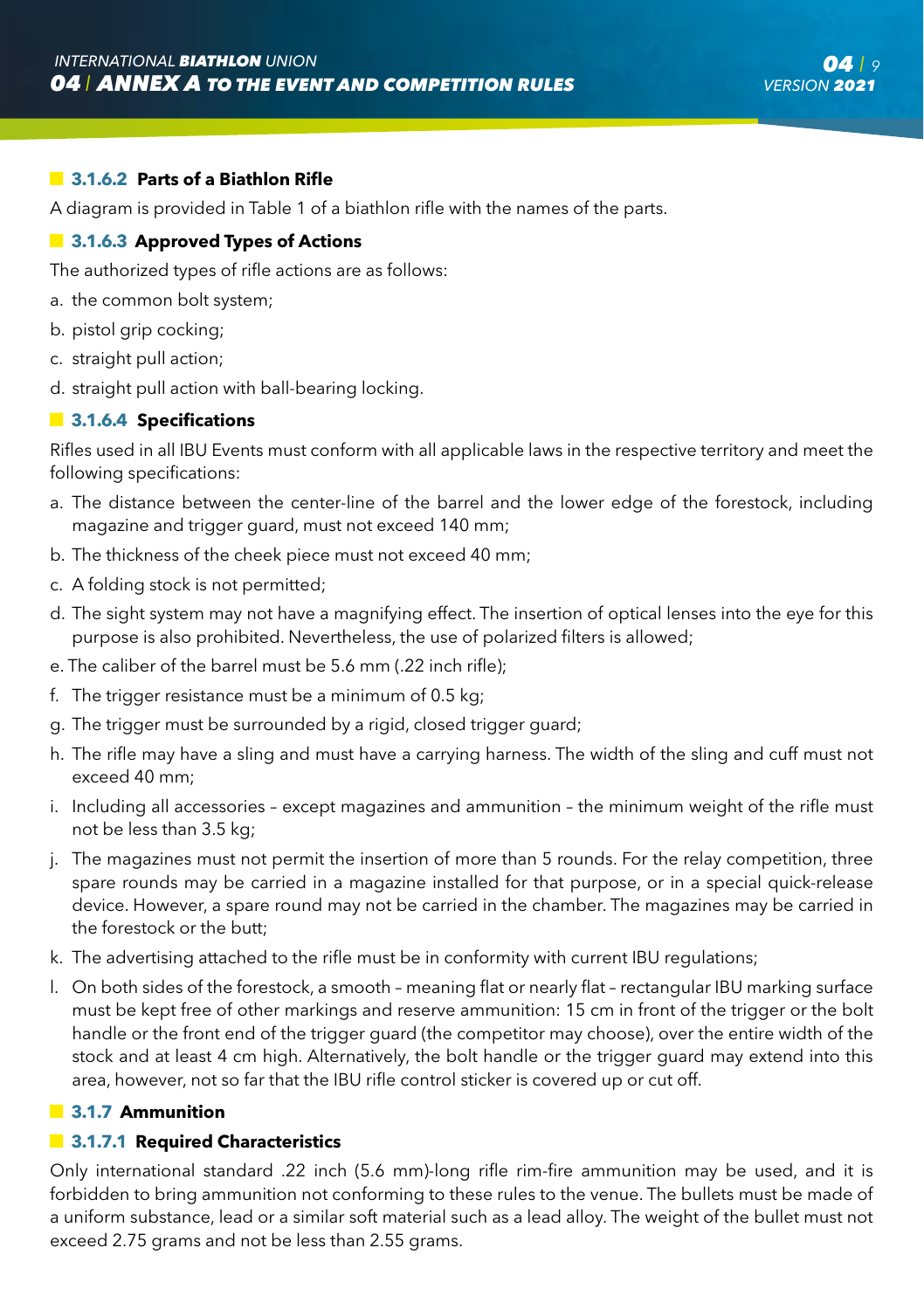#### **3.1.7.2 Muzzle Velocity**

The muzzle velocity must not exceed 360 m/s, measured 1 m after leaving the muzzle.

#### **3.1.7.3 Hit Impact Momentum**

The impact momentum of bullets fired from a distance of 50 m must not exceed 0.9 Ns (=0.09 kgm/s) with a maximum tolerance of 11%, i.e. 0.099 Ns. This means that the maximum permitted impulse is 1.0 Ns (= 0.1 kgm/s).

#### **3.1.8 Rifle Bags**

Rifle bags must provide a window or opening of minimum 15 x 15 cm that allows a clear view of the rifle bolt.

#### **3.2 Organization Equipment**

#### **3.2.1 Target Systems**

#### **3.2.1.1 Uses of Targets**

The numbers and types of targets authorized for use in various competitions are detailed in the IBU Event and Competition Rules. Targets must be situated, set up, numbered and maintained as detailed in the IBU Event and Competition Rules.

#### **3.2.1.2 Types of Targets**

There are three main types of targets used for biathlon training and competitions – metal, paper and fully electronic targets.

#### **3.2.1.3 Targets – OWG, WCH,WC, OECH,YJWCH and IBU Cup**

At OWG, WCH, WC, OECH, YJWCH and IBU Cup competitions, only electro-mechanical, electronic and fully electronic target systems that are in compliance with the current IBU Materials Catalogue may be used.

#### **3.2.1.4 Targets – Junior IBU Cups, CCH and CC**

At Junior IBU Cups, CCH and CC competitions, mechanical manually-operated targets will be permitted, but the use of electro-mechanical and electronic targets is to be encouraged. The ropes for operating manually-operated targets should be placed through tubes under the shooting ramp to the rear of the ramp so that the targets can be operated without interference to shooters.

#### **3.2.1.5 Metal Target Operating Systems**

Metal targets are produced in mechanical and electro-mechanical variations. They operate as follows:

a. Mechanical Target Operating Systems

 Mechanical targets indicate the hit of a bullet by the physical force of the bullet impact knocking down the target and replacing it with a white indicator disc. Mechanical targets can also be manually reset after a shooting bout by pulling a rope to bring the fallen target plates back into position. Changing between standing and prone configurations is done manually with a rope;

b. Electro-Mechanical and Electronic Target Operating Systems

 In an electro-mechanical or electronic system, targets are reset and configurations changed by remote control with the aid of electrically powered servo-motors. With electro-mechanical or electronic systems, hits are normally recorded electronically through a magnetic, motion or impact sensor in the target. Hits are normally visually indicated with a mechanically- or electronically-activated white indicator disc.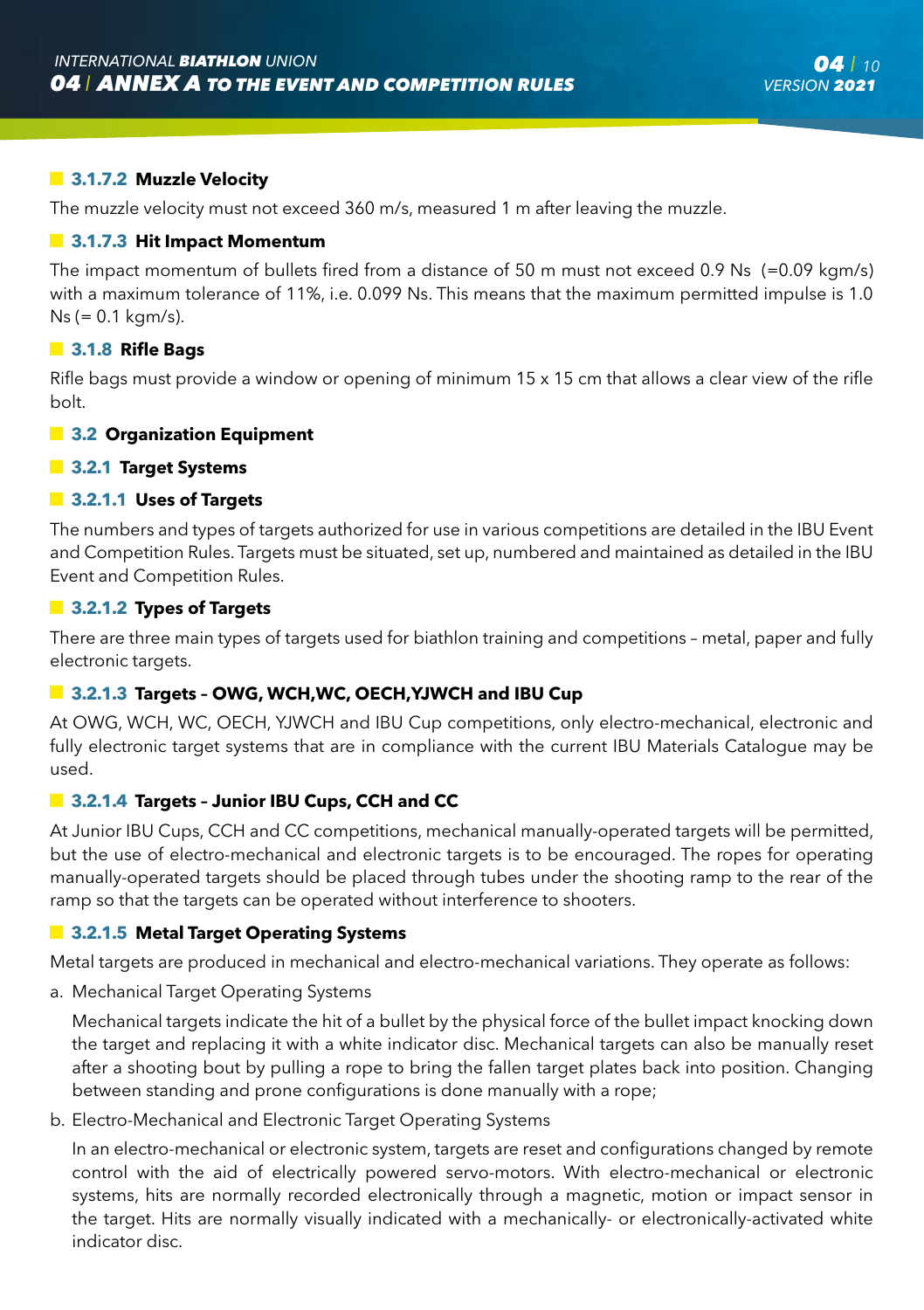#### **13.2.1.6 Metal Target Description**

Targets must consist of a white target face plate with five target apertures, behind which there must be five independently operating knock-down, falling-plate or electronic sensor plate scoring targets. The scoring plates must be black. A hit must be indicated by the black target circle being replaced by a white indicator disc.

#### **3.2.1.7 Paper Target Description**

Paper targets must be identical to the metal targets in size and appearance. The paper background must be white in color and may not be reflective. The five circular targets must be black. Paper targets must have a minimum weight of 140g/m2. See Table 3 for standard dimensions for biathlon paper targets.

If electronic targets are used for zeroing/training such targets must show an identical picture as the paper targets on the target display.

#### $\blacksquare$  **3.2.1.8 Target Sizes and Aperture Positions**

Tables 2 and 3 detail all the required dimensions and the positioning of the target circles for both metal and paper targets. The diameters of the black circles for the aiming and the scoring areas, for both metal and paper, are as follows:

Standing – aiming 115 mm – scoring 115 mm (dotted line at 110 mm on paper targets)

Prone – aiming 115 mm – scoring 45 mm (dotted line at 40 mm on paper targets).

The paper target may have scoring points and rings. Precise measurements for such scoring rings are stated in table 3A.

#### **3.2.1.9 Functional Requirements for Metal Targets**

The target system must meet the following requirements:

a. Reliable functioning under all types of weather conditions in which competitions are held;

b. That hits are shown at a standard hit impact momentum (releasing impact) that has been determined by the IBU TC, to ensure that the releasing impact momentum is the same for all targets used during competition.

#### **3.2.1.10 Tolerances and Shape Requirements**

Size for target openings must be:

Diameter 115 mm, +/- 0.3 mm for standing position;

Diameter 45 mm, +/- 0.3 mm for prone position.

The target apertures used for shooting in the standing and prone positions must be concentric.

Permissible tolerance shall be 0.3 mm. The aperture rim must be well defined and devoid of deformations. The centering of the prone target aperture must be within a tolerance of +/- 0.5 mm.

#### **3.2.1.11 Deformations**

Continuous use of a target system can result in the flat surface becoming deformed.

Such deformations must not deviate more than 1 mm from the remaining surface of the target. The depth of the deformation must be measured relative to the edge of the surface of the 115 mm diameter target.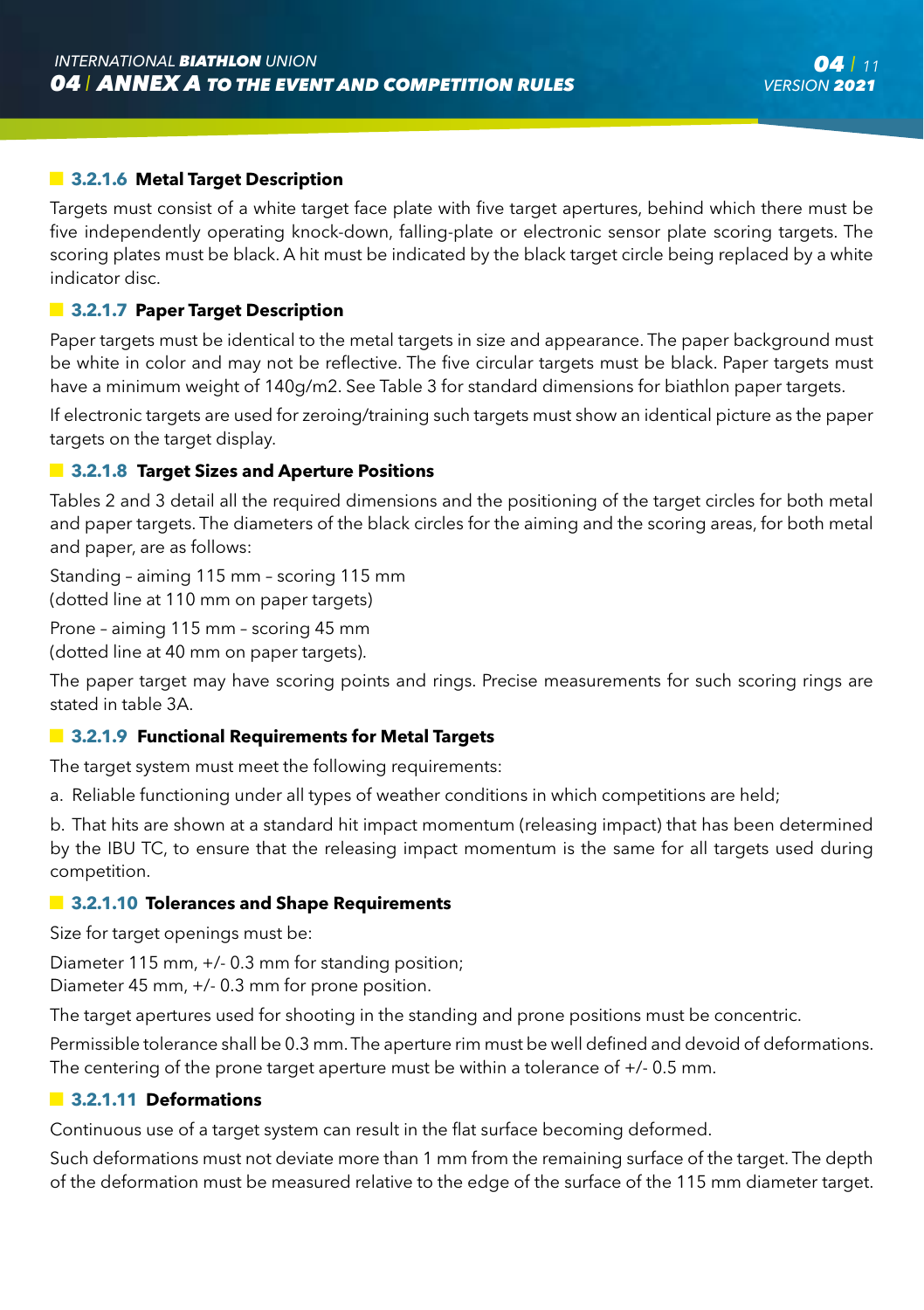#### **3.2.1.12 Materials and Hardness**

Metal targets must be made of steel with a hardness of at least 350 HB, with a hit plate with a minimum of 480 HB.

#### **3.2.1.13 Release Impulse**

A target should show a hit when hit by a bisected bullet at a release impulse of at least 0.45 Ns. A release tolerance of +/- 33.33% is permitted. That means that all target systems must be set in such a way that a hit with sufficient impulse will be recorded wherever the bullet hits the target. A release impulse of less than 0.3 Ns will not be shown as a hit, while a release impulse greater than 0.6 Ns will definitely show as a hit.

#### **3.2.1.14 Special Requirements for Electronic Target Systems**

In addition to the standard requirements for biathlon targets, electronic systems must comply with the following:

a. Data Feed Distribution

 The system must be able to transfer data to multiple operation points such as timing, data processing and TV (including graphics) production;

b. Interface Hardware

 All data flow other than system-internal processes must use a RS-232 interface or other IP protocols/ socket communication. No buffering or handshake controls are necessary;

c. Communication Protocol

 In order to process and log the data feed with standard PC equipment, a simple ASCII or JSON coded protocol must be used. The following information must be transmitted:

- competitor arrival at shooting lane (start of shooting);
- assignment of start number to shooting lane, including A to D indicators for relay competitions;
- missed shot(s);
- target hits (including target plate numbers 1 to 5);
- end of shooting bout (important data such as shooting lane, start number, total misses, number of spare rounds used in relay competitions, and shooting time should be in this feed);
- d. Transmission Delay

 The maximum delay, from when a target hit or miss is registered by the target sensor system to the complete transmission via the data output line, must not exceed 200 ms. This limit must also be maintained during heavy shooting on the range, such as in the pursuit and mass start competitions;

e. Backup Systems

 To guarantee reliable data feed during major international events, the target system must have two completely separate processing systems, and therefore must provide two data feeds to the main and backup timing, data processing and TV graphics systems.

#### **3.2.1.15 Approval of Targets**

All target systems that are to be used during IBU competitions will require approval by the IBU TC. Authorization of a target system will be granted to manufacturers who submit a prototype to the IBU that the IBU deems acceptable according to these regulations. Approval can be withdrawn if technical error occurs if a particular type of target system becomes technically outdated and/or if unauthorized systems are used.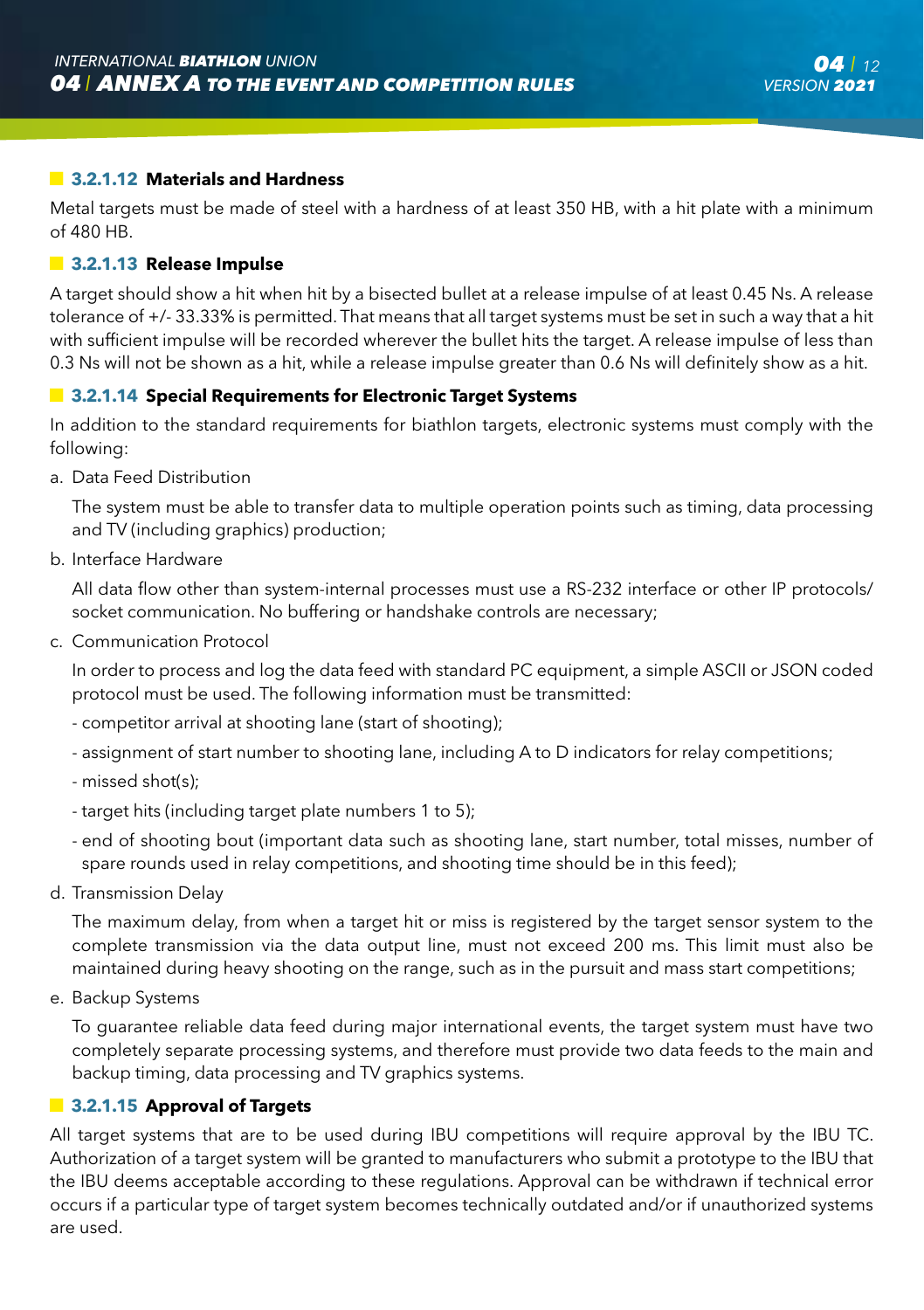#### **13.2.1.16 Targets Currently Authorized by the IBU**

At present, the following target systems are approved for use:

#### a. Mechanical Systems

Kurvinen – FIN; Devon model BT-500 – USA; HORA 1000 – GER; AccuPro model RTI-1025 – CAN; VingMek – NOR;

#### b. Electro-mechanical Systems

Kurvinen (KES versions 2002-2019) – FIN;

#### c. Electronic Systems

HoRa 2000 E – GER;

#### d. Fully Electronic Systems

Megalink BIA1200-D2 – NOR.

#### **3.2.2 Wind Flags**

Wind flags for the shooting range must be of a highly visible color, 10 x 40 cm in size and must be made from thin artificial silk or natural silk. Flags may not weigh more than 5 grams. Their construction must allow easy 360 degree rotation, pivoting at a right angle to the flag post. A diagram of a wind flag construction is shown in Table 4 of this Annex.

#### **3.2.3 Start Numbers**

#### **3.2.3.1 Sizes**

Start numbers must be of the following dimensions:

- a. Front and back numbers: outlined figures or block figures height at least 10 cm, width (of each line in each figure) at least 1.5 cm for outlined figures and 2 cm for block figures;
- b. Side numbers on the start number: height at least 6 cm, width at least 1.2 cm. The bottom edge of the figures on the sides must be spaced 8.5 cm from the bottom edge of the start number;
- c. Thigh numbers: 8-12 cm high and 1-2 cm wide;
- d. Helmet numbers: during competition, helmet numbers with the dimensions of 4 cm high x 0.5 cm wide should be attached.

#### **3.2.3.2 Fabric/Materials**

Pullover (vest) start numbers must be made of smooth fabric, 100% polyester interlock or 100% polyesterwarp knitting. The start numbers must be tailored to the needs of the competitors: they must not impede the movement of their shoulder joints.

#### **13.2.4 Timing Equipment**

At all IBU events, computer-supported electronic timing equipment must be used. The equipment must be able to interface electronically with the target system in use and must have electronic sensors at the start and finish. Additionally, the equipment system must be able to receive and process manually- or automatically-activated intermediate time signals. For manual timing, good quality professional stop watches or manually activated electrical timing devices must be used.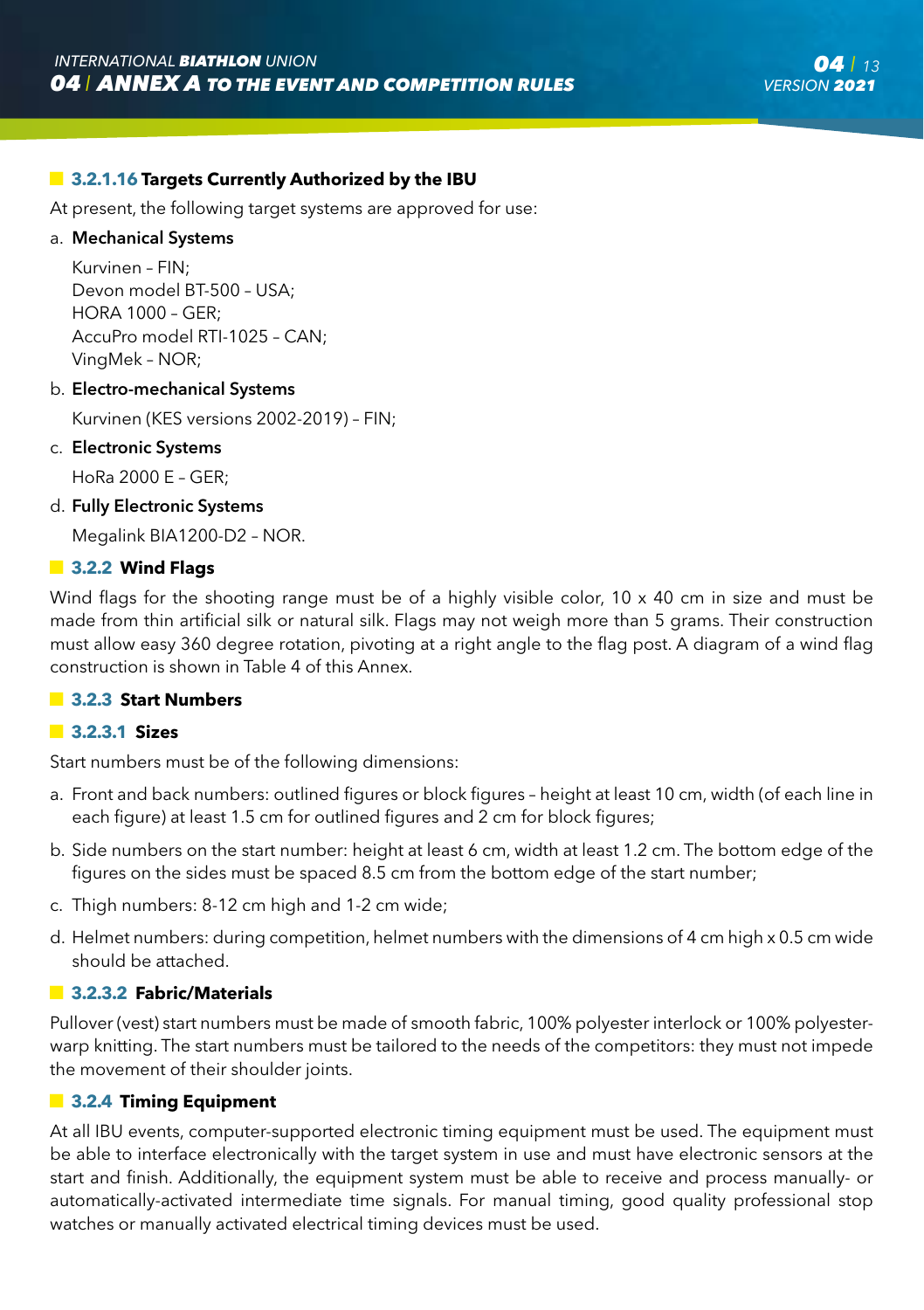# *4. ADVERTISING*

#### **4.1 Advertising Rules**

The IBU advertising regulations (IBU Advertising Rules) apply to all IBU events.

#### **4.2 Commercial Markings on Equipment**

Technical specifications of the size, the form and the number of commercial markings on equipment will be decided by the IBU EB and will be published as Advertising Rules in a separate document.

#### **4.3 Measurement of Advertising Surfaces**

Advertising has a two dimensional shape defined by its text, line boundary or color boundary. Advertising may be square, rectangular, triangular, circular, polygonal or irregular in shape. The size of the surface area that the text or the area within the boundary occupies must be measured so that the advertising can be approved or disallowed depending on the sizes stipulated above.

The size of symbols on items of clothing is measured by placing the item of clothing unstretched on a flat surface, such as a table.

#### **4.3.1 Measuring Procedures**

The size of a commercial trademark is the surface area within a line that follows the actual outline of the full trademark. If the trademark is contained within an area of different color, the total surface area having a different color from the competition clothing is to be measured.

#### **4.3.2 Text or Letters**

If the text is within a line or color boundary, the applicable shape formula is to be used. If the text or letters stand out on the general garment background, the outline of the outermost tips of the letters will be traced and the area of the shape thus created will be calculated.

#### **4.3.3 Measurement of Geometric Shapes**

The surface area of a square, rectangle, triangle, circle or polygon will be determined using the standard geometric formula. If there is doubt about whether a polygon is a polygon, it is to be measured as irregular.

#### **4.3.4 Irregular Shapes**

If the appropriate equipment is available, a computer scanner may be used to determine the surface area. If no computer devices are available, a string must be used to trace the outline to determine the number of cm² in the area.

#### **4.4 Preliminary Examination of Advertising**

In cases of doubt about the size of advertising, NFs are requested to send an actual size fax or photocopy to the IBU as early as possible before the start of the competition season so that its size can be determined. If there is uncertainty about any advertising after the start of the competition season, NFs will be requested to present the items at the latest at the preliminary inspection of materials/equipment and clothing for the respective event.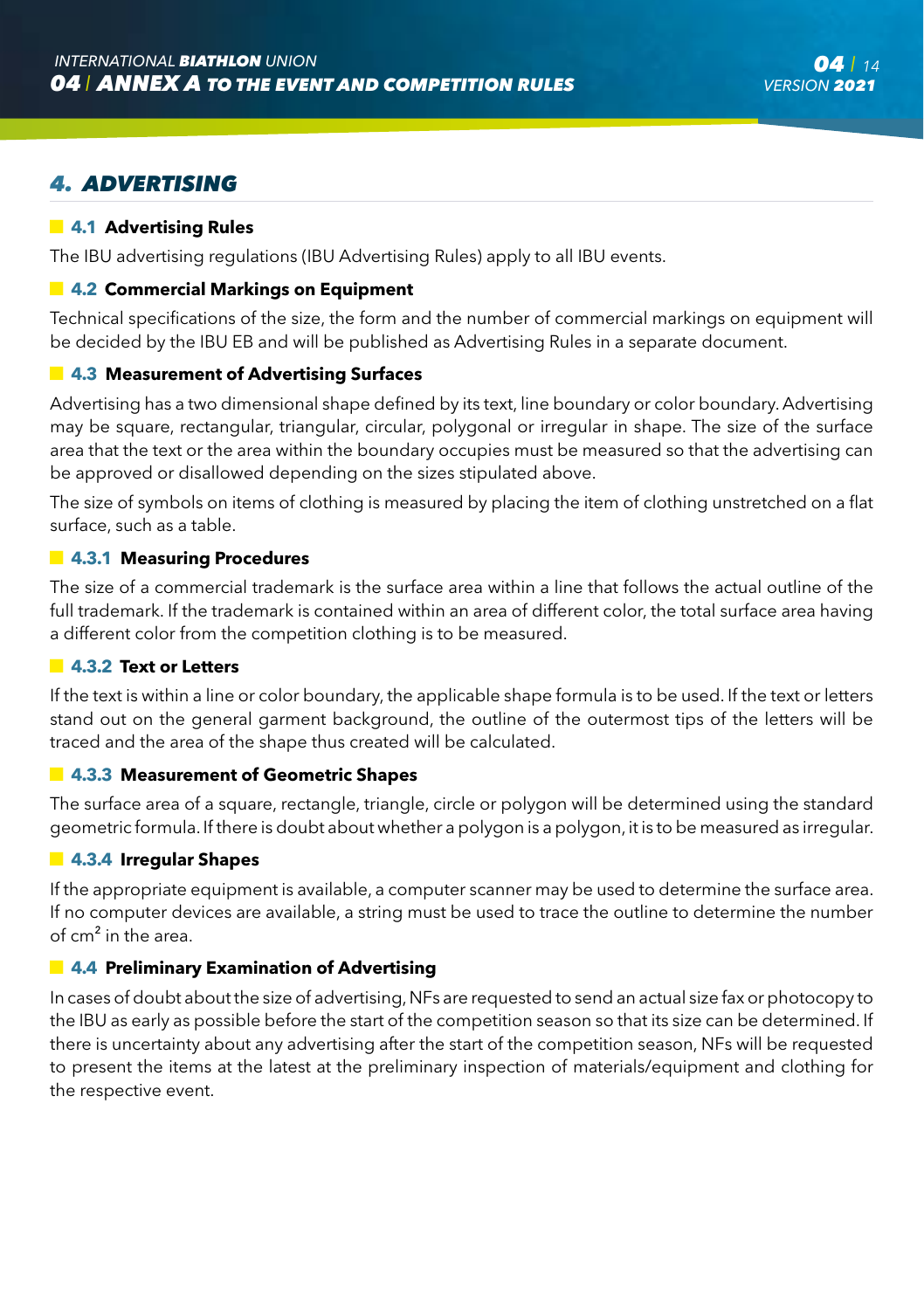# *5. INSPECTION PROCEDURES*

#### **5.1 General**

Competition and host venue equipment must undergo inspection to ensure that all materials are in compliance with all IBU regulations.

#### **5.2 Competition Equipment**

The inspections that competition equipment must undergo are detailed in the IBU Event and Competition Rules. Inspections will be conducted primarily by the organizing staff appointed for that purpose and by the IBU Referee Material Control responsible for an event. Competition juries, RD, TDs and IBU Referees are responsible for the effective and correct implementation and enforcement of materials inspections.

#### **5.3 Organization Equipment**

TDs and IBU Referees are responsible for ensuring that host venue equipment used within their area of responsibility is functional and conforms with all IBU regulations.

#### **5.3.1 Specific Checks**

#### **5.3.1.1 Targets**

- a. placement and levels;
- b. functioning, paint and maintenance;
- c. deformation of face and target plates;
- d. condition of moving parts;
- e. position of wires and cables;
- f. diameter measurement of target apertures;
- g. centering of prone apertures;
- h. strike test of target release impulse;
- i. routing of reset ropes in mechanical systems;
- j. backup system for those systems that require electrical power.

#### **5.3.1.2 Timing Systems**

- a. principle of operation;
- b. functioning and maintenance;
- c. backup and outage reserve systems;
- d. power sources;
- e. placement of sensors;
- f. computer capabilities, including speed of producing printed results;
- g. interface with electronic target systems.

#### **5.3.1.3 Computers for Start Number Draws**

- a. functioning and maintenance;
- b. printers;
- c. display device, projector;
- d. software program validity, possibility of manipulation;
- e. backup and spares;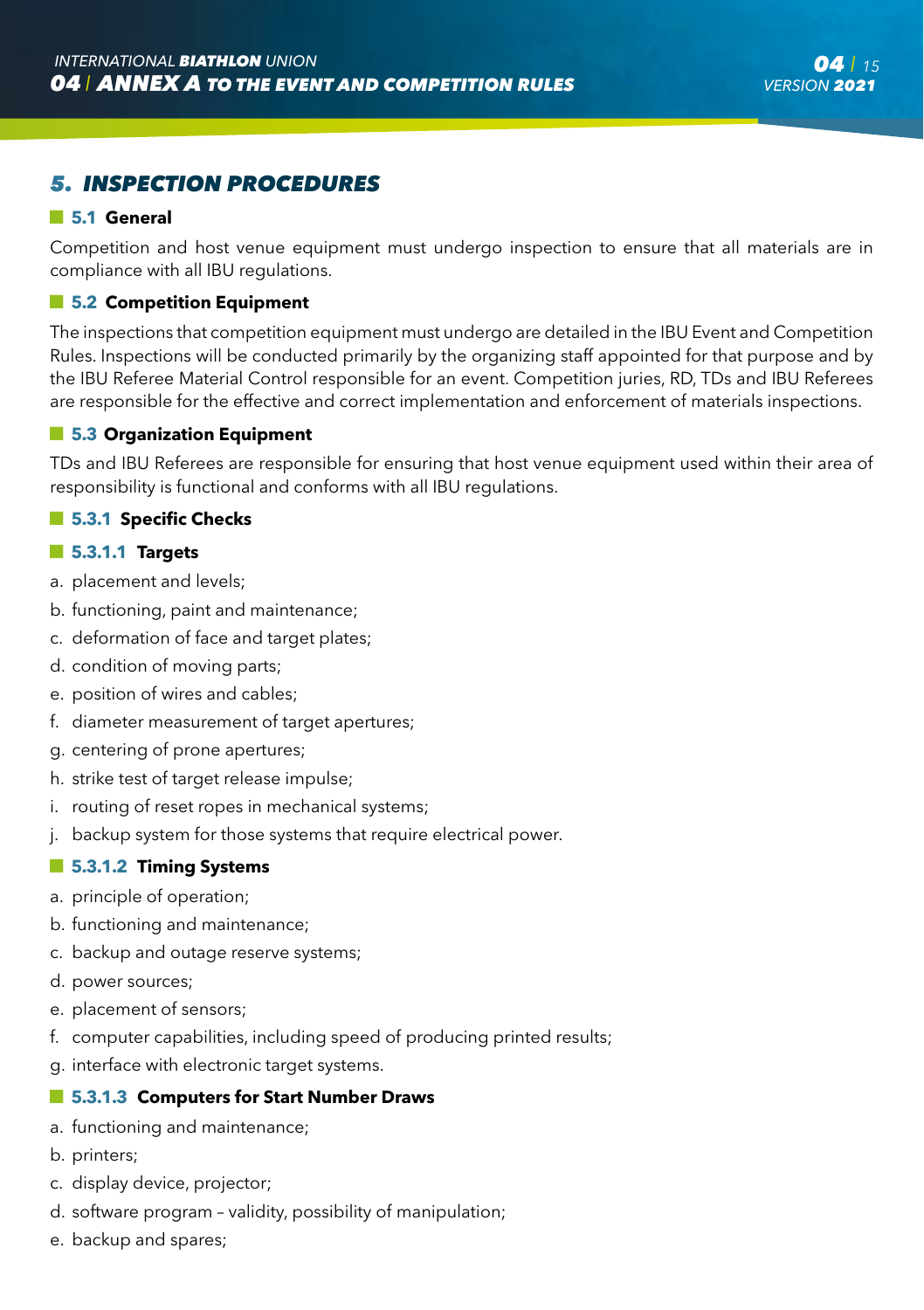- f. total system interfaces and placement;
- g. speed of producing start lists.

#### **5.3.1.4 Other Organizational Equipment (in IBU Event and Competition Rules)**

- a. wind flags placement, operation, specifications;
- b. shooting mats placement, specifications;
- c. rifle racks construction, placement, markings;
- d. lane markers placement, color, no interference with shooting;
- e. numbering and signage placement, sizes, colors.

#### $\blacksquare$  **5.4 Inspection Instruments, Tools and Materials**

The following is a list of devices required for equipment/material inspections and other checks that should be available to the responsible officials:

- a. measuring tapes (50 or 100 m) and/or measuring wheel and/or GPS devices for various measurements;
- b. water/bubble levels and/or laser leveler for various checks;
- c. radar chronograph for checking ammunition velocity;
- d. strike and/or hit impulse tester for target plates;
- e. centering template for prone target apertures;
- f. weigh scale for weighing rifles and skis;
- g. templates for measuring rifle dimensions;
- h. calipers, rulers for measuring the dimensions of rifles, skis, advertising;
- i. trigger weights for measuring trigger resistance;
- j. stickers, paint for applying inspection markings.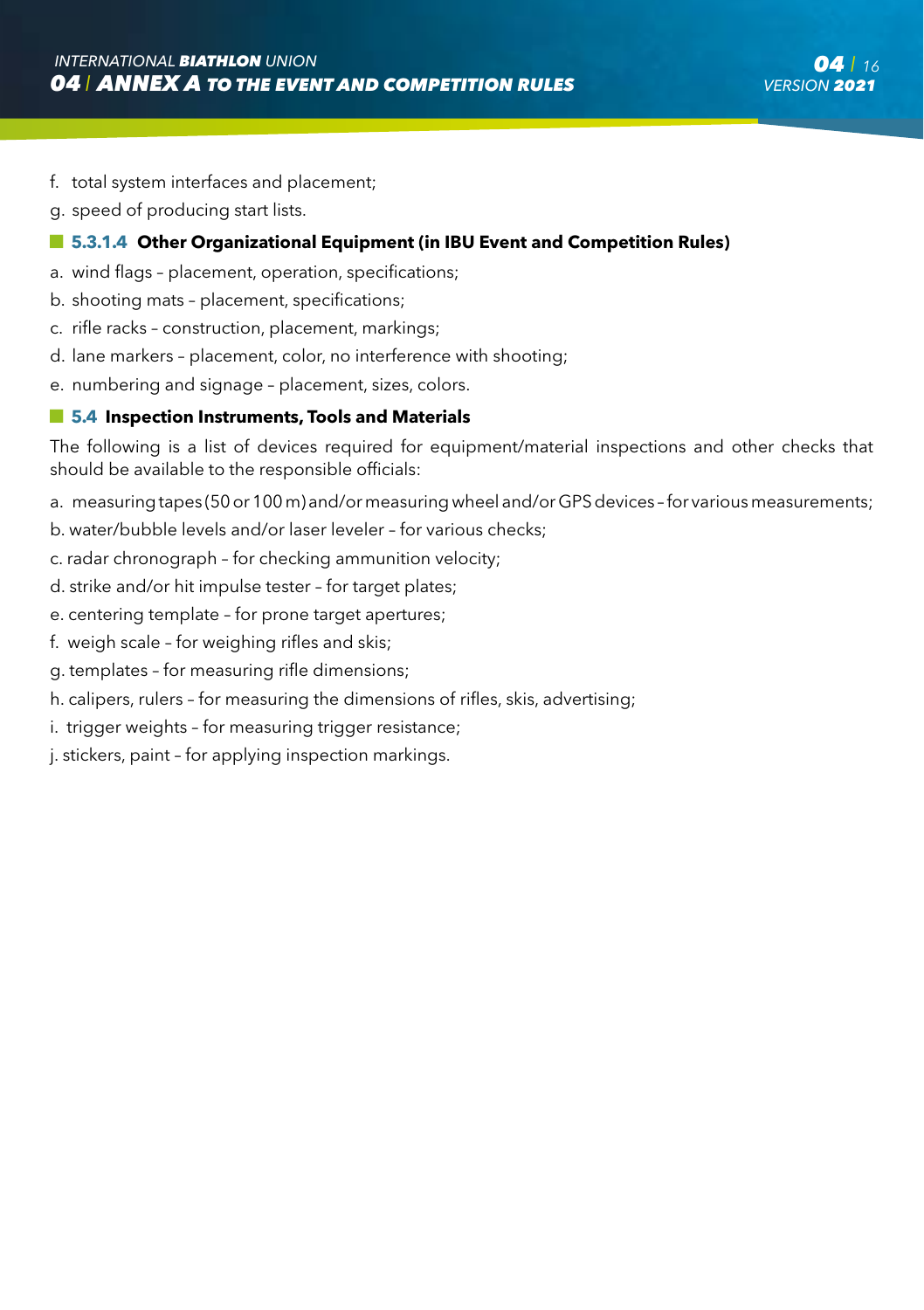# **TABLE 1** BIATHLON RIFLE DIAGRAM



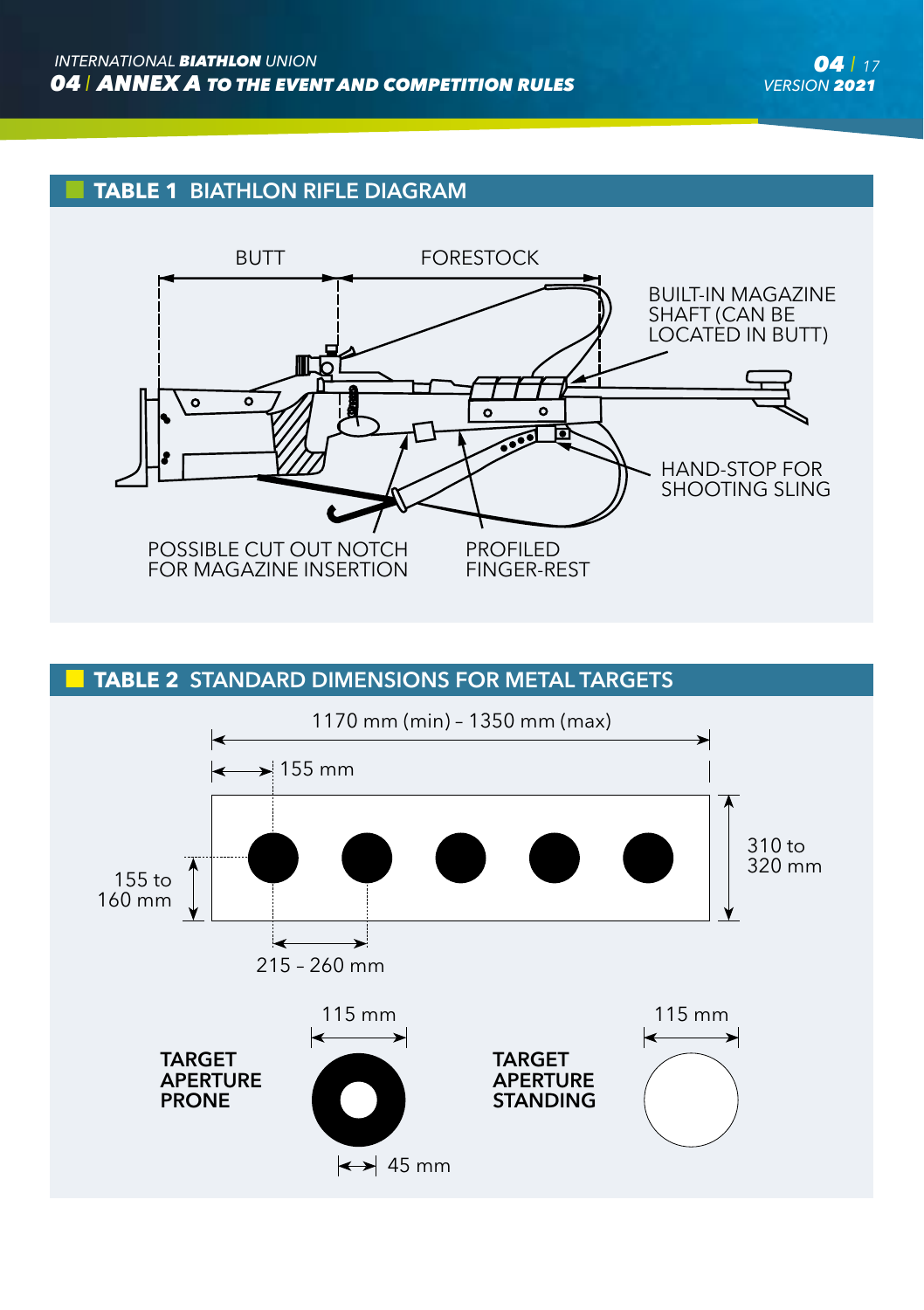



# **TABLE 3A** SCORING RINGS FOR PAPER TARGETS

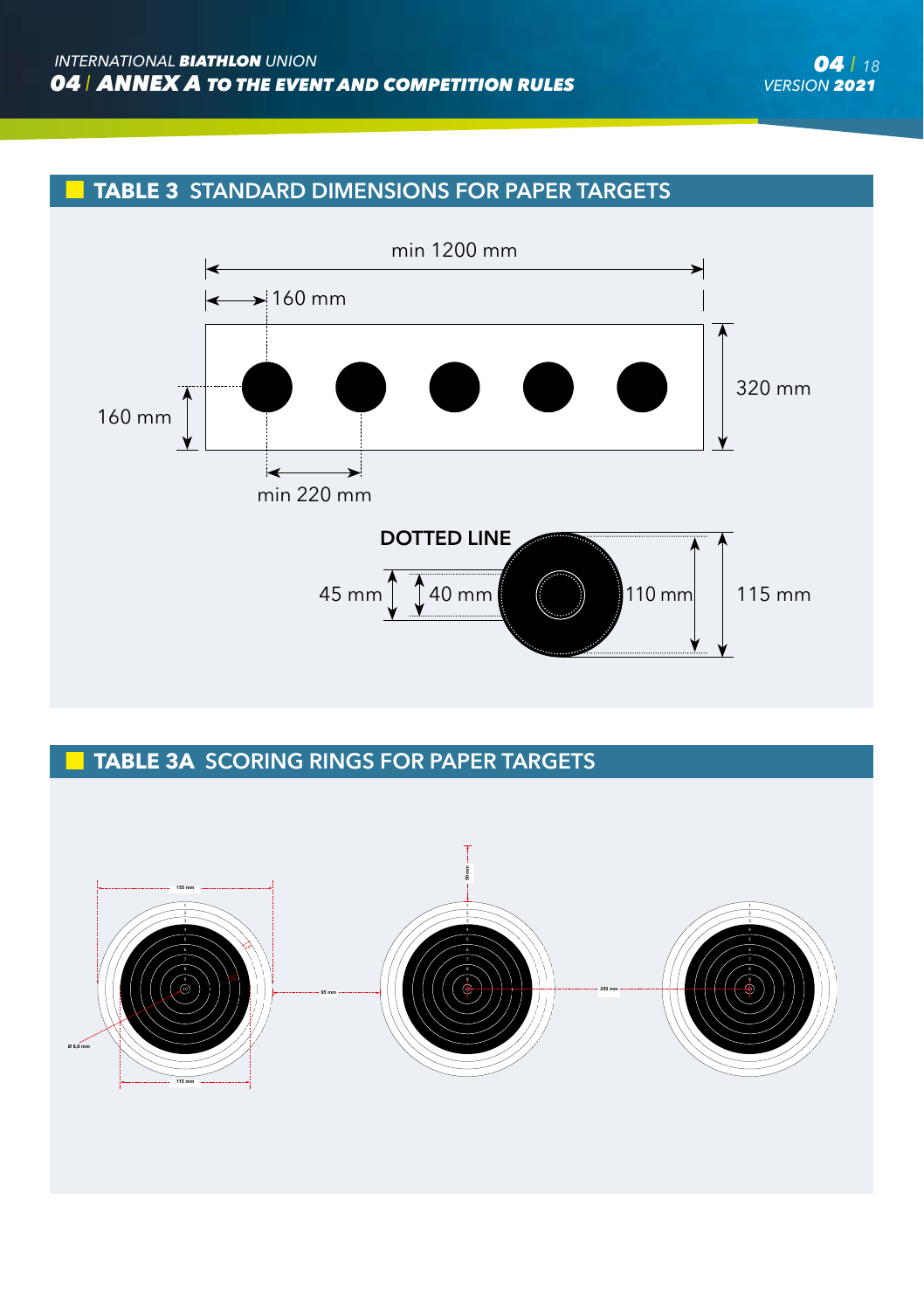# **TABLE 4** WINDFLAG DIAGRAM

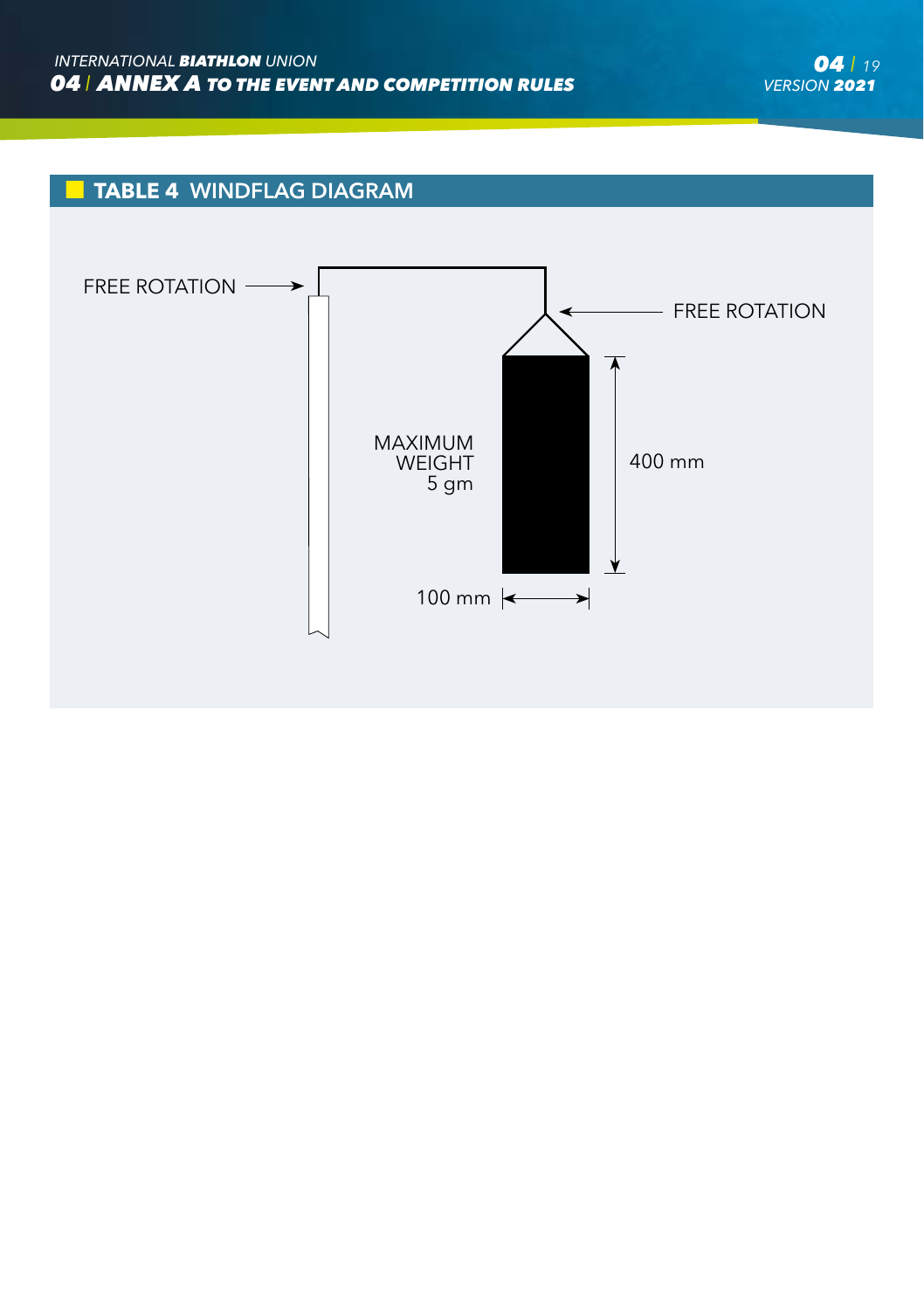# *ANNEX B DUTIES OF THE COMPETITION JURY, TECHNICAL DELEGATES AND IBU REFEREES*

#### *TABLE OF CONTENTS*

| 1. | <b>Competition Jury</b>    | 20 |
|----|----------------------------|----|
| 2. | Jury of Appeal             | 23 |
| 3. | <b>Technical Delegates</b> | 24 |
| 4. | <b>IBU Referees</b>        | 28 |

# *1. COMPETITION JURY*

#### **1. General**

#### **1.1 Purpose**

The powers, election, composition and various procedures of Competition Jury operations are detailed in the IBU Event and Competition Rules. This Annex provides additional procedural directives and the specific tasks of the Competition Jury.

#### **1.1.1 Procedure and Competencies for the Competition Jury**

- a. The composition of the Competition Jury is stipulated in the IBU Event and Competition Rules;
- b. The Competition Jury imposes penalties and disciplinary measures following reports from the RD, TD(s), IBU Referees and/or competition officials on the basis of observations by its members or as a consequence of protests;
- c. Before a Competition Jury can impose a penalty, the person affected must be given a hearing, as far as possible and feasible;
- d. The Competition Jury must be independent. The Competition Jury will not be restricted in the admission or evaluation of evidence;
- e. If the Competition Jury does not uphold a protest submitted in accordance with Article 10 of the IBU Event and Competition Rules, an appeal may be lodged with the Jury of Appeal at events where existing. The same applies for appeals against penalty and disciplinary decisions of the Competition Jury.

#### **1.2 Substitute Chairperson**

If the Competition Jury chairperson is absent, the remaining jury members will appoint a replacement from among themselves to chair the meeting.

#### **1.3 Competition Jury Meetings**

The Competition Jury will meet when so directed by the Competition Jury chairperson. Meetings will normally be held as follows:

- a. immediately after the team captains' meeting where it was elected;
- b. approximately one hour before the start of the competition;
- c. at any time during the competition when directed by the Competition Jury chairperson;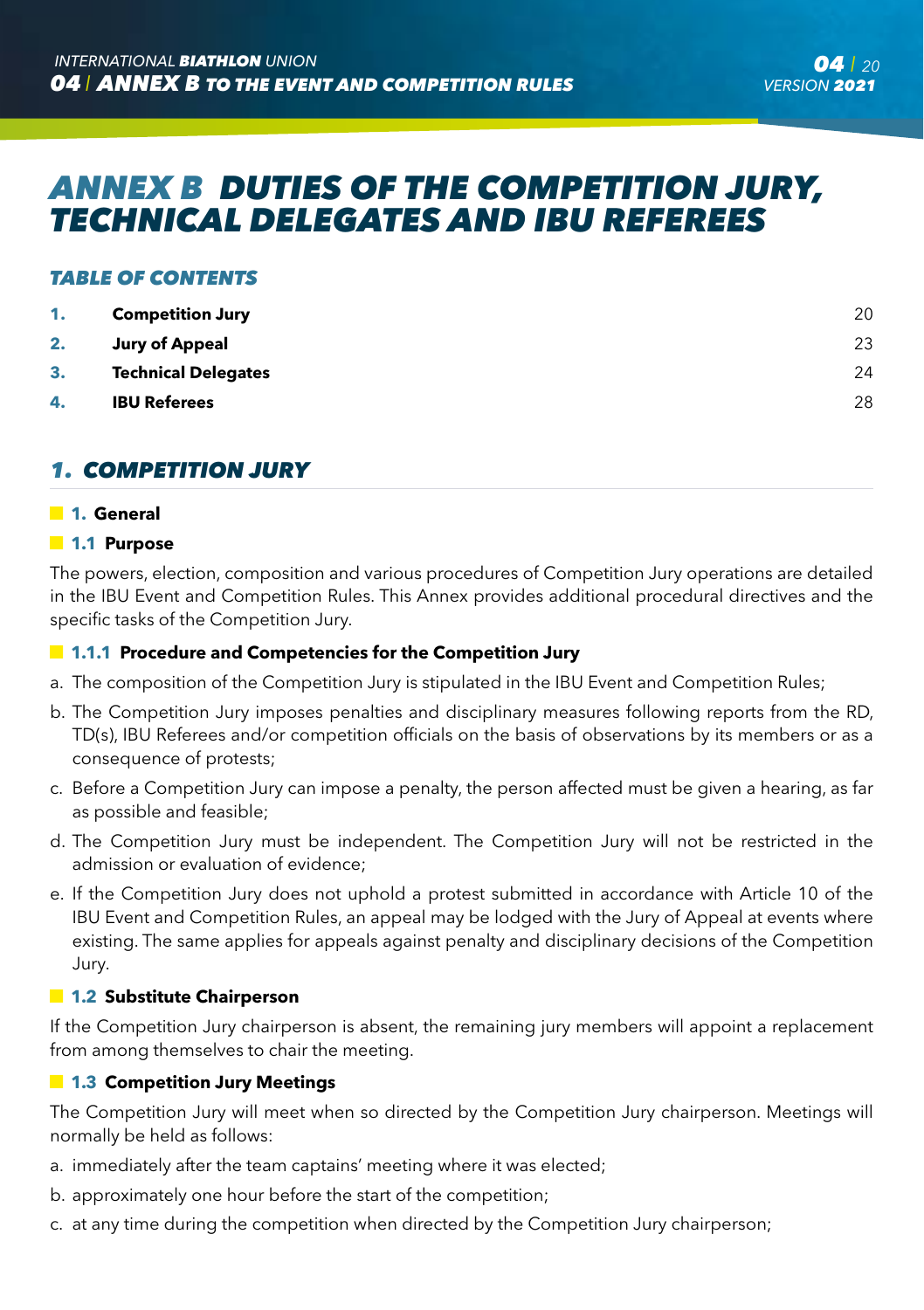- d. immediately before the last finish in the competition, or as soon as possible after the last shooting bout;
- e. at any other time when a meeting is called by the Competition Jury chairperson.

#### **1.4 Duties of the Competition Jury**

The Competition Jury has the following duties:

#### **1.4.1 Prior to the Competition**

- a. to check if the competition venue is in compliance with the rules;
- b. to check the eligibility of all competitors registered for the event;
- c. to supervise the draw;
- d. to determine if a competition has to be postponed or annulled due to serious difficulties (such as extremely unfavorable weather conditions – extreme cold, high winds, etc.);
- e. to restrict or prohibit training on the competition venue due to adverse circumstances such as very wet snow or very little snow that could jeopardize the conduct of the competitions;
- f. to decide if, and under which conditions, a late entry may be accepted;
- g. to decide if a competitor properly entered for participation may be replaced by a substitute in the case of force majeure;
- h. to decide on protests concerning the eligibility of competitors;
- i. to check if the qualification records of a competitor submitted by a NF permit the competitor's participation in an IBU Event, or if start must be denied;
- j. to appoint a Competition Jury member to be permanently present on the range during the competition;
- k. to appoint a Competition Jury member to assist at the inspections of the equipment;
- l. to order ammunition checks, if required;

m. to decide if the competition can be started or has to be rescheduled.

#### **1.4.2 During the Competition**

- a. to ensure that the competition is conducted according to the IBU Event and Competition Rules;
- b. to direct the necessary measures if difficulties arise such as heavy fog or a storm that seriously endanger the correct and fair conduct of the competition: an extreme option may be to stop the competition;
- c. to decide on the admission of competitors who arrive late at the start due to force majeure.

#### **1.4.3 After the Competition**

- a. to oversee the critical process that begins immediately after the last finish, relating to the authorization of the unofficial awards ceremony and the posting of provisional results;
- b. to decide on protests;
- c. to impose or reject the penalties for rule violations or other issues reported by the TDs, IBU Referees, Competition Jury members and officials of the organizing committee;
- d. to determine necessary time adjustments;
- e. to annul a competition, if necessary;
- f. to order the repeat of competition, if justified and possible.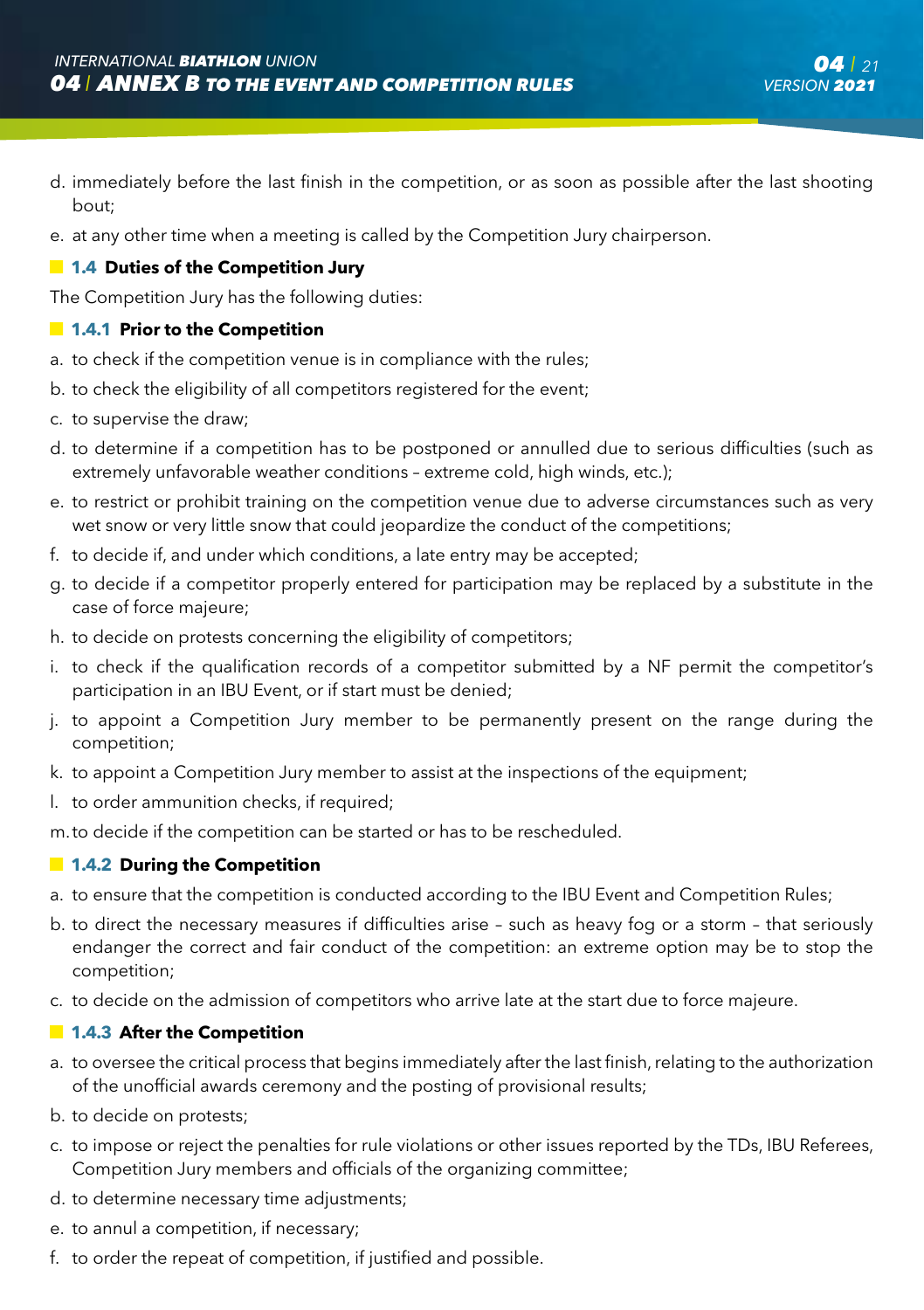#### **1.4.4 Before, During and After the Competition**

The Competition Jury must be prepared at all times to decide on all matters that are not covered in the Rules or other IBU regulations.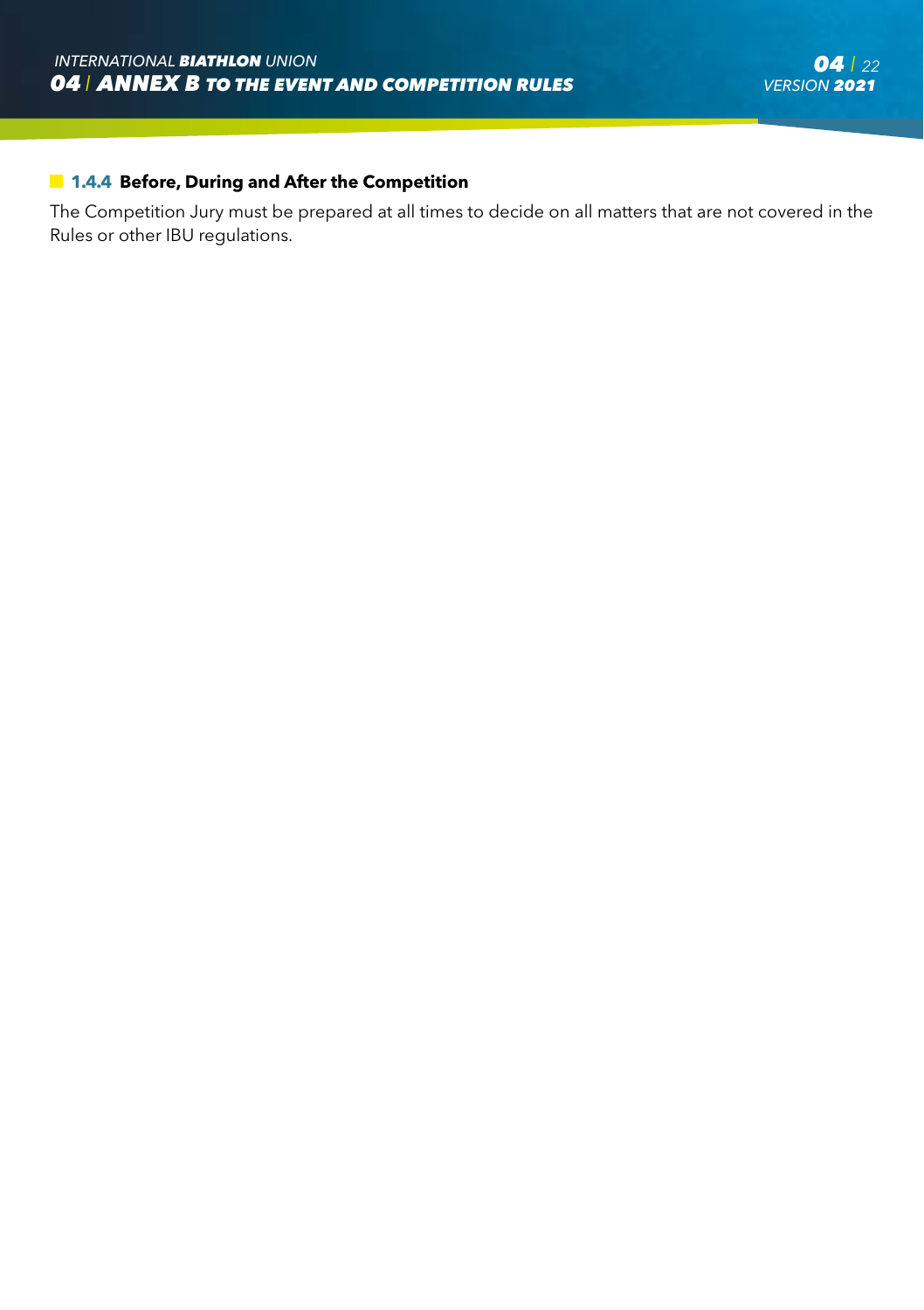### *2. JURY OF APPEAL*

**2.1** The time limit for lodging an appeal against the imposition of a penalty or a disciplinary measure, is 15 min. This time limit will begin, before and during the competition, from the notification of the competition jury's decision and, after a competition, beginning from the publication of the final results.

**2.2** The Jury of Appeal must be able to convene within a minimum of time whenever a meeting is required, as directed by the Jury of Appeal chairperson, and must remain readily available for its duties for 15 minutes after the final results have been published.

**2.3** The appeal is to be lodged in writing with the chairperson of the Jury of Appeal at the competition office. The appeal must be accompanied by a bond of €150 to be left at the competition office, which will be forfeited to the IBU if the appeal is denied.

**2.4** The chairperson of the Competition Jury must present the reasons for its decision to the Jury of Appeal.

**2.5** The person concerned is to be given a legal hearing and access to the services of an adviser and interpreter. The decision is to be submitted in writing and be kept at the premises of the IBU.

**2.6** The appeal will be denied in the event of the non-appearance of the appellant.

**2.7** The Jury of Appeal will not be restricted in the admission or evaluation of evidence.

**2.8** The decisions of the Jury of Appeal may not be challenged.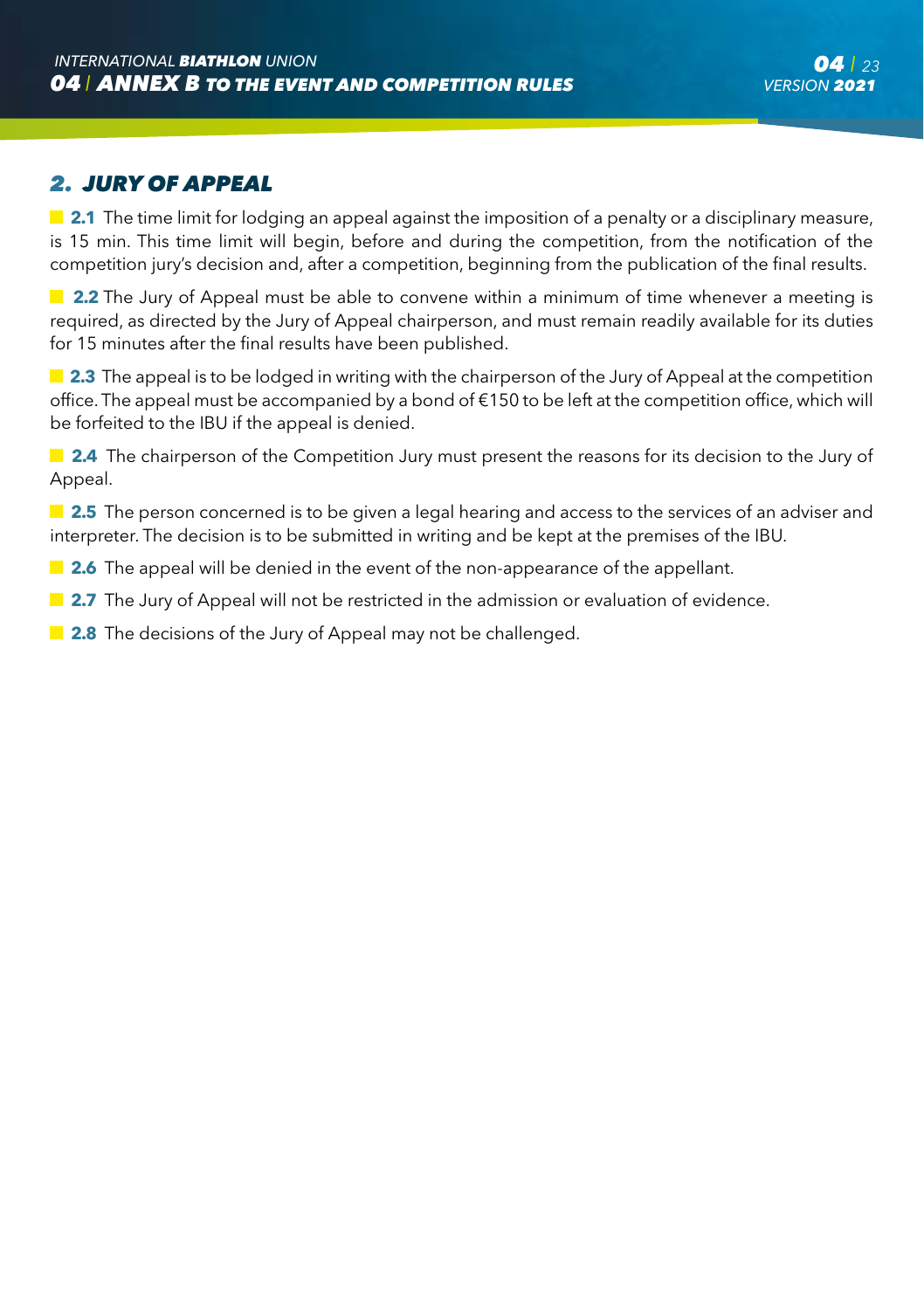# *3. TECHNICAL DELEGATES*

#### **3.1 General**

Regulations for the selection, appointment and general duties of TDs are given in the IBU Event and Competition Rules. This Annex provides more specific guidelines for the performance of TD duties. TDs appointed for IBU events must consult both this Annex and the IBU Event and Competition Rules.

#### $\blacksquare$  **3.2 Principles of the TD Function**

TDs have three primary functions at an IBU event:

- a. to assist the RD in technical matters;
- b. to ensure that the event and its competitions are conducted in accordance with the IBU Event and Competition Rules and with other pertinent IBU regulations;
- c. to act as a consultant and advisor to the OC to ensure that the competitions are held as well as possible.

As well, the TD is always the Competition Jury chairperson, an extremely important position. Additionally, the TD functions as the leader of the IBU technical group, made up of IBU Referees.

TDs must conduct their duties with dignity, competence, caution and objectivity. They must treat competitors, team staff, OCs and IBU Referees with respect and must demand to be treated with the same respect, as the technical representative of IBU, by all persons involved with the event. TDs must stop all attempts by anyone to interfere with their work or to usurp their authority or mandate. In serious cases of interference, TDs must report the circumstances to the IBU and to the IBU Race Director. OCs, teams and IBU Referees must follow the directions given in accordance with the IBU regulations by the TD in the organization and conduct of the event.

#### **3.3 Contact with OCs and Site Visits**

#### **3.3.1 Establishing Contact**

As soon as the TDs have been appointed for the various events, the IBU must inform the OCs of what TDs have been appointed for the following season. Normally the OCs will contact the TD shortly after being advised.

#### **3.3.1.1 Continuing Contact and Problem Solution**

After initial contact is established, the TD and OC may communicate as necessary. However, it is advisable to forward copies of all written correspondence to the IBU RD or headquarters. If any problems arise with the OWG or WCH, the IBU must be informed immediately.

#### **3.3.2 Inspections and Site Visits**

TDs should inspect the site of the events for which they have been appointed in time to advise of necessary changes to the facilities or plans, and to give timely assistance to the OC. Inspections are to be made as follows:

#### **3.3.2.1 OWG**

Normally the TD should first visit the site for an inspection and meetings shortly after the host of the Games has been announced. The visit is to be organized in consultation with the IBU and the OCs. Further visits will be made as necessary.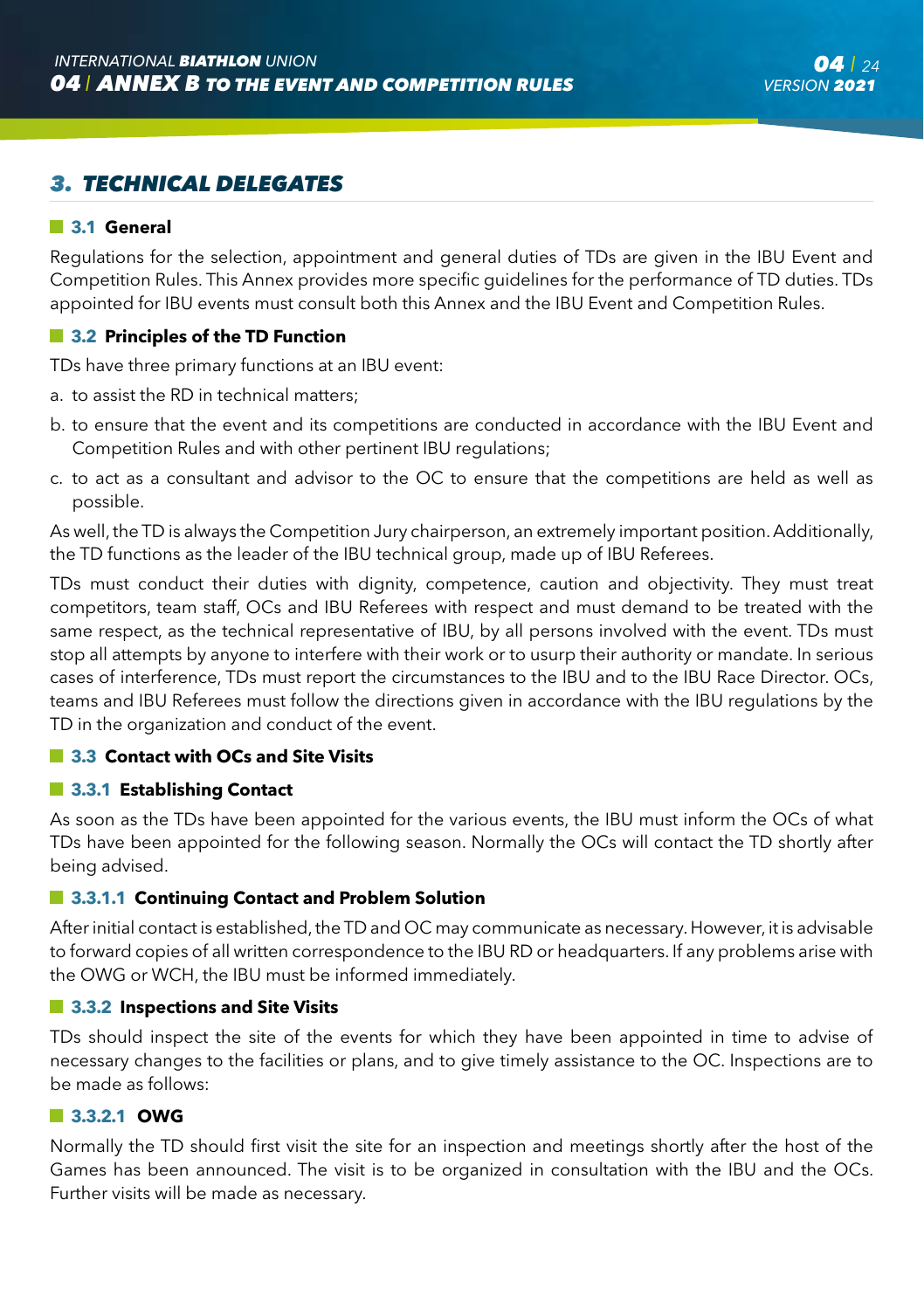#### **3.3.2.2 WCH and YJWCH**

If deemed necessary, the TD may inspect the competition venue not later than eight months prior to the beginning of the event unless agreed that the IBU RD will make the inspections and report back to the TD.

#### **3.3.2.3 WC, CCH and CC Events**

The inspection must be made not later than four months before the event. If the OWG, WCH, YJWCH or WC event have been held on the site within the previous two competition seasons, it will not be necessary to make an inspection prior to the coming event. However, if major changes have been made or if the OC wishes an inspection, the TD will inspect unless agreed that the IBU RD will make the inspections and report back to the TD.

#### **13.3.3 Areas to be Inspected**

During the inspection the following must be confirmed:

- a. The competition venue must be in accordance with the IBU Event and Competition Rules;
- b. All preparations for the event must be in accordance with the IBU Event and Competition Rules;
- c. The structure of the organizing committee must be appropriate and the officials appointed for the event must be properly trained and prepared, and a sufficient number have the required IBU Referee license;
- d. Accommodation and food arrangements for teams must meet the requirements, including costs per person for full board;
- e. Transport plans must be functional and distances within the allowed limits;
- f. Rifle and ammunition import and export laws and the storage arrangements made for the rifles and ammunition must be clear;
- g. Appropriate publicity arrangements must have been made with the press, radio and TV;
- h. Measures for conducting doping controls and blood tests must have been arranged;
- i. All required safety precautions must have been implemented.

#### **3.3.4 Inspection Reports**

TDs must provide a written report of their inspections to the IBU and the chairperson of the organizing committee immediately following the inspection. The reports should in particular address unresolved problems and unsatisfactory situations, and must also include the information in the following format:

- a. Title name of the event, location, date(s) of inspection;
- b. Inspection party: names and roles of persons who participated in the inspection;
- c. Inspection routine: meetings, venue inspections;
- d. Site and venue description: general location and character of the site, description of the venue course, stadium, shooting range, etc.;
- e. Organizing committee: general structure, numbers of appointed officials, relevant training and qualifications;
- f. Hosting arrangements: accommodation, meals, transport, ceremonies, social events, media, costs;
- g. Problem areas;
- h. Conclusion general summary.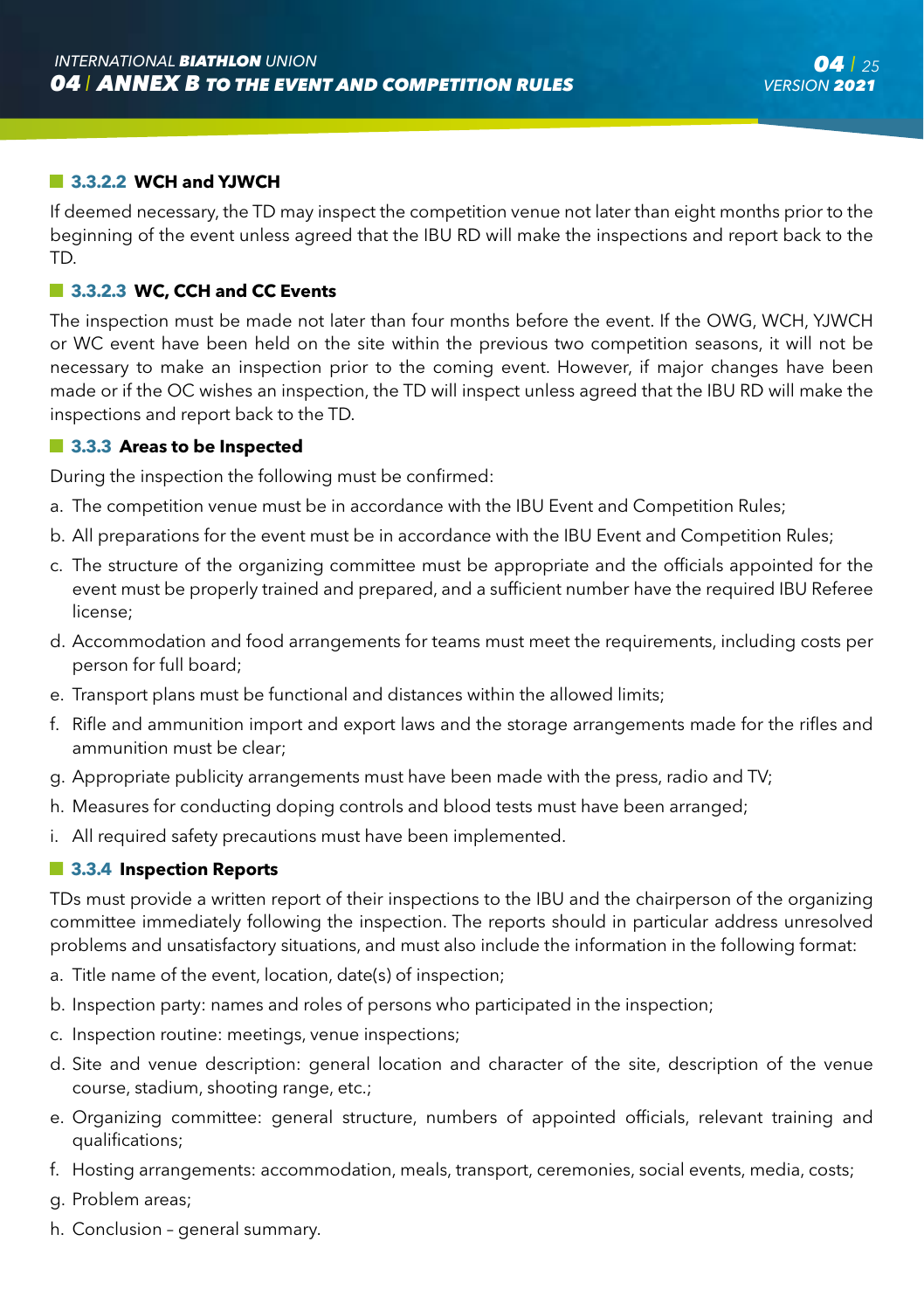#### **3.4 TD Tasks at Events**

TDs must perform the following tasks at events:

#### **3.4.1 Tasks Prior to Events**

TDs must arrive in due time before the start of the official training to check whether the competition venue meets all requirements for training and competition and to ascertain where changes are required. They must make immediate contact with the organizing committee to ensure that:

- a. team captains' meetings and draws are prepared;
- b. arrangements for the assembly of the juries have been made;
- c. the registrations of the participating nations were received in time;
- d. corresponding plans for the reception of the teams are ready;
- e. the costs for the teams are the same as those stated in the application to host the event.

#### **3.4.2 Duties During Events**

#### **3.4.2.1 General**

The TD must work closely with the Competition Chief during the event and each competition, ensuring that all operations are conducted correctly, without incidents and in accordance with the IBU Event and Competition Rules and other pertinent IBU regulations.

#### **3.4.2.2 Meetings**

The TD must take part in all the meetings of the organizing committee, the team captains' and the competition juries, as well as at all draws.

#### **3.4.2.3 Responsibility to IBU Referees**

The TD must keep IBU Referees briefed on the current situation and engage in their activities in a directing and coordinating manner.

#### **3.4.2.4 IBU Race Director**

The TD assists the IBU Race Director.

#### $\blacksquare$  **3.4.3 Tasks Prior to Competitions**

#### **3.4.3.1 TV Zones**

The TD must assist the IBU Race Director and TV advisor to establish TV zones in consultation with TV representatives, IBU Referee Course and the OCs, including location, size, required fencing and enforcement methods and personnel.

#### **3.4.3.2 Information Channels**

The TD must hold a meeting with the IBU Referees to brief the IBU Referees on the plans for the competition and the telecommunications available during the competition, and to assign duties. This meeting can also be combined with the meeting that is held by the Competition Chief with the chief staff prior to each competition.

#### **3.4.3.3 Inspections**

The TD must make a general inspection of the venue.

#### **3.4.3.4 Reports**

The TD must obtain status reports from the IBU Referees and the Competition Chief.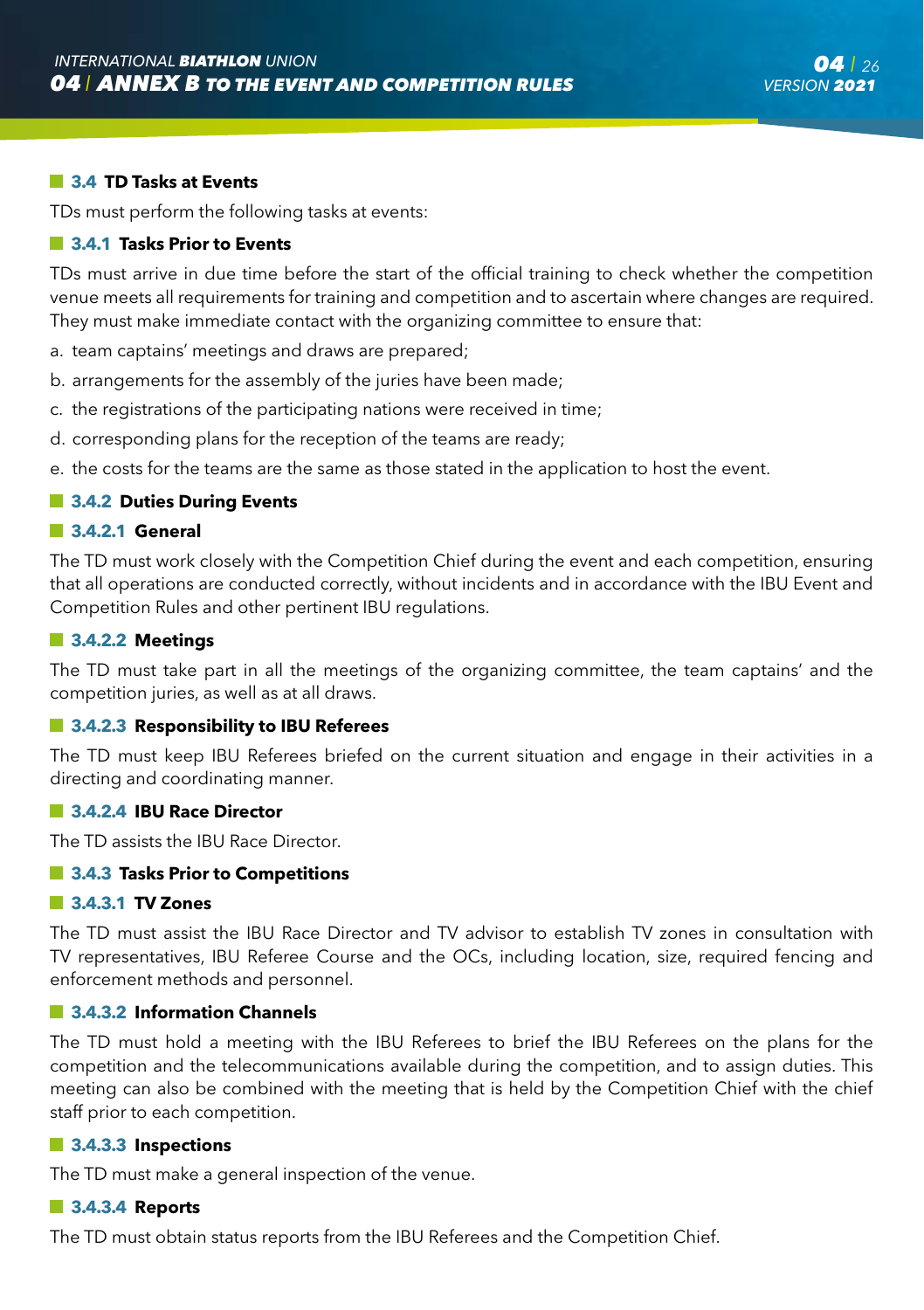#### $\blacksquare$  **3.4.3.5 Competition Jury Meeting**

The TD must hold a meeting of the Competition Jury one hour before the first start to determine if conditions are suitable for the competition. The TD must obtain reports from the IBU Referees about their areas of operation and from the Competition Chief prior to this meeting.

#### $\blacksquare$  **3.4.4 Tasks During Competitions**

#### **3.4.4.1 General**

The TD must oversee and coordinate the work of the Competition Chief and the IBU Referees, receive reports on the progress of the competition and take remedial actions as necessary.

#### **3.4.4.2 Competition Jury Meetings**

The TD must convene meetings of the Competition Jury as required.

#### $\blacksquare$  **3.4.5 Tasks After Competitions**

#### **3.4.5.1 Last Finish**

With the Competition Chief, the TD must direct and coordinate the critical phase that starts immediately after the last finish.

#### **3.4.5.2 Provisional/Final Results**

The TD must confirm the correctness of the provisional/final results, sign the result lists and authorize their posting, and record the time of posting on the results.

#### **3.4.5.3 Flower Ceremony**

TDs will authorize the conduct of the unofficial awards ceremony when they are satisfied that the first necessary placings have been confirmed. It must be noted that the results may subsequently be contested and that the unofficial ceremony will be held at the OC's own risk.

#### **3.4.5.4 Event Points**

The TD must ensure that the OC/Timing Service Provider calculates the WC, Nations Cup or other applicable event points correctly.

#### **3.4.5.5 Evaluation**

The TD must hold a competition evaluation meeting with the Competition Chief, the chief staff and the IBU Referees.

#### **3.4.6 Tasks after the Event**

#### **3.4.6.1 WC Points**

The TD must ensure that the lists of WC, Nations Cup or any other event points are sent immediately to the next host of the WC or other event.

#### **3.4.6.2 Event Evaluation**

The TD must hold a meeting for all chief organizing committee staff and IBU Referees to evaluate the entire event.

#### **3.4.6.3 Written Report**

The TD must compile a written report about the event and send it to the IBU, to the event host and the chairperson of the organizing committee not later than ten days after the event. An IBU TD report form made for this purpose will be distributed by the chairperson of the TC Referee Sub-Committee to all TDs appointed for the coming season.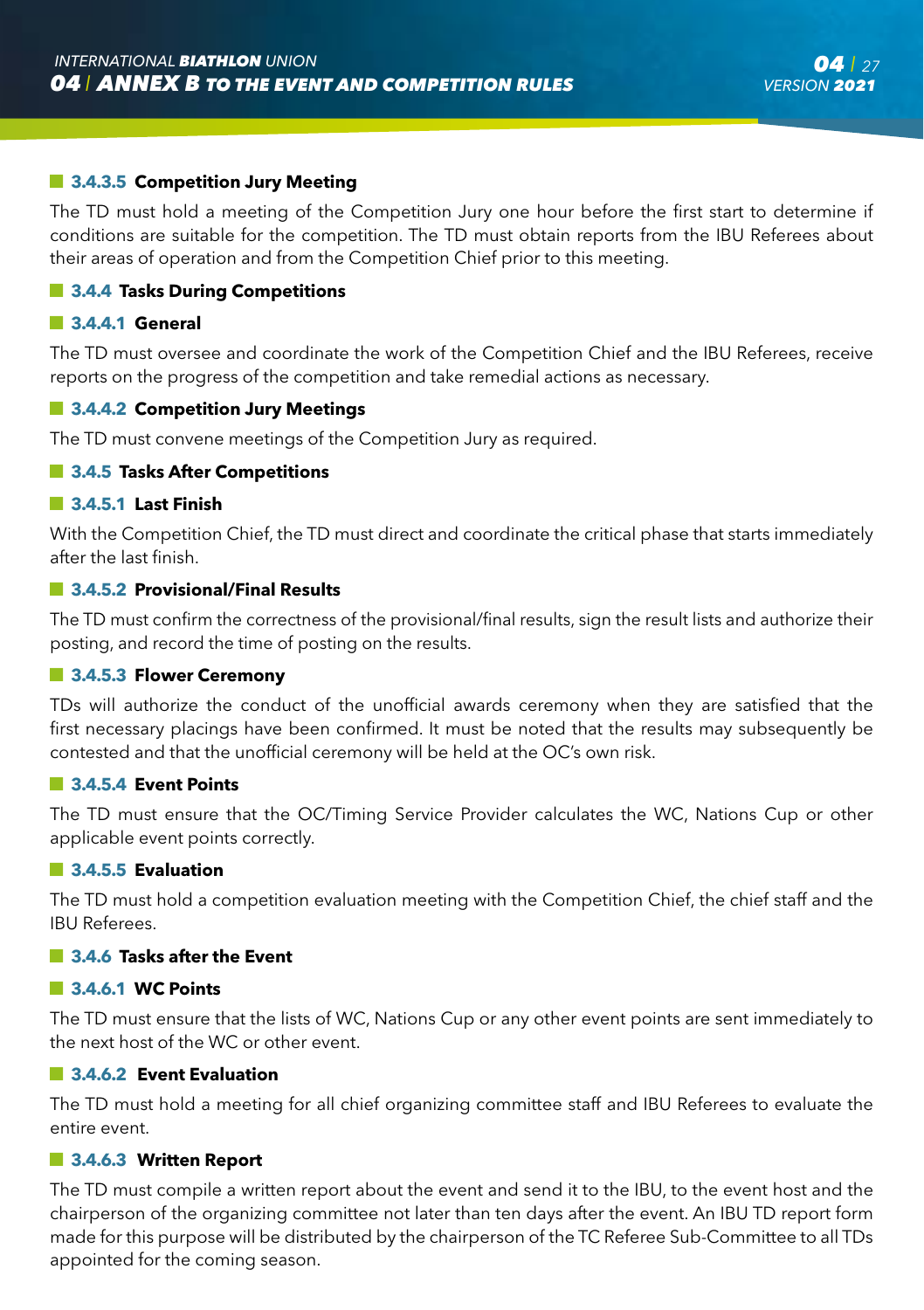### *4. IBU REFEREES*

#### **4.1 General**

The general regulations for the selection, appointment and work of IBU Referees are provided in the IBU Event and Competition Rules. This Annex supplements the general regulations by detailing specific duties of IBU Referees.

#### **4.1.1 Principles of the IBU Referee Function**

IBU Referees, like TDs, have the responsibility of being the technical representatives of the IBU at an event, in their area of responsibility and under the direction of the TD. Within their area of responsibility, all of the principles that apply to the TD function apply to IBU Referees, except being in the Competition Jury.

#### **4.1.2 Notification of Appointment and Preparation**

Shortly after being appointed for an event, IBU Referees will be notified of their appointment by the IBU. The IBU Referees will not be required to establish formal contact with the OC except for travel and accommodation arrangements. Once notified of their appointment, the IBU Referees must prepare so that they are fully conversant with the current IBU rules and regulations for their area of responsibility.

#### **4.2 IBU Referee Duties at Events**

IBU Referees will have the following duties at an event:

#### **4.2.1 Duties Prior to Events**

IBU Referees must arrive at the event site in time to prepare prior to the first official training; the IBU Referee Material Control must arrive in time for the preliminary inspection of equipment. On arrival, they must report to the TD to announce their presence and to receive briefings and directions. Then they must contact the chiefs from the organizing committee for their areas of responsibility, review arrangements, and inspect their areas. The checklist in the OC Guidelines should be used as a guide. If there are problems, they must be reported to the TD.

#### **4.2.2 Tasks Prior to Competitions**

In preparation for each competition, the IBU Referees must:

- a. attend all team captains' meetings, any other meetings as directed by the TD and meetings held by the chiefs of their areas;
- b. carry out a detailed inspection of their areas and check all plans using the checklist to ensure they are in accordance with the Rules, and direct corrections to be made as necessary;
- c. remain in their areas to oversee preparations and activities;
- d. report to the TD when their areas are ready for the competition;
- e. carry out other tasks as directed by the TD.

#### **4.2.3 Tasks During Competitions**

During each competition the IBU Referees must:

- a. remain in their areas to supervise all activities to ensure the correct and orderly conduct of the part of the competition that is their responsibility;
- b. intervene to stop an error from being made;
- c. assist and advise the organizing committee officials, if required;
- d. ensure all safety precautions are being adhered to;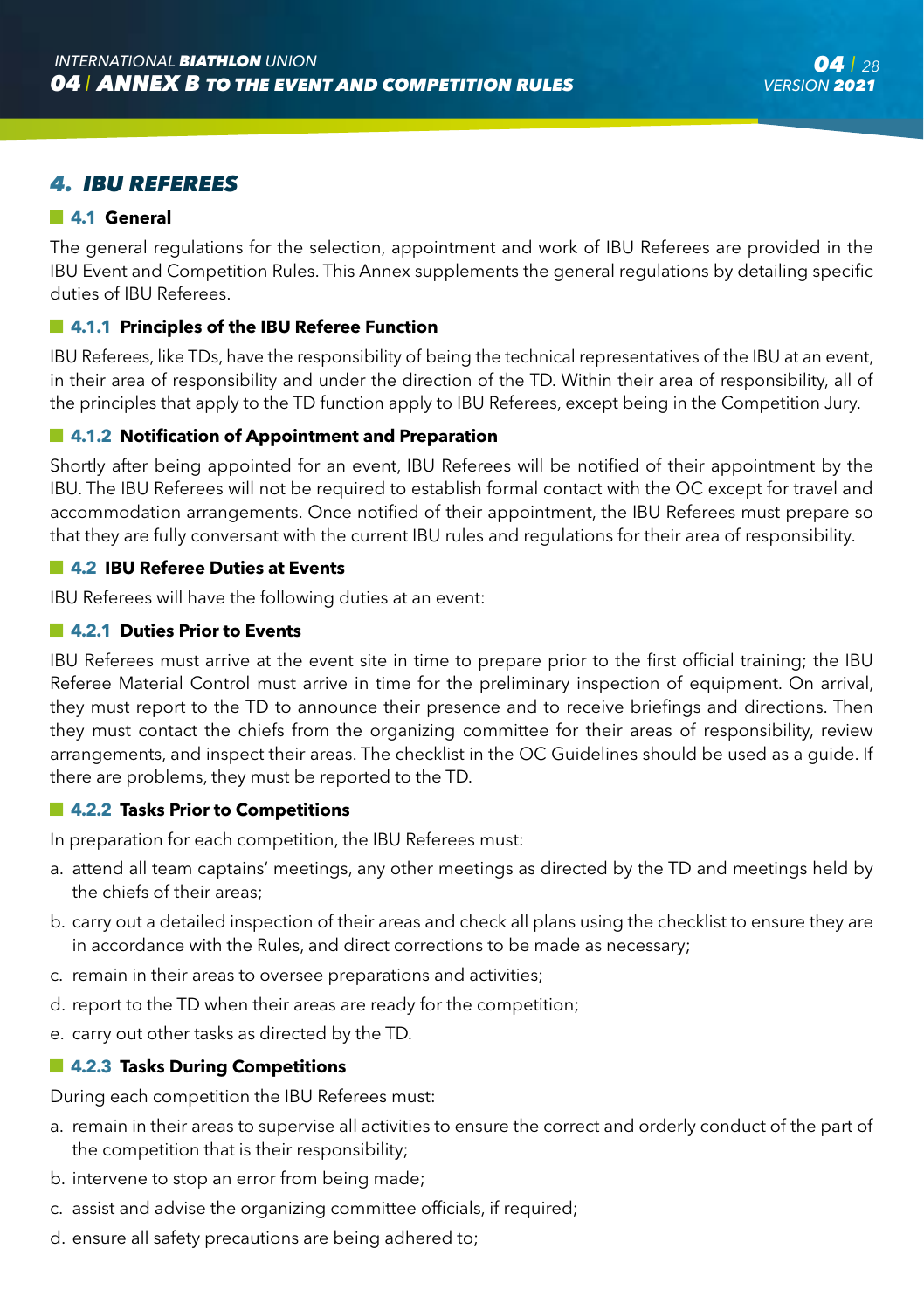- e. report to the TD when significant occurrences take place such as first start, last start, first shooter on the range, last shooter on the range, first finish, etc., and if any unusual incident occurs such as an iniury, etc.;
- f. observe violations of the Rules and report them to the TD;
- g. carry out any other tasks as directed by the TD.

#### **4.2.4 Tasks After Competitions**

At the end of each competition IBU Referees must:

- a. report to the TD that all is clear for their area, or report the problems that have occurred and have not been previously reported; these reports must be made immediately if possible, in order to assist the speedy posting of the provisional results and the conduct of the unofficial awards ceremony;
- b. report to the Competition Jury about the circumstances of penalties, when so directed;
- c. hold a short evaluation meeting about the competition for the chief and supervisors of the respective area.

#### **4.3 IBU Referee Authority, Responsibilities and Organizational Relationships**

#### **4.3.1 Authority**

IBU Referees are responsible and subordinate to the TD for the appropriate preparations and the correct and orderly conduct of competitions in their areas of responsibility. IBU Referees will not be in charge of the conduct of activities in their areas, but will be responsible for ensuring that all routines are correct. They must maintain close contact with the chiefs of their areas during the entire event in order to fulfill their tasks.

#### **4.3.2 Specific Areas of Responsibility**

The specific areas of responsibility for IBU Referees within their general areas are as follows:

- a. IBU Referee Course: all course matters including configurations of loops, technical specifications, grooming, signage and fencing, inspection and checkpoints, access control, TV zones layout and their enforcement, forerunners, communications, safety and first aid arrangements;
- b. IBU Referee Range: all range matters including layout and configurations, specifications, targets and their operation, penalty loop, coaches enclosure, signage and numbering, lane markings, wind flags, rifle racks, grooming, scoring, control procedures, telecommunications and safety;
- c. IBU Referee Start/Finish: all start/finish area matters and timing systems including layout, configurations, specifications, relay hand-over zone, start clock and course sequence board, photo-finish camera for pursuit, mass start, super sprint final and relay competitions, acting as the photo-finish judge, and finish video camera for all competitions, warm-up area, storage areas for competitors' clothing, grooming, signage and fencing, traffic flow and control, start and finish procedures, telecommunications, timing procedures and equipment as well as safety;
- d. IBU Referee Material Control: all equipment/materials inspection matters including timings, inspection equipment, preliminary equipment/materials inspection, start and finish inspection layouts (in consultation with IBU Referee Start/Finish), inspection procedures, traffic flow and control, telecommunications and safety.

#### **4.3.3 Organizational Relationships**

The primary relationships for IBU Referees with the organizing committee (direct liaison) will be as follows: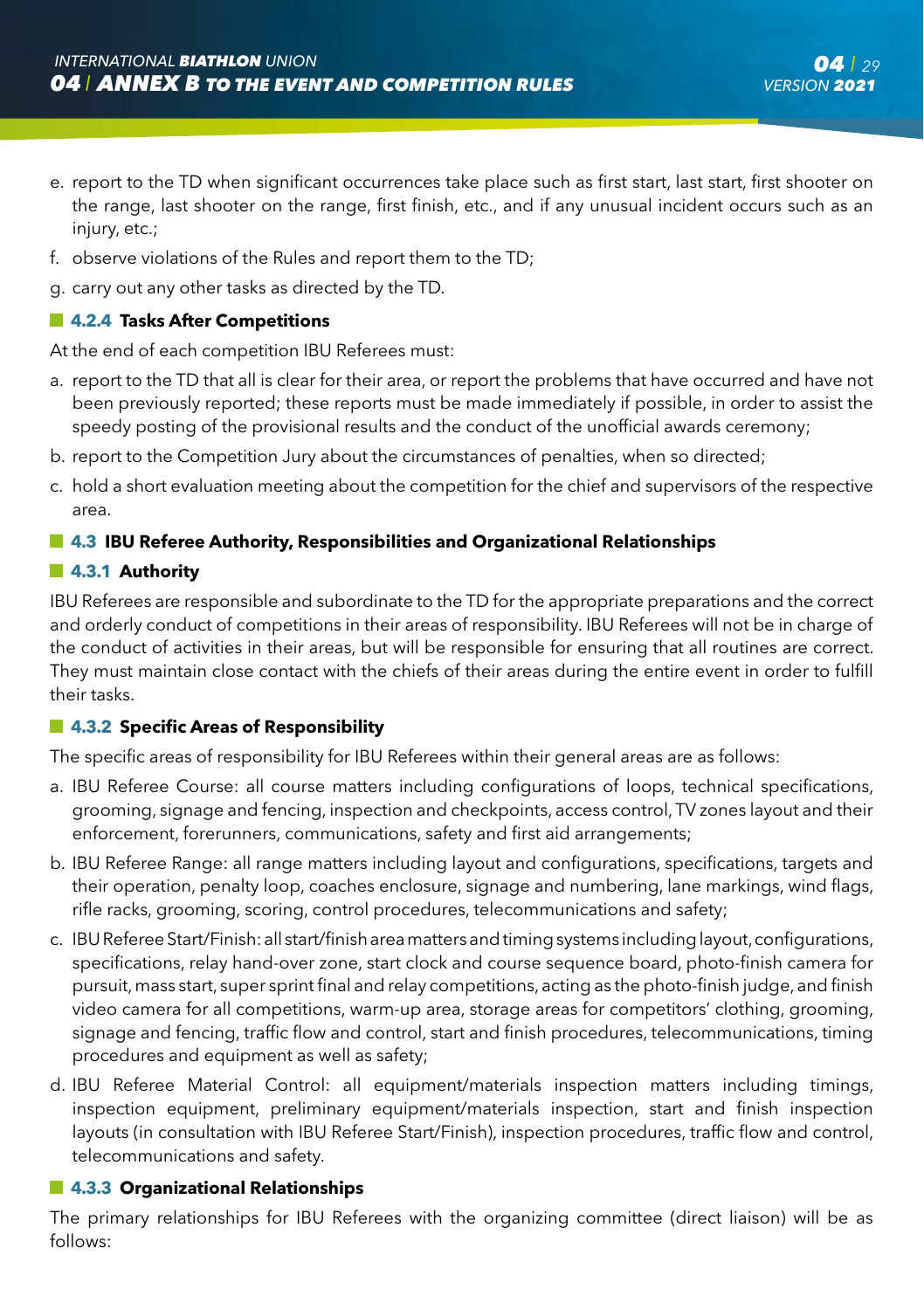- a. IBU Referee Course Chief of Course;
- b. IBU Referee Range Chief of Range;
- c. IBU Referee Start/Finish Chief of Stadium/Timing;
- d. IBU Referee Material Control OC Material Control Supervisors.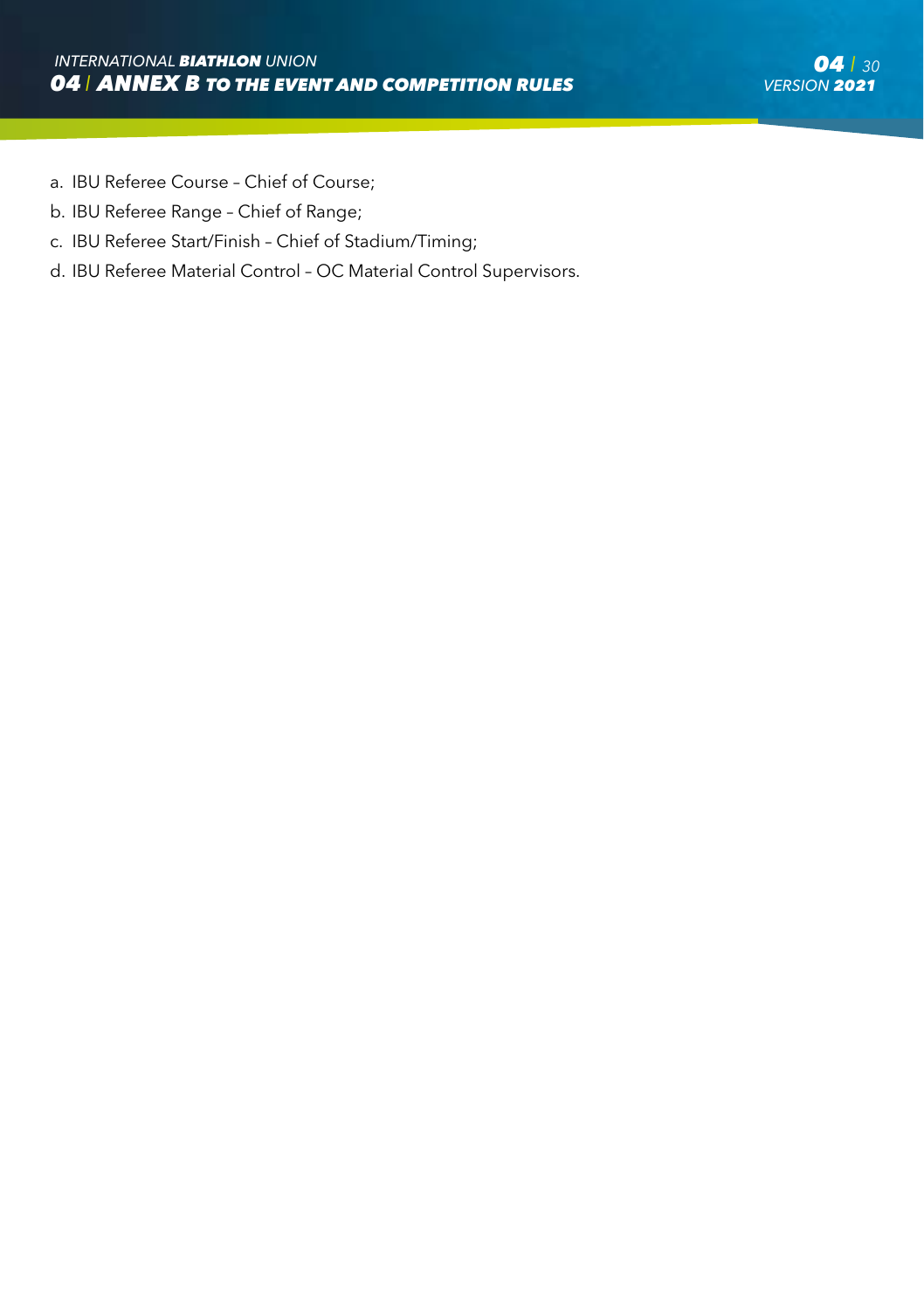# *ANNEX C TRAINING AND LICENSING OF TECHNICAL DELEGATES AND INTERNATIONAL REFEREES*

#### *TABLE OF CONTENTS*

| 1. | General                                     | 31 |
|----|---------------------------------------------|----|
| 2. | <b>Selection, Training and Testing</b>      | 33 |
| З. | Licensina                                   | 37 |
| 4. | <b>Qualification and Appointment Badges</b> | 39 |
| 5. | <b>Employment of TDs and IBU Referees</b>   | 40 |
| 6. | <b>Financial Matters</b>                    | 41 |

# *1. GENERAL*

 $\blacksquare$  The IBU has a training, licensing and employment system for technical officials in order to ensure that all IBU officials working at IBU events perform their duties effectively and correctly, with a common training standard. The Rules direct the appointment and duties of technical officials (TDs and IBU Referees) for IBU events. This Annex details the training, testing, licensing and employment conditions for technical officials.

#### **1.1 Jurisdiction**

All aspects of selection, training, testing and licensing of biathlon technical officials at international level is to be under the jurisdiction of the IBU TC. The TC member in charge of referees will be responsible for implementation and administration of the system applying to officials.

#### **1.1.1 Liaison**

NFs may discuss matters concerning technical officials directly with the chairperson of the Referees or the IBU. NFs will be requested to appoint a contact person within their area responsible for technical officials and to provide the TC member in charge of referees with the contact information for that person.

#### **1.2 Qualification Levels**

There are two levels of qualification for IBU technical officials:

- a. Technical Delegate (TD);
- b. International Referee (IR).

#### **1.2.1 Intended Roles of TDs and IRs**

Officials will be trained and licensed for the following purposes:

#### **1.2.1.1 TDs**

The TD qualification is primarily intended to train an official to function as a TD at IBU events. Persons qualified to be a TD may also fulfill any IR function at IBU events and may hold positions corresponding to those of an IR in an organizing committee.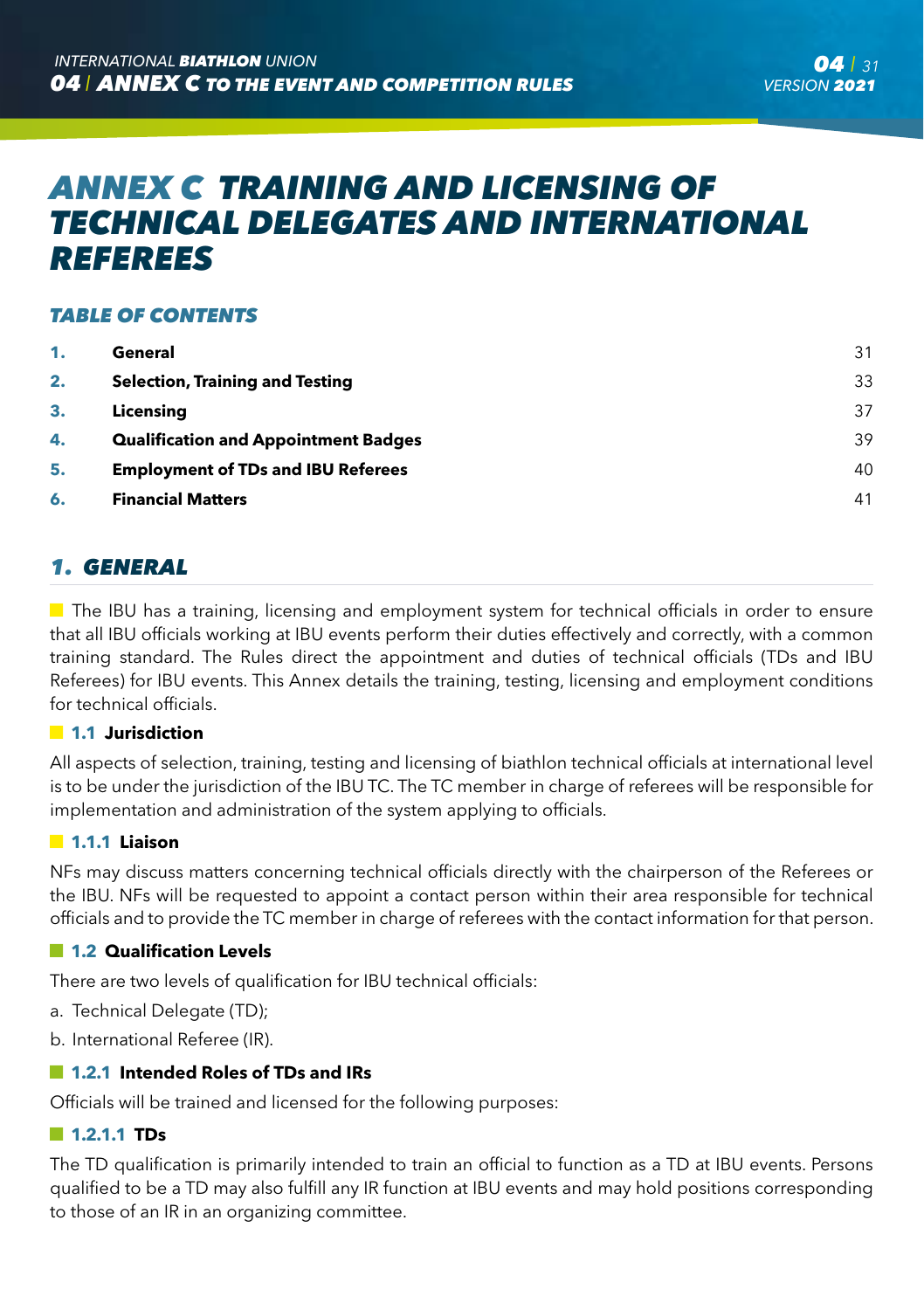#### **1.2.1.2 IRs**

The purpose of the IR qualification is to train and certify officials who can function in IR positions at IBU events and who can hold designated IBU Referee positions in organizing committees. As well, the certified IRs will form the pool of qualified persons from which candidates will be selected for further training for the TD qualification.

#### **1.3 Eligibility for Appointment**

In order to be eligible for appointment to function as a TD or IBU Referee at IBU events, officials must hold the necessary qualification and the required valid license for the position.

#### **1.4 Terminology**

It must be noted that the terms TD and IBU Referee are the names of both the levels of qualification and the position titles when appointed for an IBU event. Should confusion arise in the use of the terms for both purposes in one context, the qualification terms will be indicated as TD  $(Q)$  and IR  $(Q)$ .

#### **1.5 Age Limits**

The following age limits will apply for the certification and employment of TDs and IRs:

#### **1.5.1 TDs**

#### **1.5.1.1 TD Test**

Persons wishing to sit the TD qualification test must be not older than 55 years of age.

#### **1.5.1.2 Assignment of Function of TD at an IBU Event**

Persons may not be assigned the function of TD at an IBU event if they are older than 65 years of age, unless granted an exemption of maximum two years by the IBU TC.

#### **1.5.2 IBU Referees**

#### **1.5.2.1 International Referee Test**

Persons wishing to sit the IR qualification test must be not older than 60 years of age.

#### **1.5.2.2 Assignment as IBU Referee at an IBU Event**

Persons may not be assigned as an IBU Referee at an IBU event if they are older than 65 years of age, unless granted an exemption of maximum two years by the IBU TC. Additionally, an Organizing Committee may assign persons over this age for the functions which require an IBU Referee License.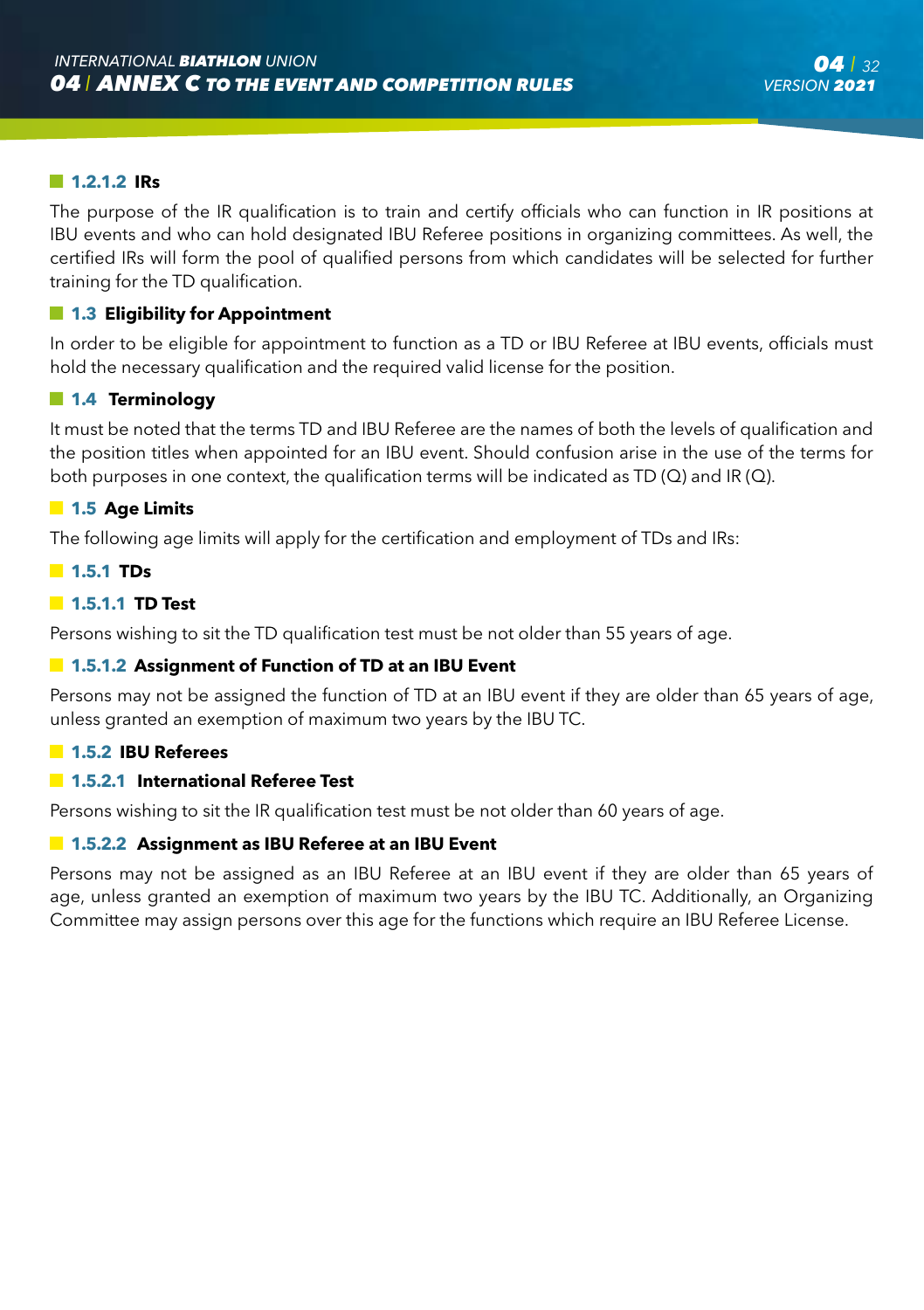# *2. SELECTION, TRAINING AND TESTING*

■ Selection, training and testing of candidates for TD and International Referee qualification will be done as follows:

#### **2.1 Selection Procedure for Certification**

#### **2.1.1 TDs**

Candidates for TD qualification will be selected by the IBU TC from among the qualified IRs, based on observed performance. However, NFs may nominate suitable IRs as candidates for consideration by the TC.

#### **2.1.1.1 TD Prerequisites**

- a. Candidates must have clearly proven his/her suitability as an IR and must be able to function in a senior leadership role in conditions of extreme stress and in view of the fact that an error could have the highest level of consequences. In addition, they must be capable of negotiating and liaising successfully with senior members of organizing committees, representatives of the media and with dignitaries:
- b. The candidate must have and have held a valid IBU IR license for at least four years and must have officiated in at least two international events during the past four years;
- c. The candidate must have basic verbal communication skills in English;
- d. Notwithstanding any other provision in the IBU Event and Competition Rules or in these Annexes to the IBU Event and Competition Rules, no one may be or may remain a Technical Delegate unless they are Eligible (as defined in the Constitution). IBU will ensure that all TD candidates are vetted by the Vetting Panel to determine their Eligibility and will not be permitted to take the TD exam unless and until the Vetting Panel has determined that they are Eligible.

#### **2.1.1.2 TD Quota**

Candidates will be selected for TD training and certification in sufficient numbers to maintain the required number of TDs within the TD Group and the necessary reserves as determined by the TC.

#### **2.1.2 IRs**

#### **2.1.2.1 IR Applications**

Candidates will be selected for training and licensing as International Referees based on a nomination by their NF, in writing, to the TC member in charge of referees. Candidates' individual applications must be sent by the deadline date given in the seminar invitation. Applications must include the following information:

- a. full name, date and place of birth, gender, nationality, full residence, address, phones, fax, e-mail address;
- b. mother tongue and command of other languages;
- c. language in which the test is to be held;
- d. seminar location and dates;
- e. length and type of experience as a national referee.

#### **2.1.2.2 IR Requirements**

All candidates must meet the applicable prerequisites for IRs. NFs will be required to screen their nominations with regard to general suitability and prerequisites, and to confirm in their nominations that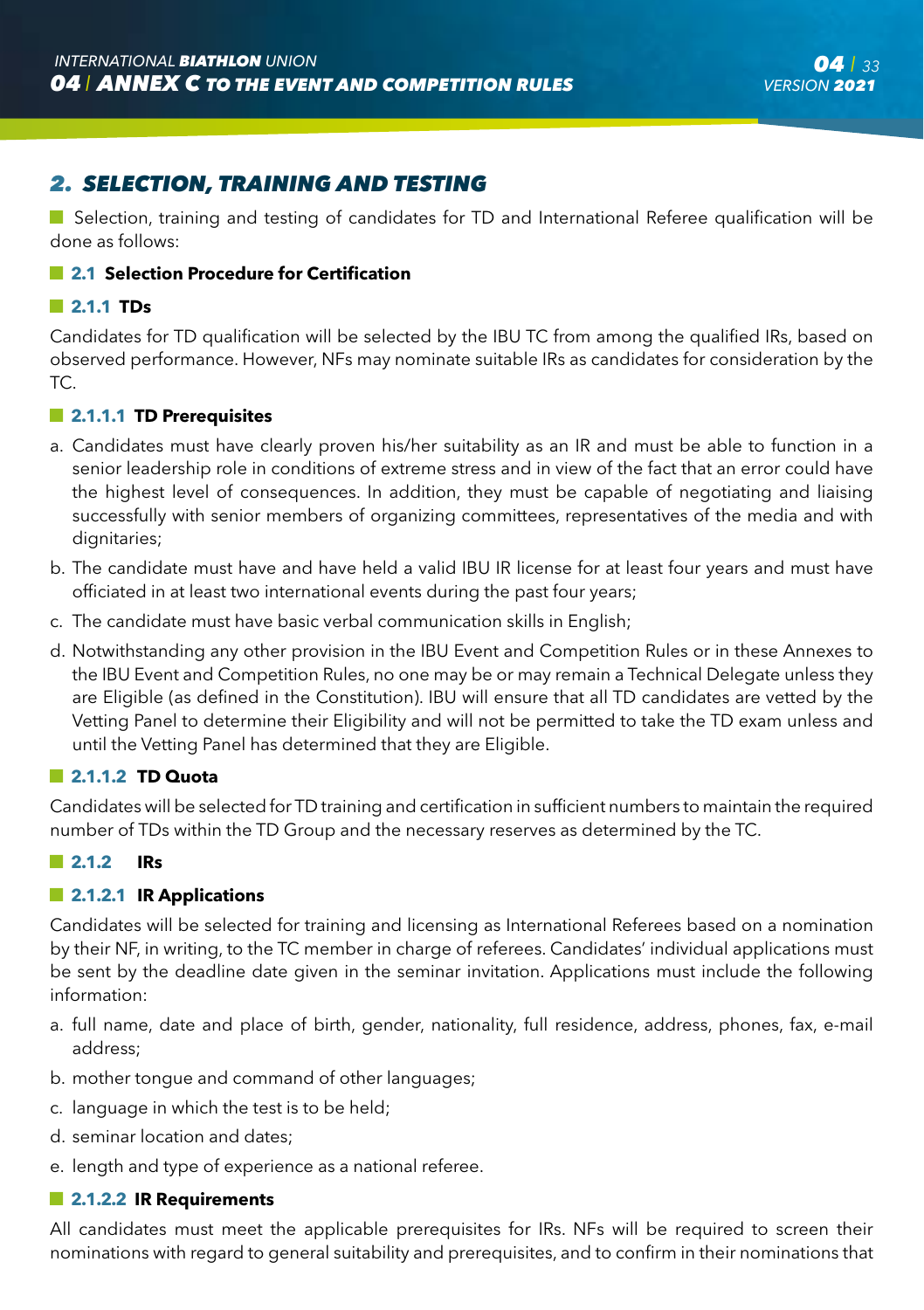the person meets all necessary criteria. Final acceptance of a candidate into the program will then be decided by the IBU TC.

#### **2.1.2.3 IR Prerequisites**

- a. The candidate must be able to perform very responsible duties with a high consequence of error under stressful circumstances, in winter outdoor conditions, for long periods of time. The candidate must have sufficient skills in cross-country skiing to be able to ski on the competition course as necessary;
- b. The candidate must have and have held a valid national referee license for at least four years or must have proved a similar education as confirmed by his/her NF;
- c. The candidate´s NF has to confirm that the candidate has been successfully vetted for ethical integrity before being approved to take the IR exam;
- d. Notwithstanding Art. 2.1.2.3 c, IBU may at any time ask the Vetting Panel to determine the Eligibility (as defined in the Constitution) of such candidate. If the Vetting Panel determines that such candidate is not Eligible, he/she will not be allowed to become an IR.

#### **2.1.2.4 IR Quota**

There is no set limit for the numbers of IRs.

#### **2.1.3 The TD Group**

The composition of the TD Group will be established by the TC and will consist of 40 or more qualified TDs with the applicable licenses. All TDs appointed for IBU events must be from the TD Group. There should be at least one TD from every continent in the TD Group.

#### **2.2 Training**

#### **2.2.1 General**

Training of TDs and IRs will be conducted at seminars instructed by members of the IBU TC. Seminars will be held in various regions of the world, according to requirement. The scheduling of the seminars will be decided by the IBU EB based on the recommendations of the TC. TD seminars will be held at least once every two years.

#### **2.2.2 Seminar Specifications**

The following specifications will apply to TD and IR seminars:

#### **2.2.2.1 TD Seminars**

- a. Duration app. 2 days, as fixed by the IBU TC;
- b. Candidates no fixed number, to be decided by the IBU TC;
- c. Instructors IBU Race Directors, TC member in charge of referees or any other TC member;
- d. Language English and/or German or Russian with translation as required.

#### **2.2.2.2 IR Seminars**

IR Seminars must be requested by April 15 for action by the TC at the spring meeting or by September 15 for the TC fall meeting.

- a. Duration 18 hours, including the test;
- b. Candidates maximum 25, minimum 5;
- c. Instructors one member of the TC appointed by the IBU TC member in charge of referees;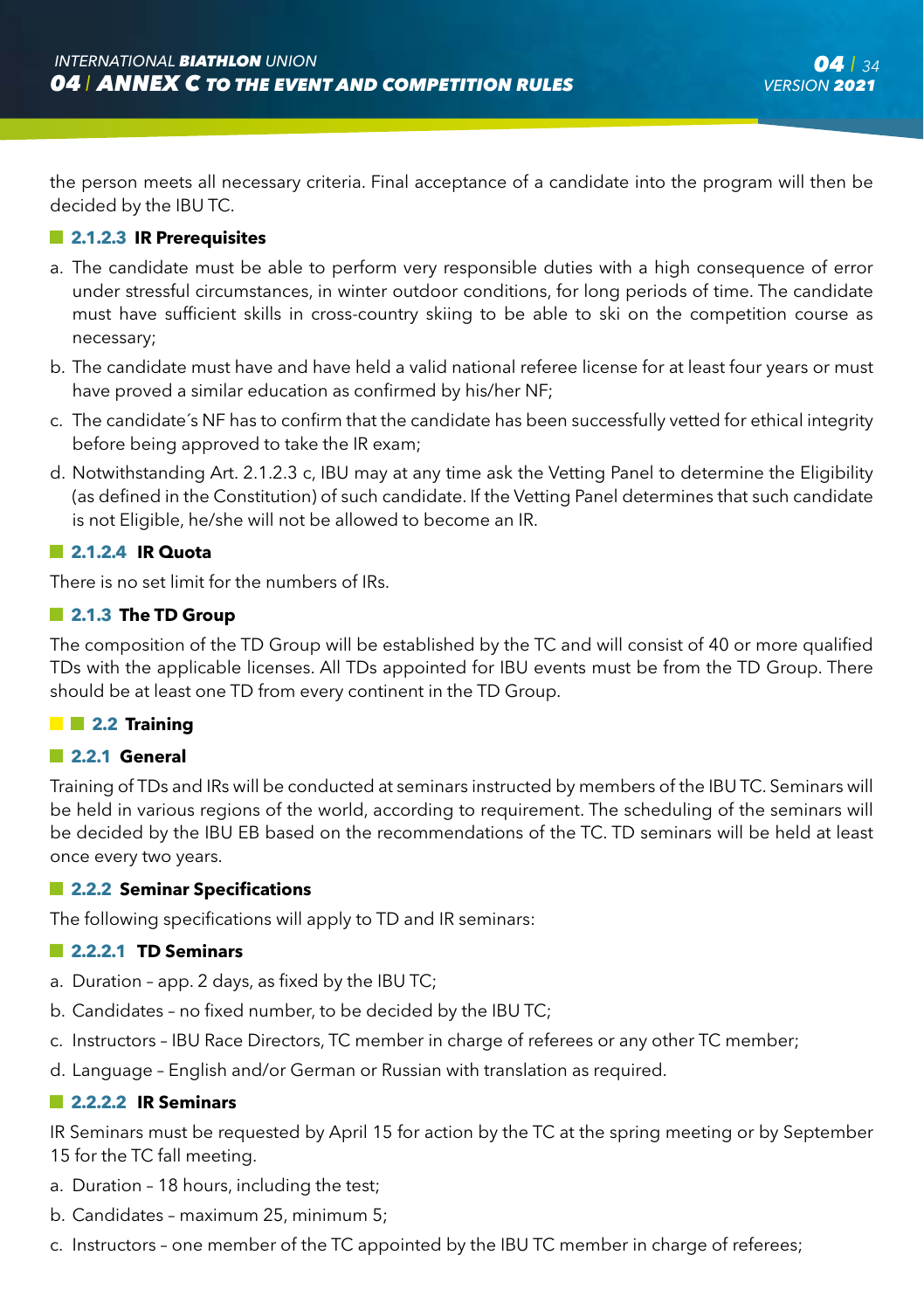d. Language – as required.

#### **2.2.3 Attendance of Observers**

The TC may authorize the attendance of observers at IR seminars. These persons will normally be national referees who will not sit for any test, or qualified IBU Referees who are doing refresher training for themselves, or other interested persons.

#### **2.2.4 NF Sponsored Seminars**

A seminar with a test may be held at the request of a NF if there are a sufficient number of eligible candidates, and the NF(s) will pay all costs for instructors provided by the IBU and the seminar. The final decision for the approval of such a seminar will rest with the IBU TC.

#### **2.2.5 Seminar Content**

The TD and IR seminars will be held in accordance with a standardized seminar training plan established by the TC for them and which will include:

- a. General information about the biathlon TD and IR system, the IBU, definitions, history;
- b. Classes of competitors and types of competitions, competitor qualification entries;
- c. Organizations and duties: organizing and competition committees, juries, TDs, IBU Referees;
- d. Preparations for competitions: training, team captains' meetings, draws, venue preparations, equipment checks, zeroing;
- e. Implementation of competition Rules: use of the Rules and regulations, equipment and measuring devices, advertising, start, skiing, shooting, finish, penalties and protests;
- f. Competition activity: supervising officials, monitoring competition activity, timing, forms, results, communications and reports;
- g. Case studies (Competition Jury cases, etc.) at TD seminars only;
- h. Test.

#### **2.3 Testing**

All TD and IR candidates must successfully complete a written test and/or oral examination in order to become a qualified TD or IR. The test will be conducted in conjunction with TD and IR seminars; in exceptional circumstances, the TC may set other test dates. The TC may authorize IR candidates to be tested without an IR seminar.

#### **2.3.1 Test Formats**

Test Formats will be formulated by the TC member in charge of referees. The candidates will be asked questions that will test skills required by TDs and IRs for conducting their duties. Tests must be done without the use of any reference material. The following test specifications will apply:

- a. Questions TD: 35, IR: 25;
- b. Allowed time 120 minutes;
- c. Pass Grade if 80 % of the maximum achievable score is reached.

Such tests can also be conducted as online-tests as soon as the TC confirms that a respective format can cover all requirements.

#### **2.3.2 Scoring of Tests**

Tests will be marked according to the standard marking guide established by the TC.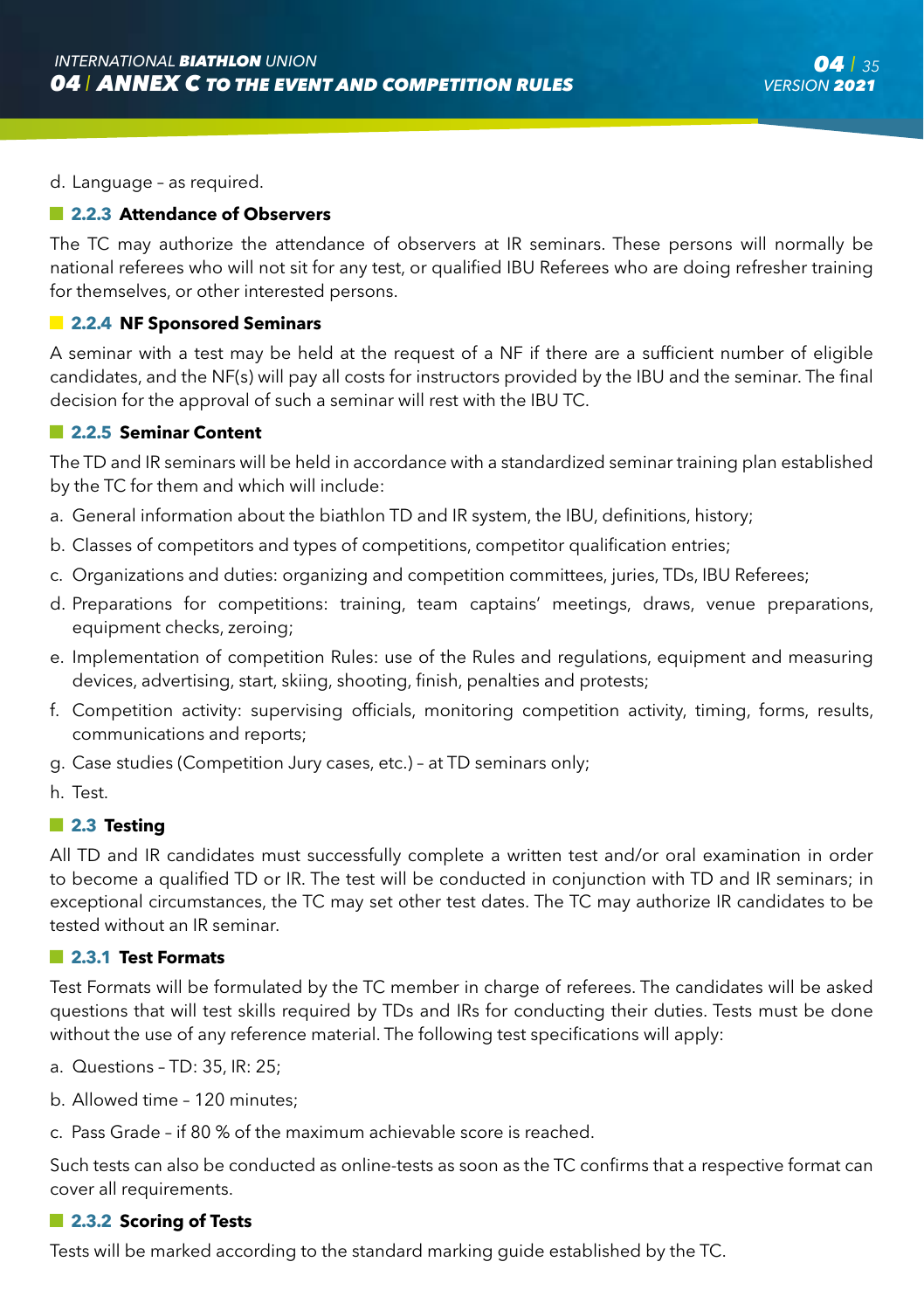#### **2.3.3 Supplementary Questions**

The TC may direct that supplementary questions are to be answered during the test.

#### **2.3.4 Test Languages**

TD tests must be given and answered in English, however, the TC may authorize exceptions as required. IR tests may be administered in any language, as appropriate for the circumstances.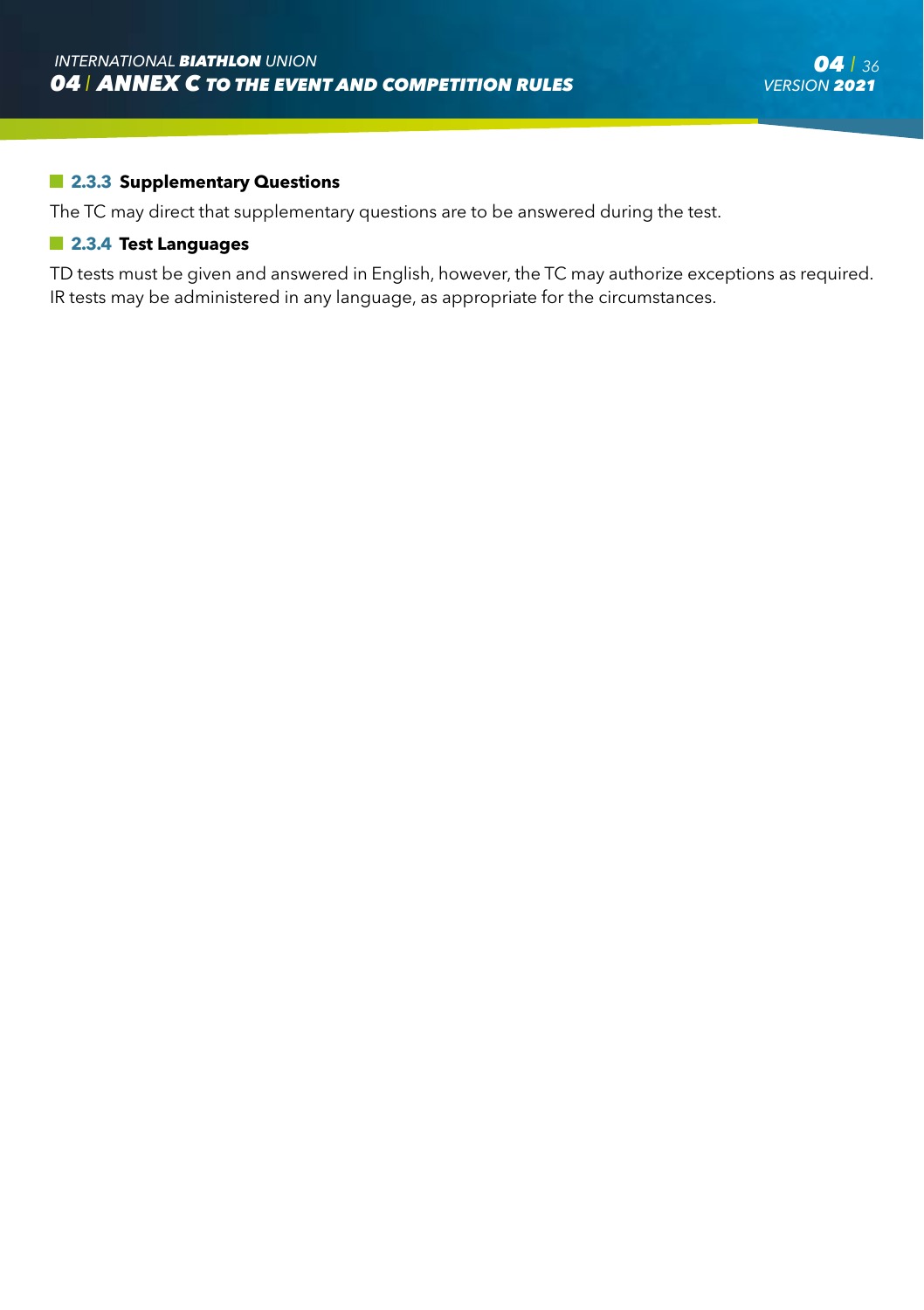#### **3.1 Recognition of Qualification**

Following attendance at a seminar and completion of the test to the required standard, successful TD and IR candidates will be reported to the next meeting of the IBU TC. If no other circumstances exist as grounds for denial, the TC will appoint all persons who have passed the seminar and test TD or IR, respectively.

#### **3.2 Issue, Format, Validity and Conditions for Licenses**

#### **3.2.1 Issue**

Following approval by the TC, a license will be issued to a TD or IR and will be effective from the date of the issue.

#### **3.2.2 Format**

Licenses issued to IRs and TDs must contain the following information:

#### **3.2.2.1 TD and IR**

- a. type of qualification TD or IR;
- b. full name, date of birth, gender, nationality;
- c. period of validity and extensions;
- d. photo of the holder, impressed with the IBU seal, (for TDs only);
- e. signature of the chairperson of the TC or his/her appointee (for TDs only).

#### **3.2.2.2 TD – Additional Information**

- a. record of employment at IBU events signed by the TD of the event or the chairperson/competition chief of the organizing committee if the license holder served as the TD there – and must be stamped with the OC's seal;
- b. qualification record dates of qualification as IR and TD;
- c. record of TD seminars attended;
- d. biennial license validity stamp.

#### **3.2.3 Periods of Validity**

IR licenses are automatically renewed unless the respective NF notifies the IBU Headquarters that an IR is no longer active. TD licenses are valid for two years from the date of issue and may be renewed for further such periods without any other limit than the age, and as long as no factors exist as grounds for denying a renewal.

#### **3.2.3.1 Renewal Process**

TD licenses may be renewed after the expiry of their validity period. For this purpose, the NF of the official must submit a written request, accompanied by the license, to the TC member in charge of referees. Requests for renewal must be submitted by 31 May prior to expiry for TD licenses.

#### **3.2.3.2 Biennial Validation of TD Licenses**

NFs or TDs must send TD licenses for biennial validation to the TC member in charge of referees by 30 April of a given year. If all circumstances are in order, the license will be stamped in the biennial validation record and returned.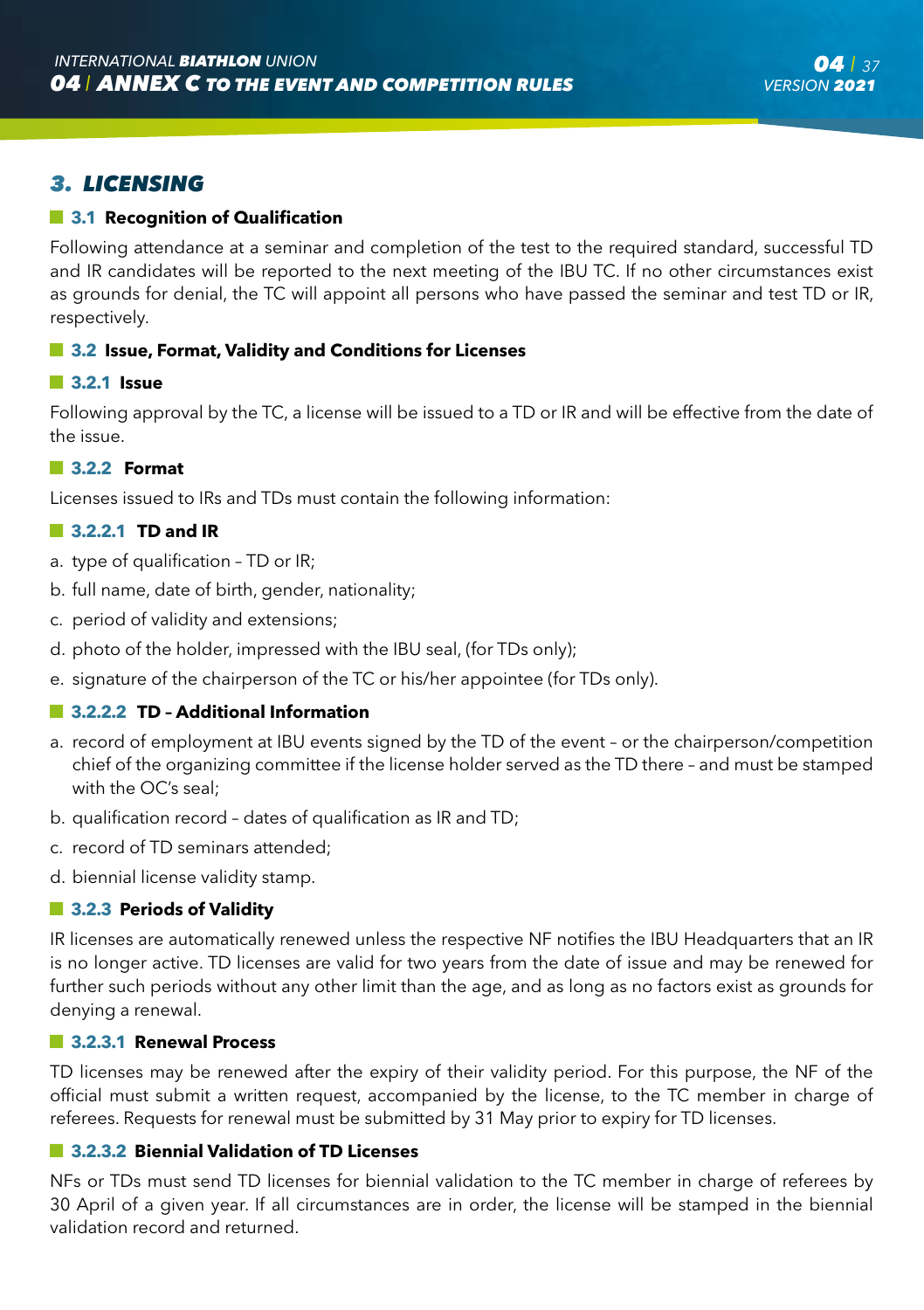#### **3.2.3.3 Retention of TD License**

Even though a TD is no longer a member of the TD Group for reasons other than age, disciplinary reasons or incompetence, his/her license may be renewed and validated, as long as all other factors required for its validity are maintained.

#### **3.2.4 Revoking a License**

A license may be taken away from a TD and IR for disciplinary reasons or for other reasons having to do with that person. The process for revoking a license will be initiated by a corresponding recommendation by the TC member in charge of referees to the TC. After thoroughly investigating all circumstances relating to the case, the TC may recommend that the IBU EB revoke the license.

**3.2.5** Nothing in the IBU Event and Competition Rules or in these Annexes to the IBU Event and Competition Rules prejudices or limits in any way the ability to revoke the license of a TD or IR where the Vetting Panel has determined that they are not Eligible (as defined in the Constitution).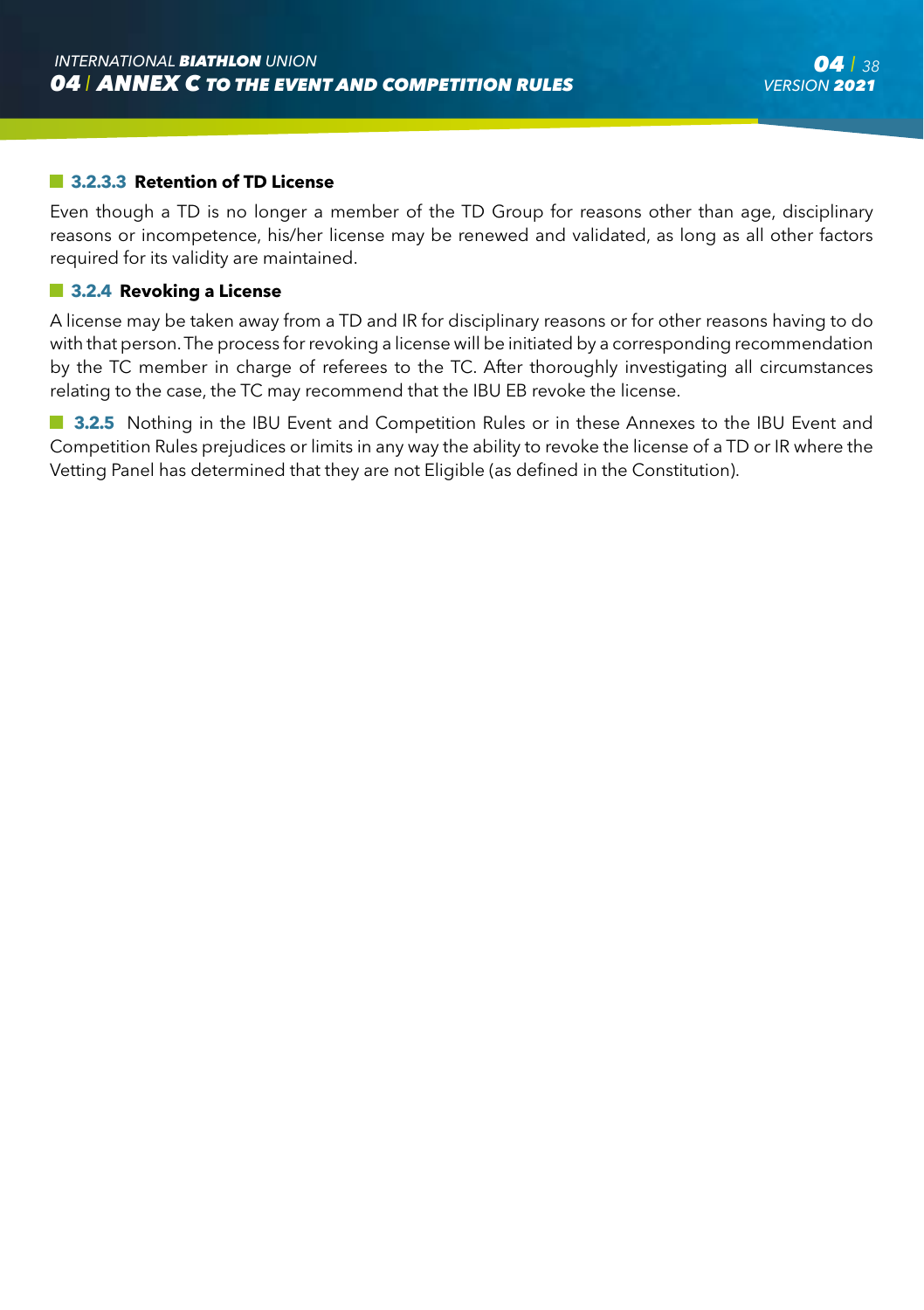# *4. QUALIFICATION AND APPOINTMENT BADGES*

Distinctive qualification and appointment badges and markings will be issued to TDs and IRs. It is the right of every TD and IR with a valid license to wear the appropriate qualification badge at any time.

#### **4.1 Qualification Badges**

Badges of qualification will be issued to TDs and IRs at the same time as their licenses are granted, as follows:

#### **4.1.1 TD**

TDs will be issued a metal badge with the IBU Logo and the words "Technical Delegate" imprinted. Prior to issue, each badge will have a sequential issue number imprinted/engraved on it.

#### **4.1.2 IR**

IRs will be issued a metal badge with the IBU logo and the words "International Referee" imprinted. Each IR badge will also have an imprinted/engraved sequential issue number.

#### **4.2 Appointment Markings**

TDs and IBU Referees appointed to specific positions as TDs and IBU Referees at IBU events will be issued a distinctive marking to identify them as having responsibility for that position. The markings may be a badge, armband or item of clothing and must clearly indicate the bearer's IBU TD or IR qualification, as appropriate. The IBU TC will periodically direct what types of marking will be used by what TDs and IBU Referees appointed for what IBU events.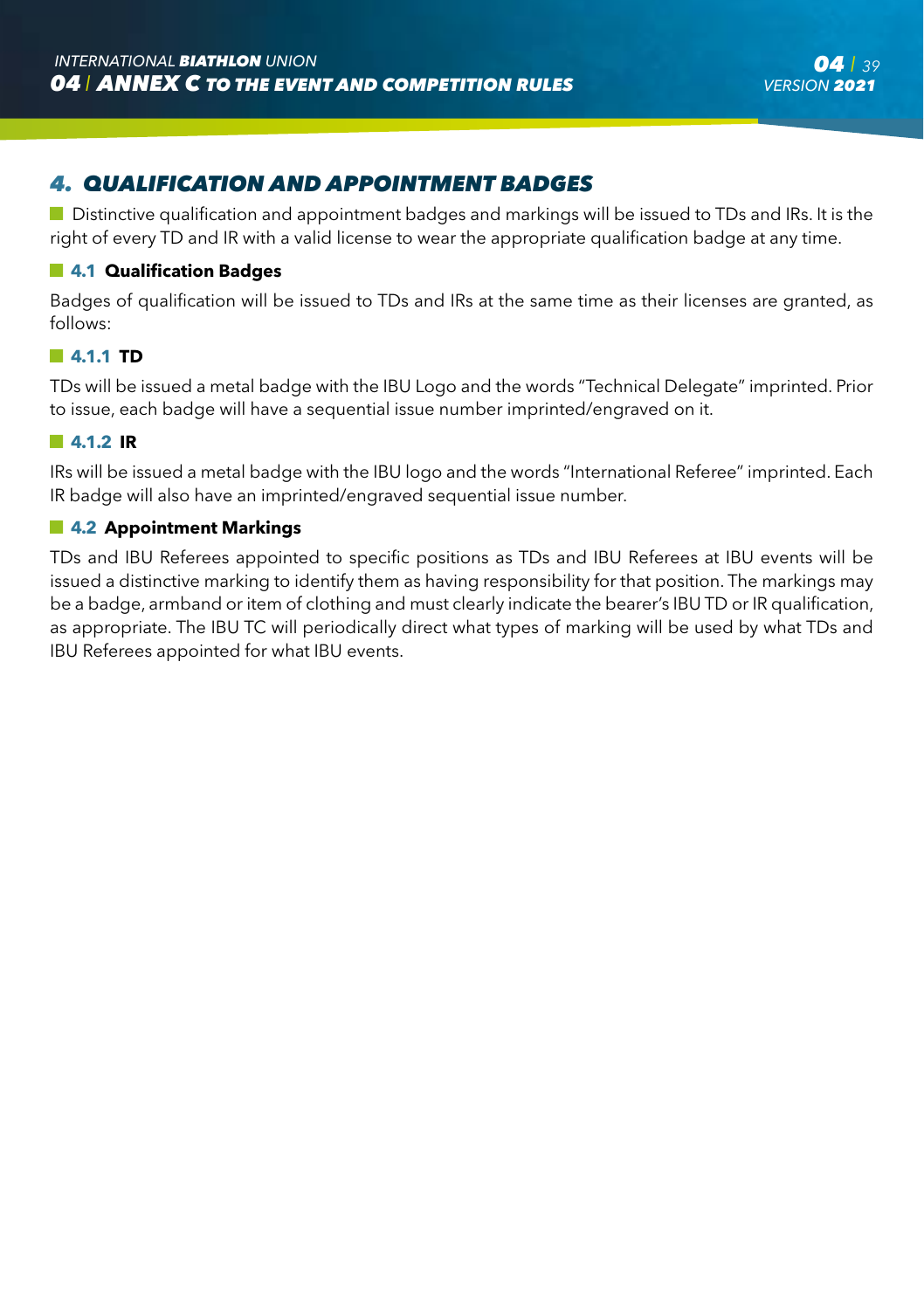# *5. EMPLOYMENT OF TDS AND IBU REFEREES*

#### **5.1 General**

TDs and IBU Referees will be appointed for events by the IBU TC based on the recommendation of the TC member in charge of referees (in consultation with the IBU HQ). TDs for events not under IBU jurisdiction will be appointed only if requested by the responsible body for the event.

#### **5.1.1 New TD Employment**

Newly-qualified TDs may be employed only as IBU Referees at IBU events during the first two years after their qualification. The TC may authorize exceptions to this restriction if circumstances so demand.

#### **5.2 Employment Guidelines**

Appointment of TDs and IBU Referees is to be based on the principle of utilizing the best and the most experienced officials for each event while at the same time providing development opportunities for less experienced officials. Factors such as language capability and travel costs must be considered as well. As many different officials as possible should be employed on an alternating basis.

#### **5.2.1 OWG Preparation**

Senior officials of the Organizing Committee for the next OWG, such as the Competition Chief, Chiefs of Course, Range and Timing, should be considered as candidates for TDs and IBU Referees at a preceding WCH, if appropriate and possible.

#### **F** 5.2.2 Regulations for the Employment of Officials

The TC will appoint the TDs and IBU Referees from among its members and the TD group for the following IBU events:

- a. OWG 2 TDs, 8 IBU Referees;
- b. WCH TD, 4 IBU Referees;
- c. YJWCH TD, 4 IBU Referees;
- d. WC TD, 4 IBU Referees;
- e. OECH TD, 4 IBU Referees;
- f. IBU Cup TD, 2 IBU Referees from IBU, 2 IBU Referees from NF;
- g. Junior Cup/JOECH TD, 1 IBU Referee from IBU, 3 IBU Referees from NF;
- h. Other CCH TD from NF;
- i. Other CC/Regional Cup TD from NF;
- j. WCH Summer TD, 2 IBU Referees from IBU, 2 IBU Referees from NF;
- k. YOG, CISM, University Games, Continental Games, EYOF TD, 4 IBU Referees from NF.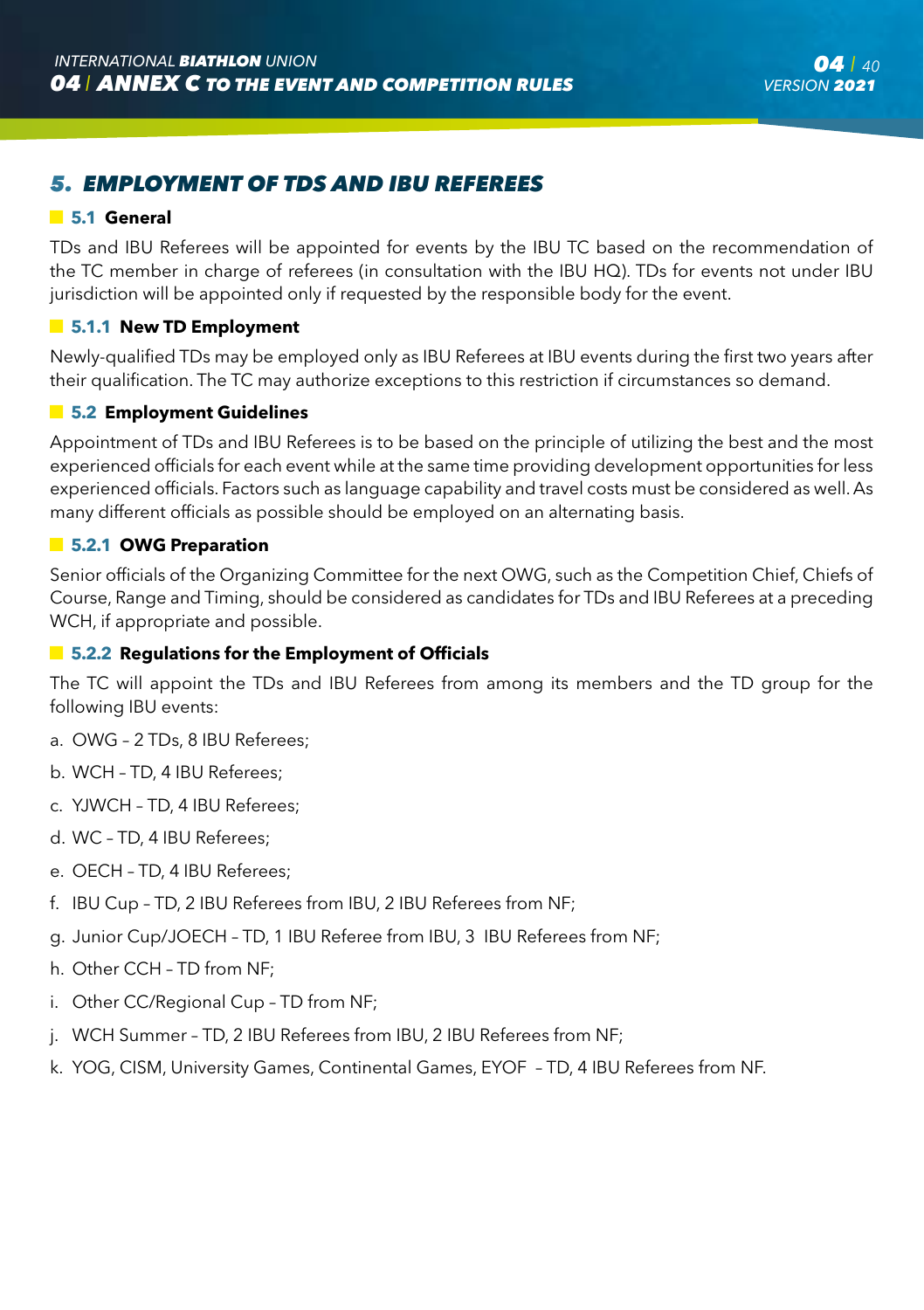### *6. FINANCIAL MATTERS*

#### **6.1 TD and IBU Referee Expenses**

TDs and IBU Referees will receive a daily allowance for each travel and workday arising from IBU duties, and reimbursement of travel expenses, in accordance with the current IBU Rules for Travel Expenses.

#### **6.2 Financial Conditions for Seminars and Testing**

Financial remuneration for TDs and IBU Referees holding seminars and tests will be directed by the IBU EB.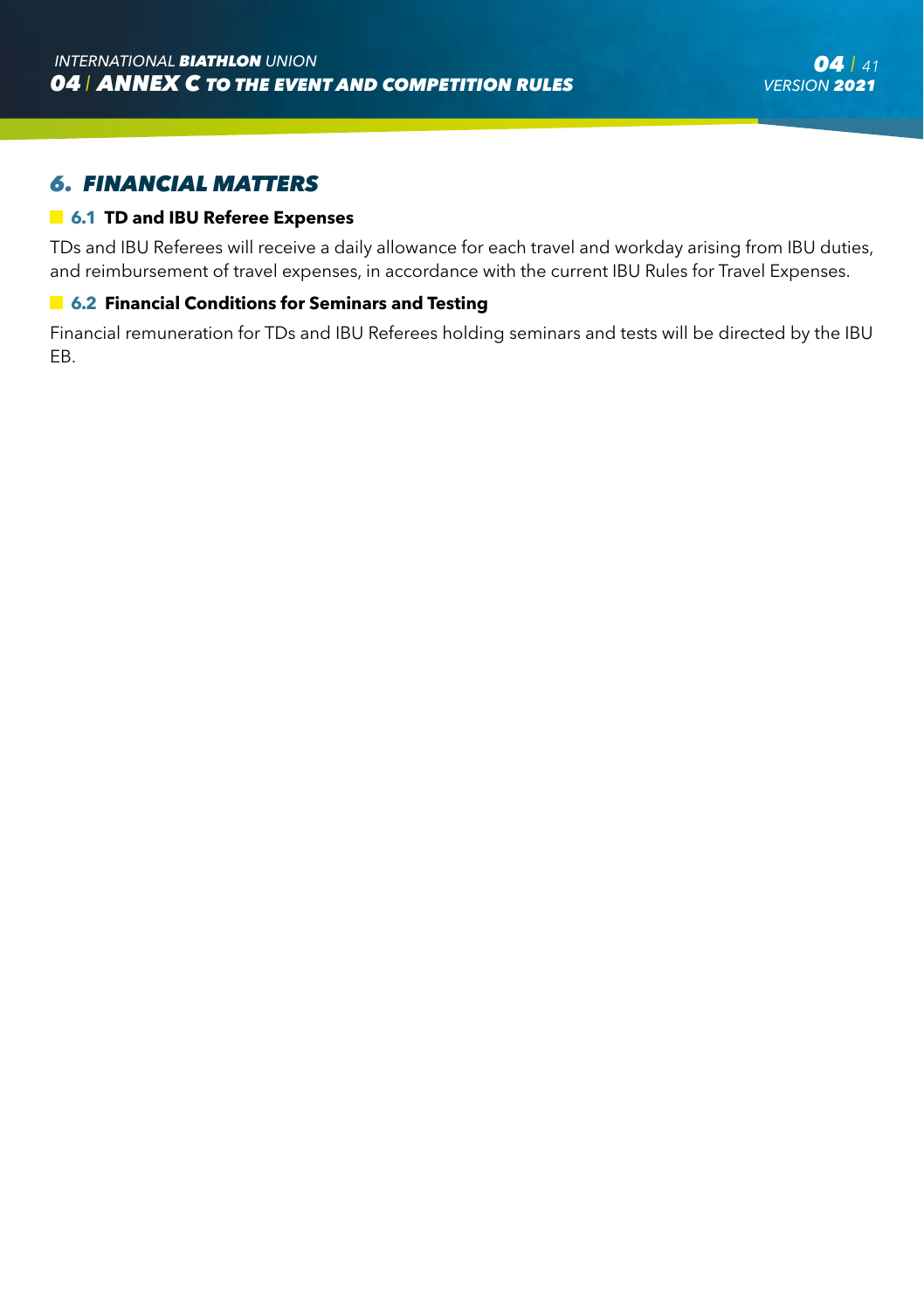# *ANNEX D COMPETITION RULES SUMMER BIATHLON*

#### *TABLE OF CONTENTS*

| 1. | <b>General Regulations</b>    | 42 |
|----|-------------------------------|----|
| 2. | <b>Cross Biathlon</b>         | 43 |
| 3. | <b>Roller Biathlon</b>        | 45 |
| 4. | <b>Mountain Bike Biathlon</b> | 46 |

# *1. GENERAL REGULATIONS*

#### **1.1 Disciplines of Summer Biathlon**

Summer Biathlon can be carried out in the following disciplines:

- a. cross-country running with shooting (cross biathlon);
- b. roller-skiing competitions with shooting (roller biathlon);
- c. mountain bike cycling with shooting (mountain bike biathlon).

#### **1.2 Competition Program for Summer Biathlon**

1 WCH (Roller)

#### **1.3 Applicable Rules**

The IBU Event and Competition Rules will apply to the conduct and set up for the summer biathlon competitions and venues with the exception of the regulations contained in the following Annex. An IBU B License is required to host the SB WCH.

#### **1.4 Registration and Entry**

At each WCH each national federation may register eight and start with six athletes. In the relay competition, only one team may be entered per NF.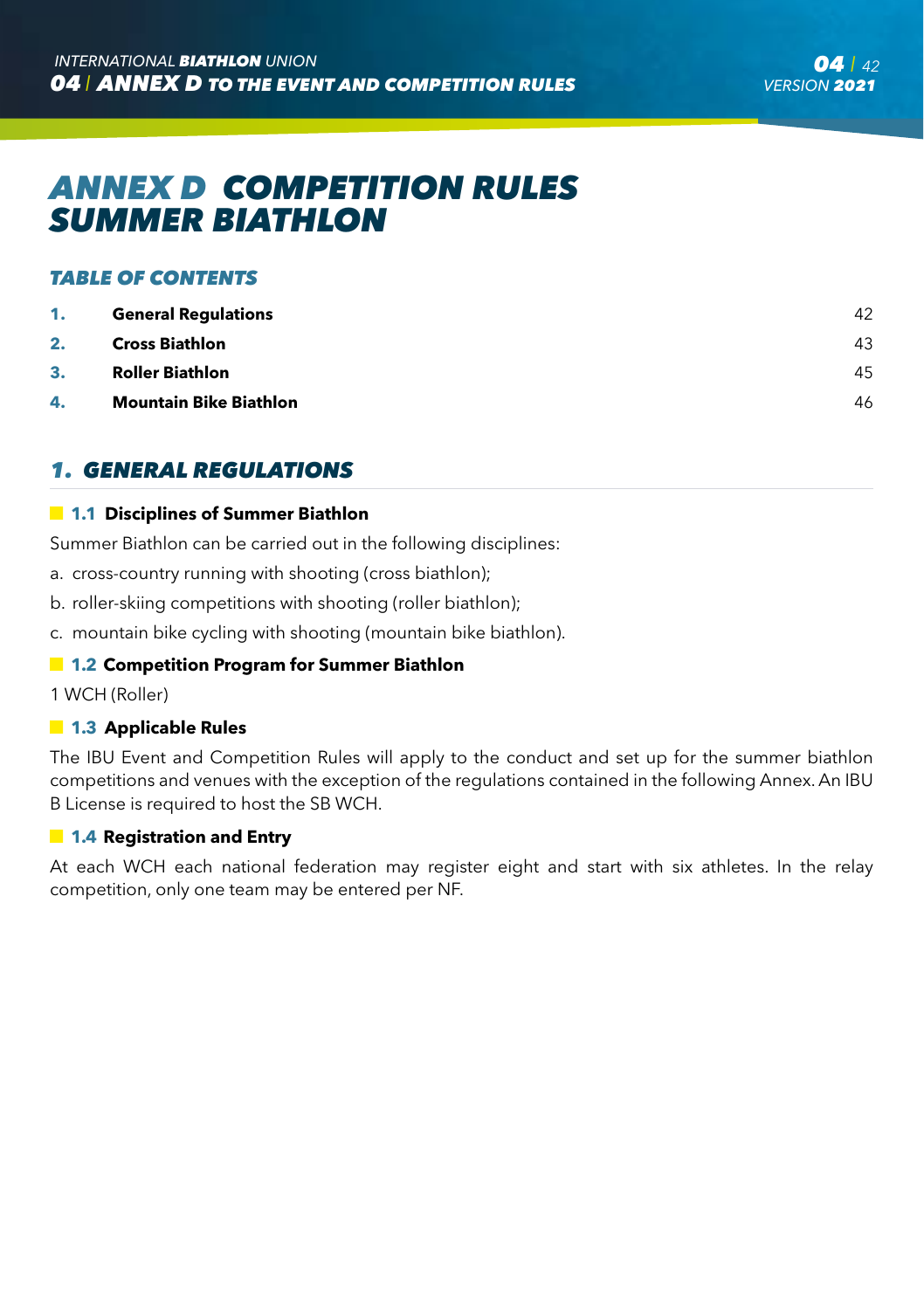# *2. CROSS BIATHLON*

#### **2.1 Definition**

Cross biathlon is conducted in the combination of cross-country running and small-bore shooting. Rifles are not carried by the athletes but left at the shooting range.

#### **2.2 Cross Biathlon Specifications**

#### **2.2.1 Rules Specifications**

All competitors will be permitted to finish the competition.

All athletes are responsible for picking up their rifles before shooting and to leave them at the assigned rifle rack after shooting. Competitors must deposit their rifles in the racks not later than five minutes before the first start, and will not be permitted to start if they have not done so. Rifles must not be removed from the racks until the entire competition is finished and all of the rifles have been inspected by the IBU Referee.

#### **2.2.2 Competition Specifications**

Cross biathlon will be conducted according to the following table:

|                               | <b>Course Length and</b><br><b>Competition Type</b> | <b>Shooting Bouts</b><br><b>5 Rounds per Bout except Relay</b> | <b>Shot Penalty</b> |
|-------------------------------|-----------------------------------------------------|----------------------------------------------------------------|---------------------|
|                               | 7 km INDIVIDUAL                                     | P, S, P, S                                                     | 30 seconds          |
|                               | 4 km SPRINT                                         | P, S                                                           | 70 m penalty loop   |
| <b>MEN</b>                    | <b>6 km PURSUIT</b>                                 | P, P, S, S                                                     | 70 m penalty loop   |
|                               | 6 km MASS START                                     | P, P, S, S                                                     | 70 m penalty loop   |
|                               | 4 x 4 km RELAY                                      | P, S (each) $+3$ spare rounds per bout                         | 70 m penalty loop   |
|                               | 6 km INDIVIDUAL                                     | P, S, P, S                                                     | 30 seconds          |
|                               | 3 km SPRINT                                         | P, S                                                           | 70 m penalty loop   |
| <b>WOMEN</b>                  | <b>5 km PURSUIT</b>                                 | P, P, S, S                                                     | 70 m penalty loop   |
|                               | 5 km MASS START                                     | P, P, S, S                                                     | 70 m penalty loop   |
|                               | 4 x 3 km RELAY                                      | P, S (each) $+3$ spare rounds per bout                         | 70 m penalty loop   |
| <b>MEN/WOMEN</b>              | $2x3km + 2x4km$<br><b>MIXED RELAY</b>               | P, S (each) $+3$ spare rounds per bout                         | 70 m penalty loop   |
|                               | 7 km INDIVIDUAL                                     | P, S, P, S                                                     | 30 seconds          |
|                               | 4 km SPRINT                                         | P, S                                                           | 70 m penalty loop   |
| <b>JUNIOR</b><br><b>MEN</b>   | <b>6 km PURSUIT</b>                                 | P, P, S, S                                                     | 70 m penalty loop   |
|                               | 6 km MASS START                                     | P, P, S, S                                                     | 70 m penalty loop   |
|                               | 3 x 4 km RELAY                                      | P, S (each) $+3$ spare rounds per bout                         | 70 m penalty loop   |
|                               | 6 km INDIVIDUAL                                     | P, S, P, S                                                     | 30 seconds          |
|                               | 3 km SPRINT                                         | P, S                                                           | 70 m penalty loop   |
| <b>JUNIOR</b><br><b>WOMEN</b> | 5 km PURSUIT                                        | P, P, S, S                                                     | 70 m penalty loop   |
|                               | 5 km MASS START                                     | P, P, S, S                                                     | 70 m penalty loop   |
|                               | 3 x 3 km RELAY                                      | P, S (each) $+3$ spare rounds per bout                         | 70 m penalty loop   |
| JUNIOR<br><b>MEN/WOMEN</b>    | $2x3km + 2x4km$<br><b>MIXED RELAY</b>               | P, S (each) $+3$ spare rounds per bout                         | 70 m penalty loop   |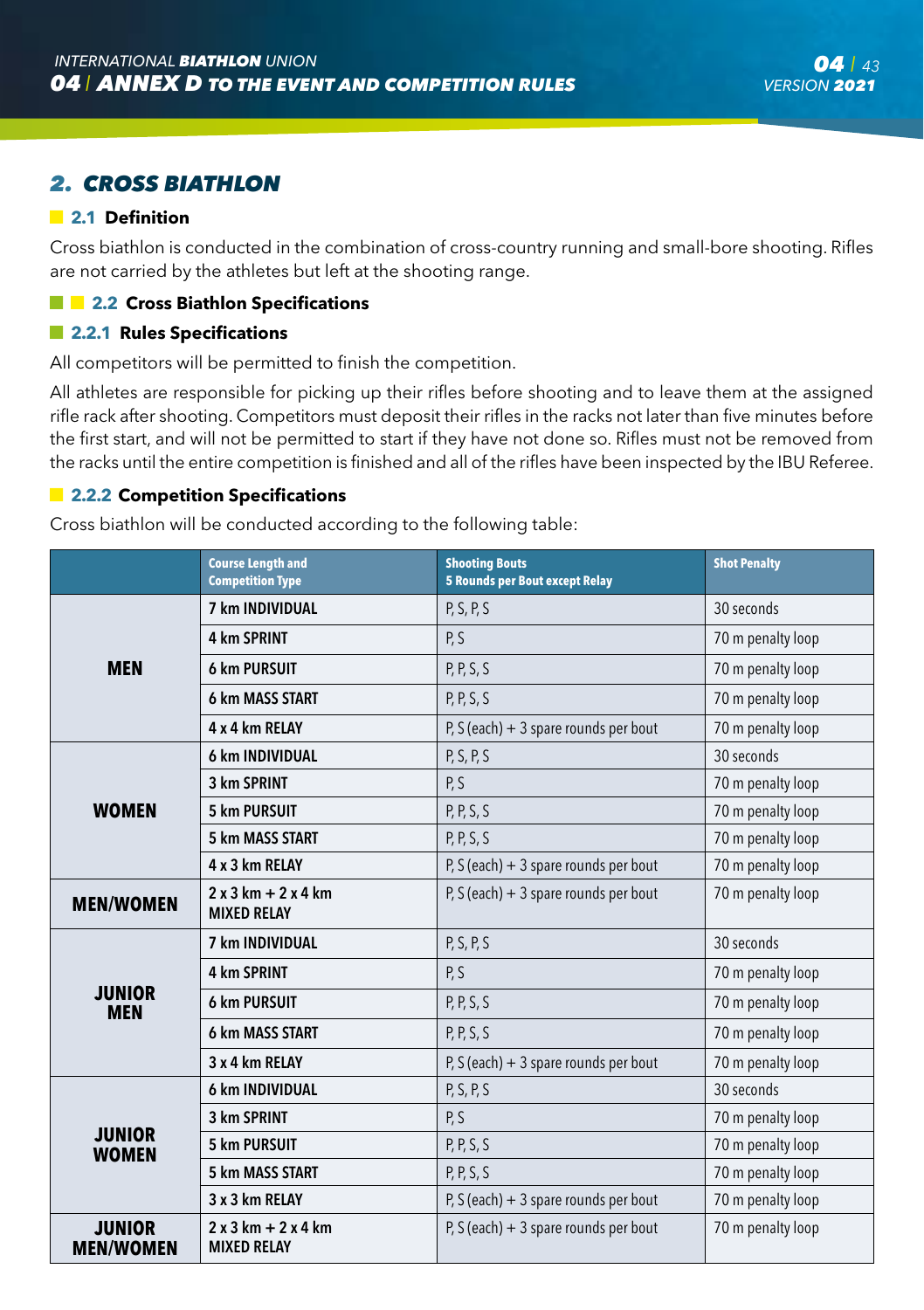#### Total climb

| For the 1,0 km course - total climb per loop: | $15-35 m$       |
|-----------------------------------------------|-----------------|
| For the 1,2 km course - total climb per loop: | $20-40$ m       |
| For the 1,3 km course - total climb per loop: | $25-40$ m       |
| For the 1,4 km course - total climb per loop: | $30-50$ m       |
| Maximum height difference                     | 30 <sub>m</sub> |
| Maximum climb                                 | 25 <sub>m</sub> |
|                                               |                 |

**2.2.3** The Pursuit start can be performed with a fixed start interval of 10 seconds.

#### **2.3 Competition Venues**

In general, competition venues for cross biathlon will be set up based on the rules applicable to winter biathlon events, however giving appropriate consideration to the differences present in competitions held in the summer. The venues may be modified with the approval of the RD/TD.

#### **2.3.1 Course**

Courses must be of a minimum width of 3 m. The course must be surfaced with grass, sawdust, asphalt or cinder and must be free of any obstacles or bumps. All parts of the course must be safe for the competitors to run along at full speed.

#### **2.3.2 Marking of the Course**

The course must be clearly marked and fenced off along its entire length.

#### **2.3.3 Start and Finish Zones**

The start and finish zones must be flat and at least 5 m wide. The course after the start and the course before the finish must be straight for at least 50 m. Lanes for the relay and mass start starting area must be at least 1 m wide and 30 m long.

#### **2.3.4 Shooting Range**

The shooting range will be constructed in accordance with the IBU Event and Competition Rules. Competitors may stand on the mats or on the bare ground in the standing shooting position. Lifting the mats is not permitted.

#### **2.3.4.1 Rifle Racks**

An adequate number of rifle racks, as stipulated by the RD/TD, must be marked with the start numbers and located on the shooting range or close to it to give all competitors a place for their rifle while they are running. All racks must be located in the same distance from the shooting range. The racks must be wooden; the distance between the notches for holding the rifles must be at least 35 cm. The racks must be designed in such a way as to allow the competitors to deposit and remove their rifles easily, yet must prevent the rifles from falling out accidentally. The numbers must be a minimum of 10 cm in height and have a font line width of 1 cm.

#### **2.3.5 Penalty Loop**

The penalty loop must be  $70$  m  $(+$  or  $-5$  m) in length.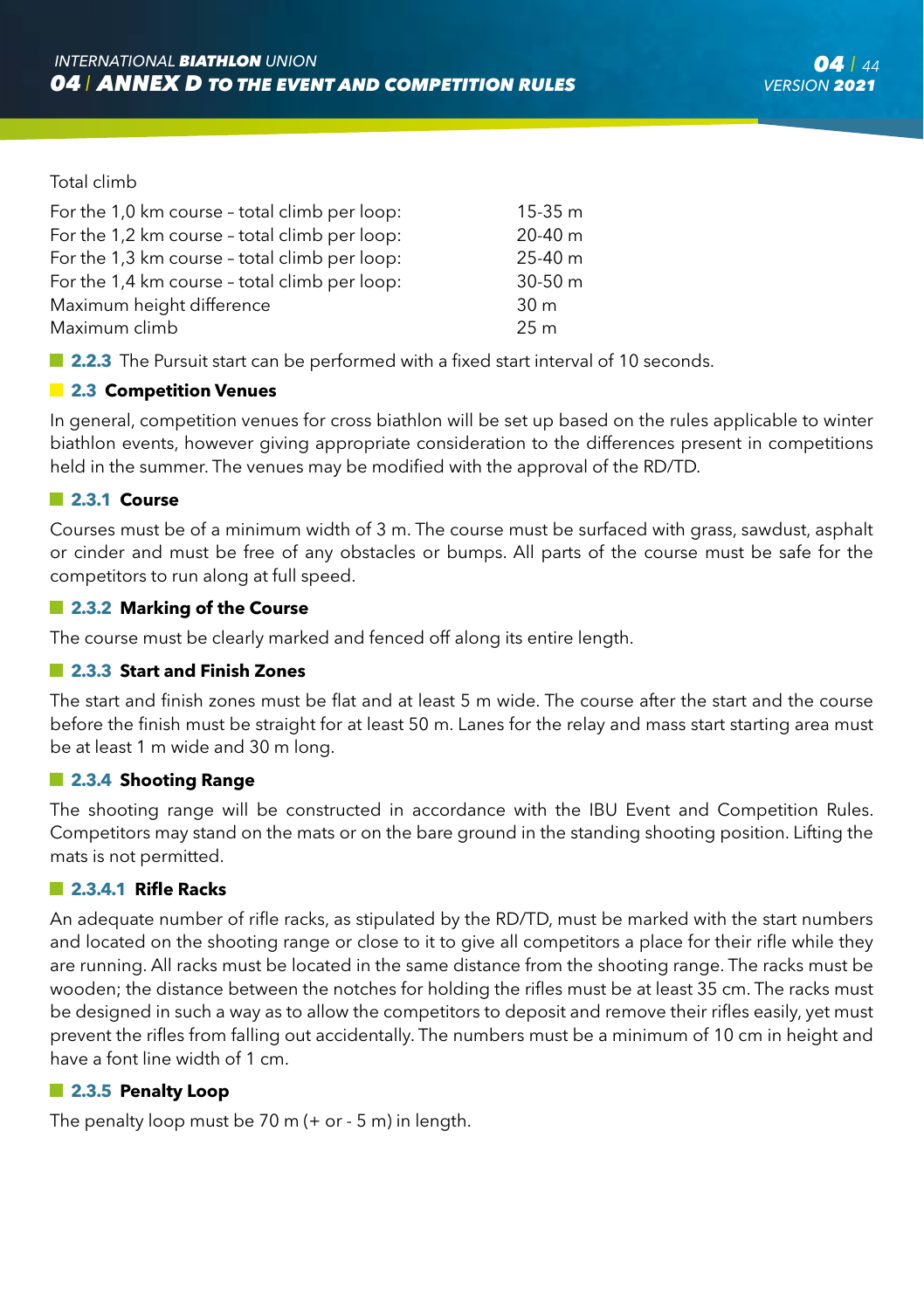# *3. ROLLER BIATHLON*

#### **3.1 Definition**

Roller skiing with small-bore shooting (roller biathlon) is a form of summer biathlon which is conducted in a similar fashion to winter biathlon.

#### **3.2 Roller Biathlon Specific Competition Rules**

#### **3.2.1 Rule Specifications**

The competitions may only be carried out with roller skis of the same type and model. The IBU will define the type and model of roller skis and will provide such roller skis and bindings. Rifles must be carried on the course during competition. Competitors must bring their own rifle, ski boots, ski poles and helmets. Helmets must meet one of the international safety standards (e.g. DIN EN 1078 or equivalent). Such helmets must be fixed and correctly worn at all types of training and competition and must not be modified. Exception: helmets can be removed or the fixation strap can be opened only during the time on the shooting mat.

#### **13.2.2 Competition Specifications**

Roller biathlon will be conducted according to Table 1 under Article 1.4.10 of the Event and Competition Rules. Any changes must be authorized by the IBU EB.

#### $\blacksquare$  **3.2.3 Inspection of Equipment/Clothing**

RD/TD and the OCs are to provide a technical inspection of all roller skis. Roller skis will be inspected after the official training, before the start and after the finish of the competitions. The inspection will check the model, the type and the speed of the roller skis. The participants will get their roller skis with an approval marking immediately before the start.

#### $\blacksquare$  3.3 Competition Venues

#### **3.3.1 Start and Finish Areas**

The start area for single starts must have a straight start line at right angles (90°) to the skiing direction. The start line for group or simultaneous starts must be placed so that the competitors have to ski the same distance. The 50 m before the finish line should be straight and flat, and be divided up into three lanes marked with a white-colored line. The 50 m after the finish line must be straight and flat as well.

#### **3.3.2 Courses**

The minimum width of the course will be 3.5 m or more. Downhill parts and curves must be laid in such a way that the competitors are able to move on them at full speed without risk of an accident.

#### **3.3.3 Shooting Range**

Winter biathlon regulations apply to the construction of shooting ranges.

#### **3.3.4 Penalty Loop**

A paved penalty loop with a minimum width of 3.5 m must be provided. A wider loop for several competition formats may be needed. Depending on the competition format, the length may vary between 150 m (+/-5 m) and 75 m (+/-5 m).

#### **3.4 Shooting Regulations**

All regulations valid for winter biathlon must be applied to roller biathlon but competitors are required to stand with both feet/roller skis on the mats.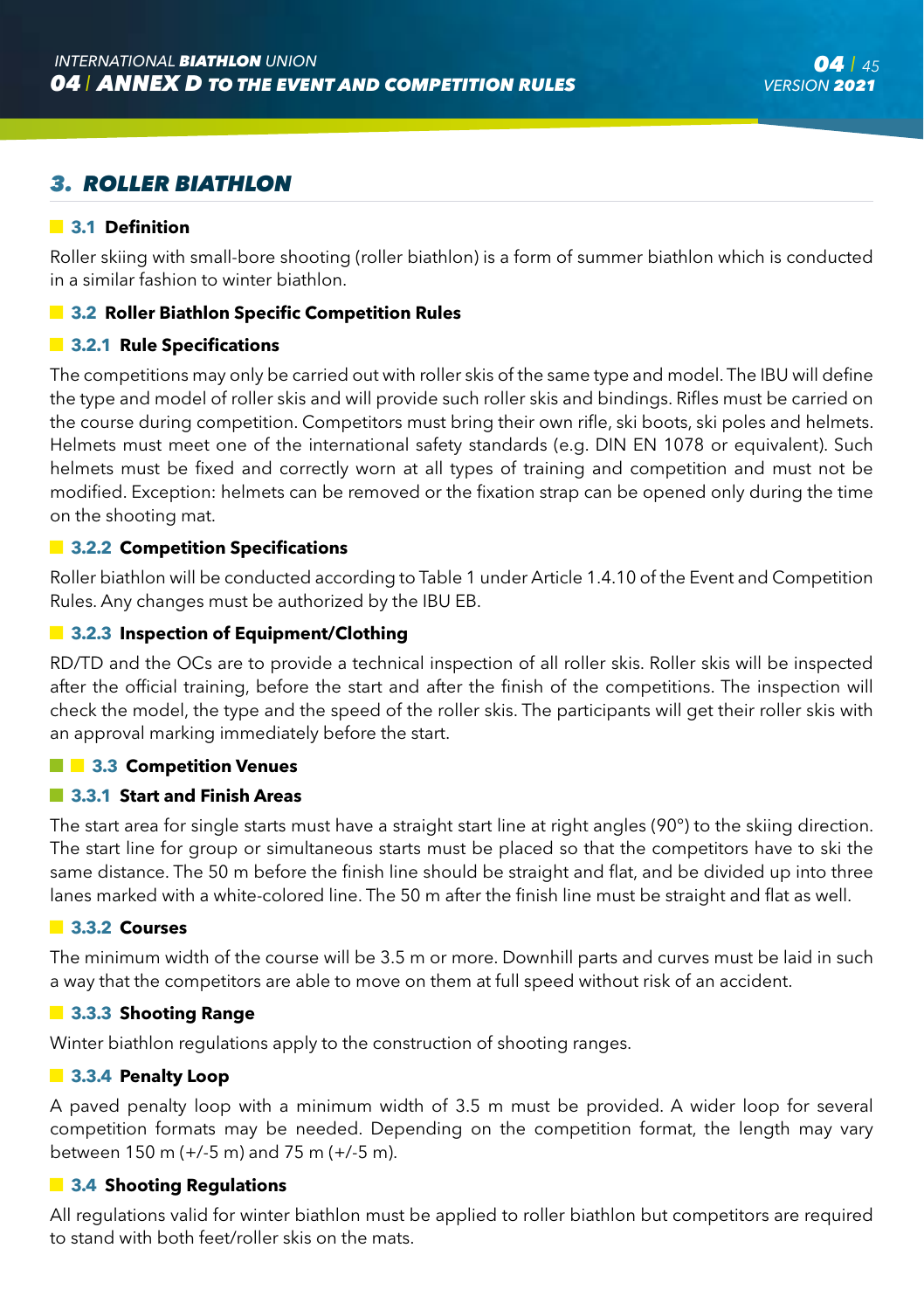### *4. MOUNTAIN BIKE BIATHLON*

#### **4.1 Definition**

#### **4.1.1 Mountain Bike Biathlon**

is a summer sport combining mountain biking and small-bore rifle shooting.

#### **4.2 Classes of Competitors**

- Men and Women
- a. 15 20 years;
- b. 21 30 years;
- c. 31 40 years;
- d.  $41 + \text{years}$ .

#### **4.3 Competitions**

- a. Men 9 km (3-3-3) with two shooting bouts (P, S);
- b. Women 6 km (2-2-2) with two shooting bouts (P, S).

#### **4.3.1 Qualification if Required by Large Entry Numbers**

- a. Men 6 km (2-2-2) with two shooting bouts (P, S);
- b. Women 4.5 km (1.5-1.5-1.5) with two shooting bouts (P, S).

#### **4.4 Draw of Start Numbers by Classes**

Group draw in every class; maximum of four draw groups per class.

#### **4.5 Competition Jury**

- a.  $1 \text{ TD}$
- b. IBU International Referee;
- c. 1 Competition Chief;
- d. 2 Team Captains.

#### **4.6 Competition Venue and Facilities**

#### **4.6.1 Start/Finish**

- a. Individual start with 60 seconds intervals;
- b. Mass Start.

Finish zone minimum 6 m wide followed by a 10 x 30 m slow-down area.

#### **4.6.2 Course**

Minimum of two loops consisting of varying terrain.

#### **4.6.3 Penalty Loop**

A loop of mildly varying terrain, to provide a handicap of 30 seconds.

#### **4.6.4 Shooting Range**

As stated in the IBU Event and Competition Rules, with the addition of bike and rifle racks.